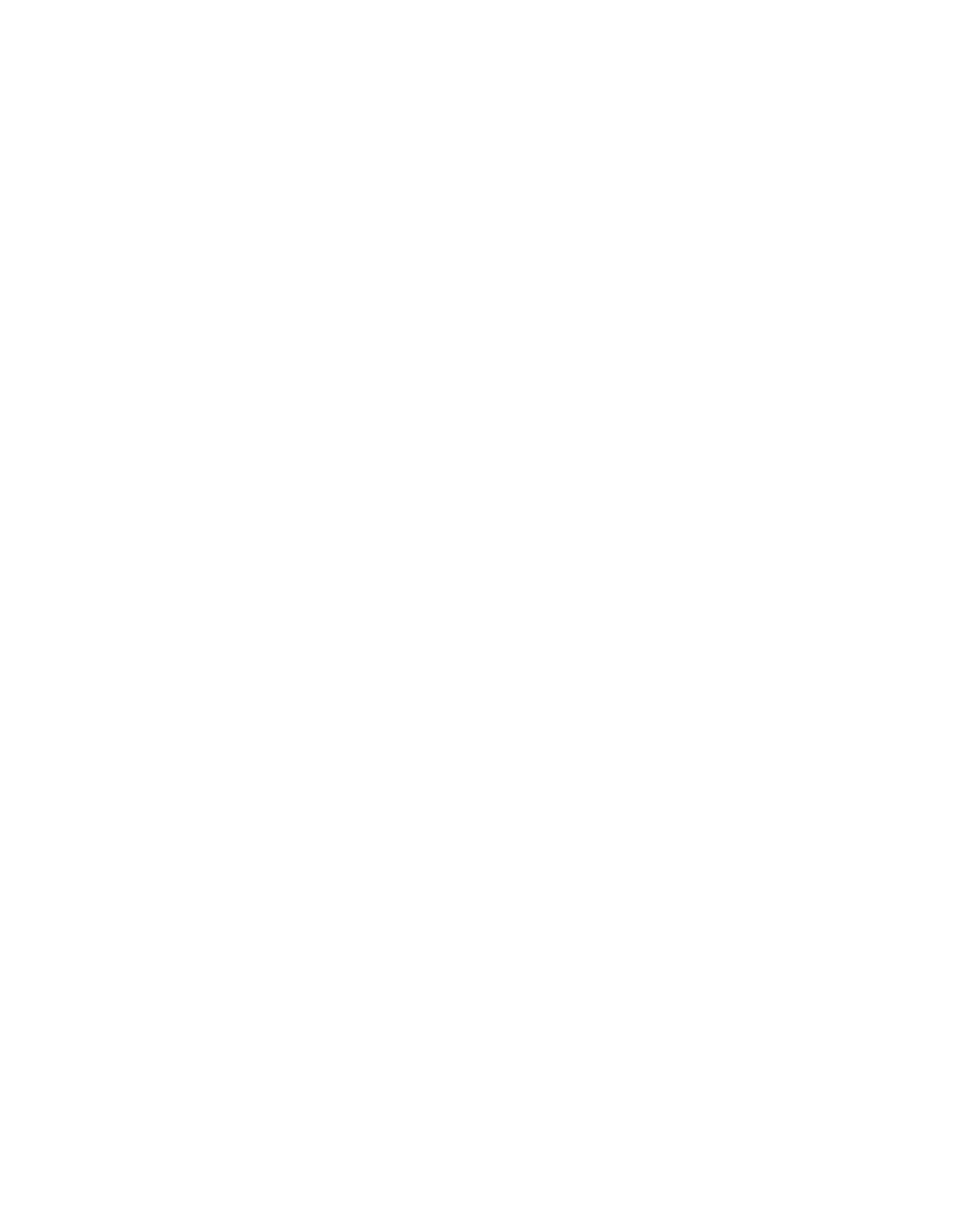**(68) إبراهیم النخعي یقر بالأئمة علیهم السلام**

### **IBRAHIM AL-NAKHAIE ACCEPTS THE IMAMS asws**

وفي كتاب سلیم عن الأعمش عن خیثمة، قال: لما حضرت إبراهیم النخعي الوفاة قال لي: (ضمني إلیكِ)، ففعلت فقال: (أشهد أن لا إله إلا الله وحده لا شریك له، وأشهد أن محمدا صلـَّى الله علیه وآله رسول االله، وأن علي بن أبي طالب صلوات االله علیه وصي محمد، وأن الحسن وصي علي، وأن الحسین وصي الحسن، وأن علي بن الحسین وصي الحسین).

And in the Book of Sulaym, from Al-Amsh, from Khaysama who said, 'When death presented itself to Ibrahim Al-Nakhaie, he said to me, 'Get me to be closer to you', so I did that. He said, 'I testify that there is no God except Allah<sup>azwj</sup>, One with no associate to Him<sup>azwj</sup>, and I testify that Muhammad<sup>saww</sup> is the Messenger<sup>saww</sup> of Allah<sup>azwj</sup>, and that Ali<sup>asws</sup> Bin Abu Talib<sup>asws</sup> is the successor<sup>asws</sup> of Muhammad<sup>saww</sup>, and that Al-Hassan<sup>asws</sup> is the successor<sup>asws</sup> of Ali<sup>asws</sup>, and that Al-Husayn<sup>asws</sup> is the successor<sup>asws</sup> of Al-Hassan<sup>asws</sup>. and that Ali<sup>asws</sup> Bin Al-Husayn<sup>asws</sup> is the successor<sup>asws</sup> of Al-Husayn<sup>asws</sup>'.

قال: ثم أغمي علیه فسقط، فقلت: هي هي ثم أفاق فقال: سمعني غیرك؟ فقلت: لا. فقال: (على هذا أحیي وعلیه أموت، وعلیه كان علقمة والأسود، ومن لم یكن على هذا فلیس على شیئ).

(Khaysama) said, 'He lost consciousness, so he became quiet'. I said, 'This is it, this is it'. Then he woke up. He said, 'Did anyone hear me apart from you?' I said, 'No'. He said, 'Upon this is what I live, and this is what I am dying on. And to it were Alqama and Al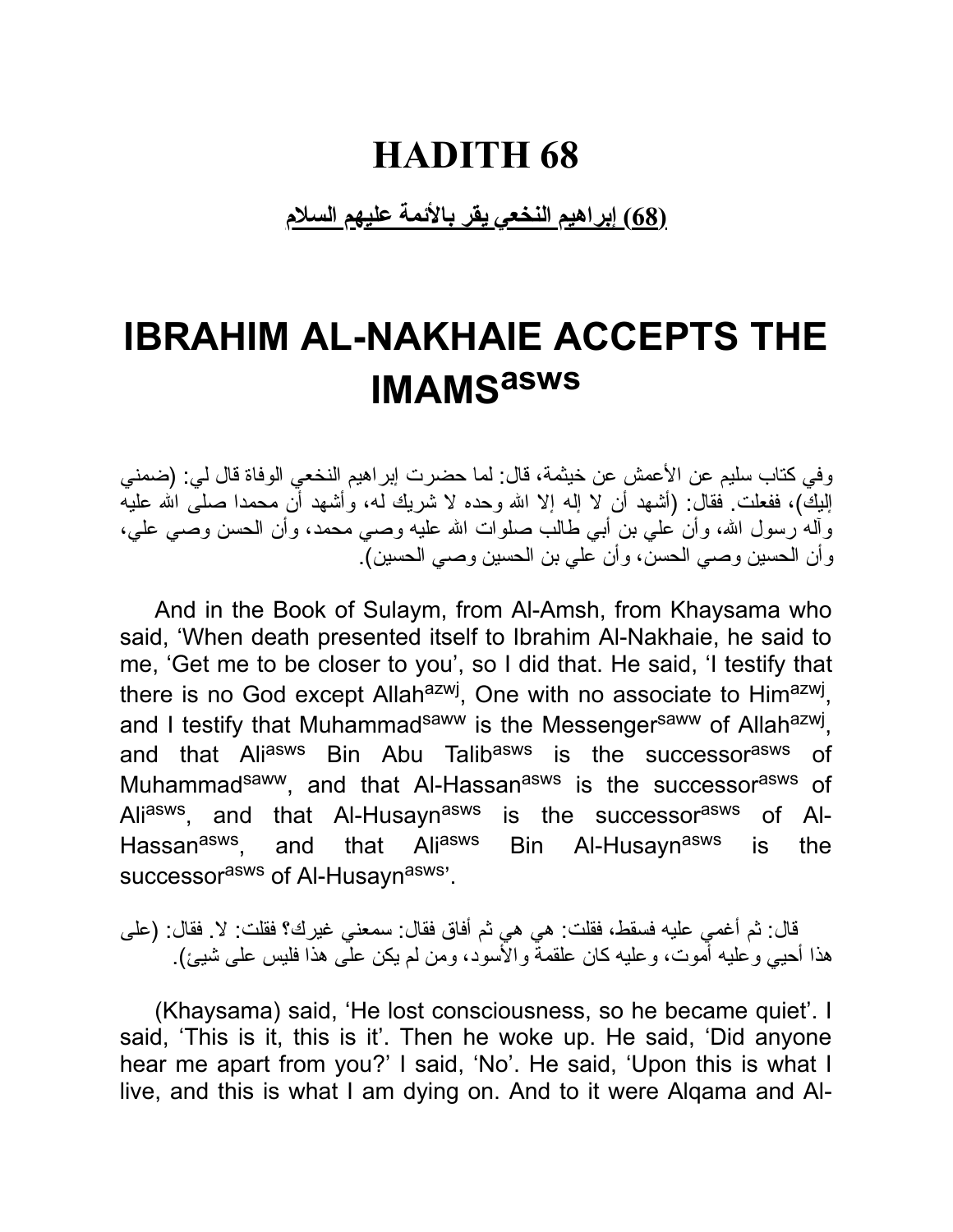Aswad, and that the one who is not upon this, so he is not upon anything'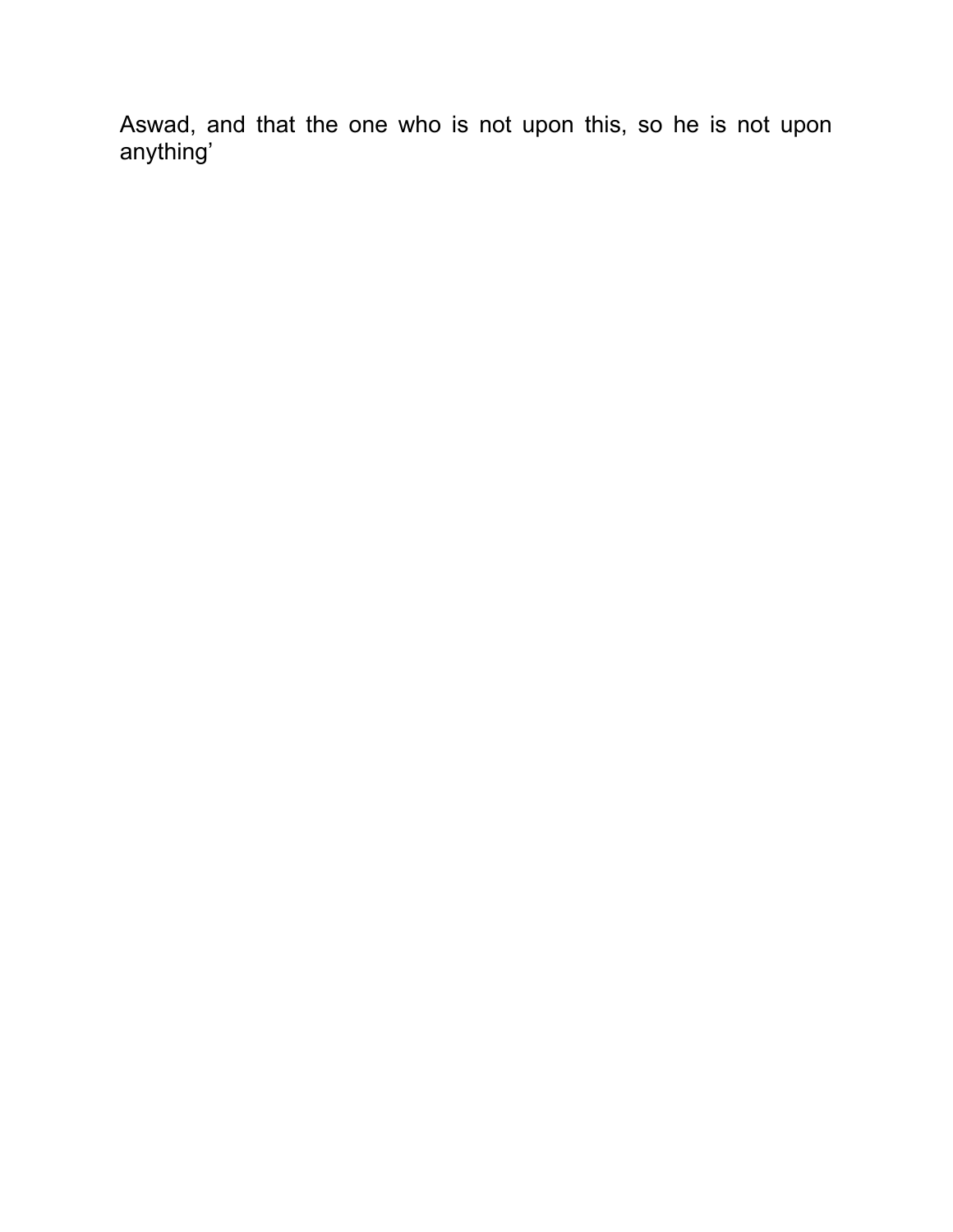**(69) وصیة أمیر المؤمنین علیه السلام في الساعات الأخیرة**

# **WILL OF AMIR-UL-MOMINEENasws DURING THE END (OF HIS asws ) TIME**

سلیم بن قیس الهلالي قال: شهدت وصیة علي بن أبي طالب صلوات االله علیه حین أوصى إلى ابنه الحسن علیه السلام، وأشهد على وصیته الحسین علیه السلام ومحمدا وجمیع ولده وأهل بیته ورؤساء شیعته.

Sulaym Bin Qays Al-Hilaly said, 'I witnessed the will of Aliasws Bin Abu Talib<sup>asws</sup> when he<sup>asws</sup> bequeathed to his<sup>asws</sup> son Al-Hassan<sup>asws</sup>, and his<sup>asws</sup> will was witnessed by Al-Husayn<sup>asws</sup>, and Muhammad, and all of hisasws sons and the People of hisasws Household, and the leaders of his<sup>asws</sup> Shiites.

**النص على الأئمة علیهم السلام وتسلیم ودائع الإمامة** ثم دفع علیه السلام الكتب والسلاح إلیه، ثم قال: یا بني، أمرني رسول االله صلى االله علیه وآله أن أوصي إلیك وأدفع كتبي وسلاحي إلیك، كما أوصى إلي رسول االله ودفع كتبه وسلاحه إلي، وأمرني أن آمرك إذا حضرك الموت أن تدفعها إلى أخیك الحسین.

### **The text of the Imams asws and the submission and handing over of the Imamate**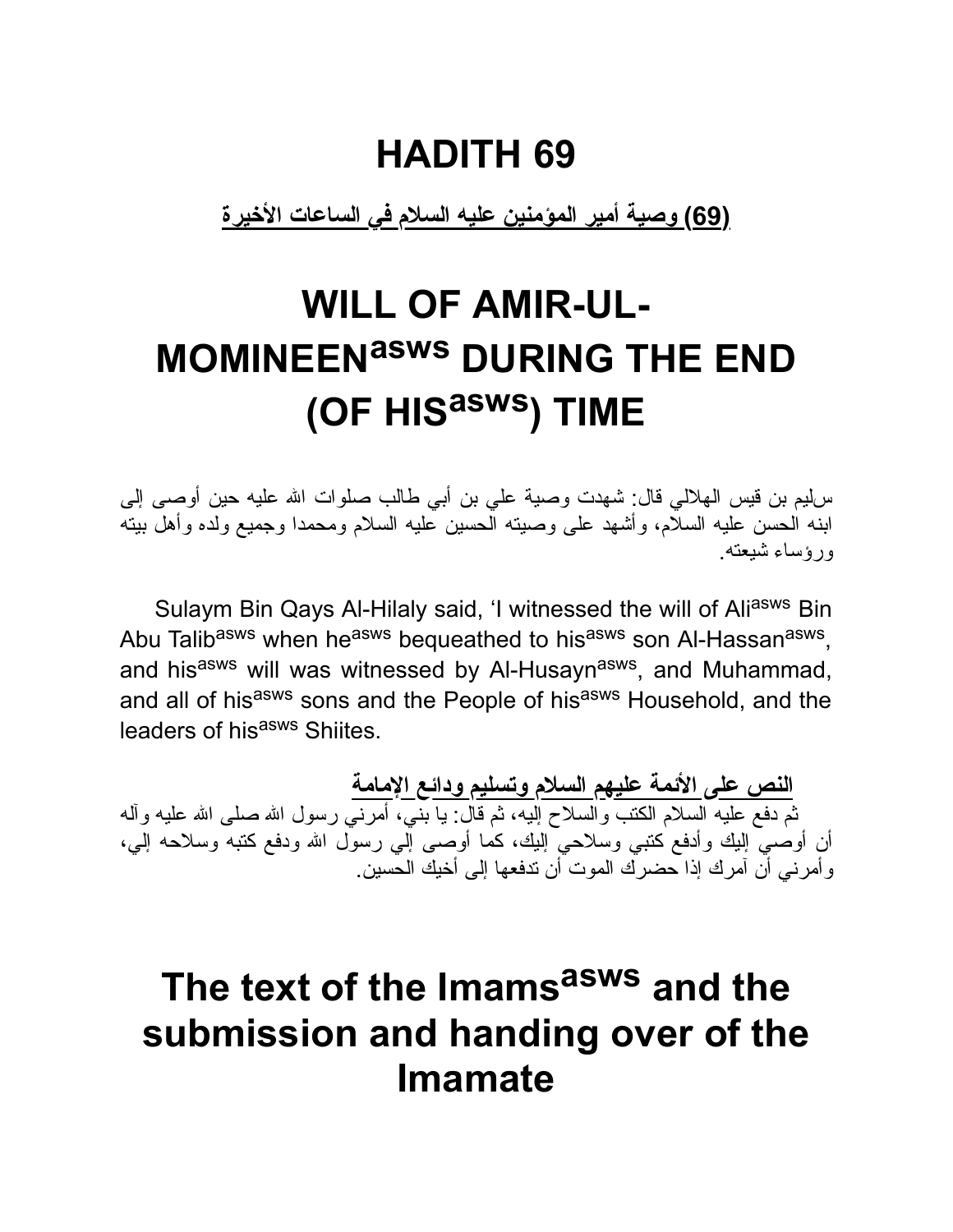Then he<sup>asws</sup> (Ali<sup>asws</sup>) handed over the Book and the Weapons to him<sup>asws</sup> (Al-Hassan<sup>asws</sup>), then said: 'O my<sup>asws</sup> son<sup>asws</sup>, the Messenger of Allah<sup>saww</sup> ordered me<sup>asws</sup> that lasws should bequeath to you<sup>asws</sup> and hand over my<sup>asws</sup> Book and my<sup>asws</sup> weapons to you<sup>asws</sup>, just as the Messenger of Allah<sup>saww</sup> bequeathed to me<sup>asws</sup>his<sup>saww</sup> Book and his<sup>saww</sup> weapons to me<sup>asws</sup>, and ordered me<sup>asws</sup> that l<sup>asws</sup> should order you<sup>asws</sup>, when death presents itself, that you<sup>asws</sup> should hand these over to your<sup>asws</sup> brother Al-Husayn<sup>asws</sup>.

ثم أقبل على الحسین علیه السلام فقال له: (وأمرك رسول االله أن تدفعها إلى ابنك هذا) - وأخذ بید ابن ابنه علي بن الحسین علیه السلام وهو صغیر- فضمه إلیه وقال له: (وأمرك رسول االله أن تدفعها إلى ابنك محمد، فاقرأه من رسول االله السلام ومني).

Then he<sup>asws</sup> turned towards Al-Husayn<sup>asws</sup>, so he<sup>asws</sup> said to himasws: 'And the Messenger of Allah<sup>saww</sup>ordered you<sup>asws</sup> to hand these over to this son<sup>asws</sup> of yours<sup>asws</sup>' – and grabbed the hand of the son<sup>asws</sup> of his<sup>asws</sup> son<sup>asws</sup> Ali<sup>asws</sup> Bin Al-Husayn<sup>asws</sup>, and he<sup>asws</sup> was little – so he<sup>asws</sup> held him close to himself<sup>asws</sup> and said to himasws: 'And the Messenger of Allahsaww ordered you<sup>asws</sup> to hand these over to your<sup>asws</sup> son<sup>asws</sup>Muhammad<sup>asws</sup>, so convey to himasws greetings from the Messenger of Allah<sup>saww</sup> and from measws'.

ثم أقبل على ابنه الحسن علیه السلام فقال: یا بني، أنت ولي الأمر وولي الدم بعدي، فإن عفوت فلك، وإن قتلت فضربة مكان ضربة ولا تمثل. ثم قال: أكتب:

Then he<sup>asws</sup> turned towards Al-Hassan<sup>asws</sup>, so he<sup>asws</sup> said: 'O my<sup>asws</sup> son<sup>asws</sup>, you<sup>asws</sup> are the Master of the Command (Wali Al-Amr) and the Master of my<sup>asws</sup> blood after me<sup>asws</sup>. So, if you<sup>asws</sup> were to forgive, it is up to you<sup>asws</sup>, and if you<sup>asws</sup> were to kill, so strike by one strike and do not repeat it'. Then he<sup>asws</sup> said: Write!'

**نص وصیة أمیر المؤمنین علیه السلام**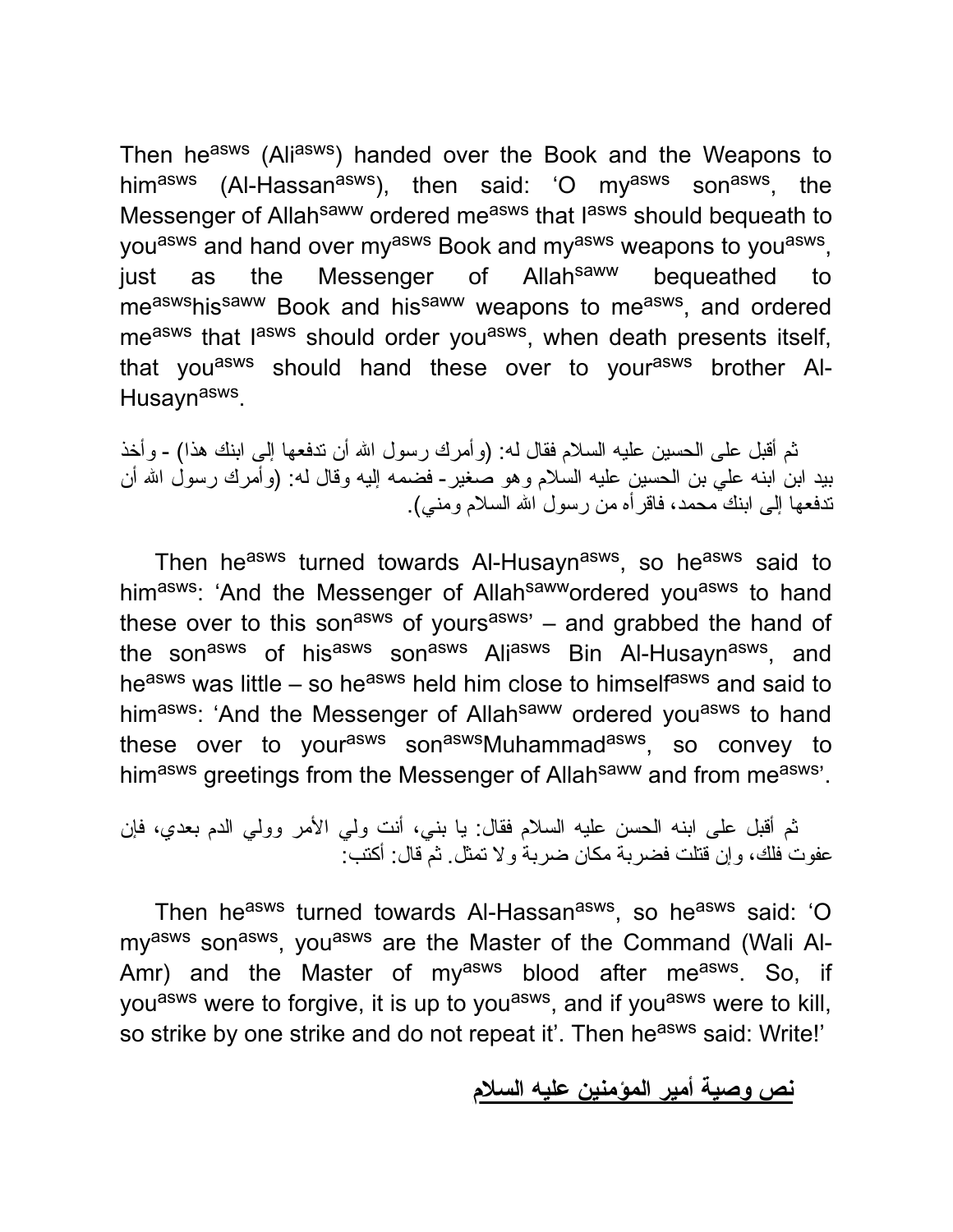بسم االله الرحمن الرحیم هذا ما أوصى به علي بن أبي طالب: أوصى أنه یشهد أن لا إله إلا االله وحده لا شریك له، وأن محمدا عبده ورسوله، أرسله بالهدى ودین الحق لیظهره على الدین كله ولو كره المشركون.

## **Text of the will of Amir-ul-Momineen asws**

In the Name of Allah<sup>azwj</sup> the Beneficent, the Merciful. This is what Ali<sup>asws</sup> Bin Abu Talib is bequeathing – l<sup>asws</sup>am bequeathing that, he<sup>asws</sup> hereby testifies that there is no god but Allah<sup>azwj</sup>, the One without any associates to Him<sup>azwj</sup>, and that Muhammad is Hisazwj servant, and Hisazwj Messenger with the Guidance and the True Religion which He<sup>azwj</sup> will Make to prevail over all the Religions, even though the Polytheists may averse to it.

ثم إن صلاتي ونسكي ومحیاي ومماتي الله رب العالمین، لا شریك له وبذلك أمرت وأنا من المسلمین.

Then, myasws Prayer, and myasws sacrifice, and myasws life, and my<sup>asws</sup> passing away is for Allah<sup>azwj</sup>, the Lord<sup>azwj</sup> of the Universe. There is no partner to Him<sup>azwj</sup>, and it is by that that l<sup>asws</sup> order you for, and lasws am from the Muslims.

ثم إني أوصیك یا حسن وجمیع ولدي وأهل بیتي ومن بلغه كتابي من المؤمنین بتقوى االله ربكم، فلا تموتن إلا وأنتم مسلمون. واعتصموا بحبل الله جمیعا ولا تفرقوا، فإني سمعت رسول الله صلى االله علیه وآله یقول: (صلاح ذات البین أفضل من عامة الصلاة والصوم، وإن البغضة حالقة الدین وفساد ذات البین)، ولا قوة إلا باالله.

Then, l<sup>asws</sup> bequeath to you<sup>asws</sup>, O Hassan<sup>asws</sup> and all of my<sup>asws</sup> children, and the People of my<sup>asws</sup>Household, and the ones to whom my<sup>asws</sup> writing reaches from the Believers, to fear Allah<sup>azwj</sup>,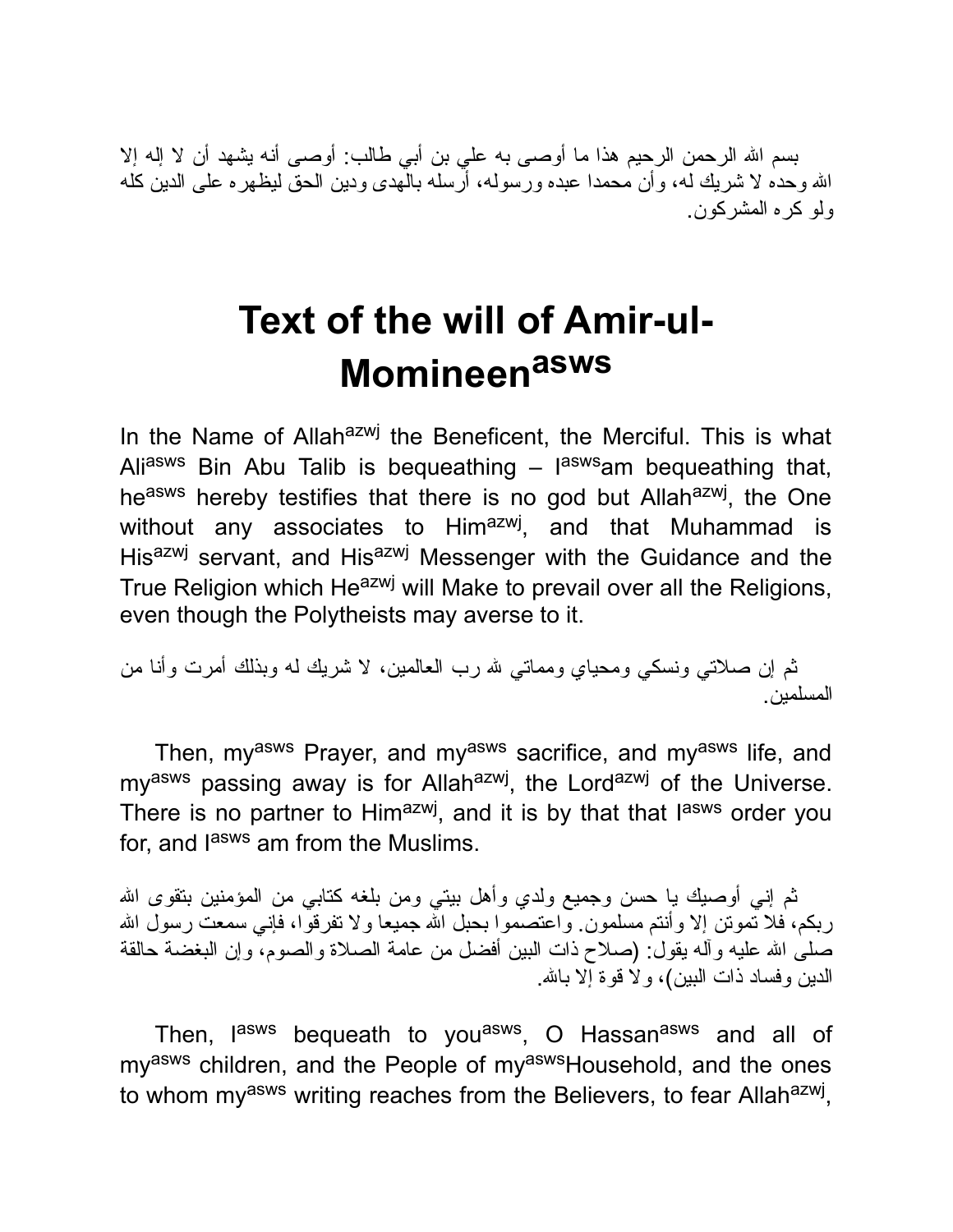your Lord<sup>azwj</sup>, so do not die except as Muslims. And hold on to the Rope of Allah<sup>azwj</sup> and do not separate, for l<sup>asws</sup> heard the Messenger of Allah<sup>saww</sup> saying: 'Reconciliation between yourselves is preferable than general Prayers and the Fasting, and that the hatred destroys the Religion, and (leads to) mischief between yourselves. There is no Strength except by Allah<sup>azwj</sup>.

انظروا ذوي أرحامكم فصلوهم یهون الله علیكم الحساب. والله الله في الأیتام فلا تغیروا أفواههم ولا تضیعوا من بحضرتكم، فقد سمعت رسول االله صلى االله علیه وآله یقول: (من عال یتیما حتى یستغني أوجب االله له بذلك الجنة كما أوجب لآكل مال الیتیم النار).

Look after your ties of kinship (relatives), so be considerate with them, Allah<sup>azwj</sup> will Make the Reckoning to be easier for you. By Allah<sup>azwj</sup>, (fear) Allah<sup>azwj</sup> regarding the orphans, so do not alter their mouths (livelihood) and do not waste (their wealth) which is in your custody, for l<sup>asws</sup> have heard the Messenger of Allah<sup>saww</sup> say: 'The one who looks after the orphan until he becomes self-sufficient, Allah<sup>azwj</sup> Obligates the Paradise for him due to that, just as Heazwj Obligates the Fire for the one who consumes the wealth of the orphan'.

و الله الله في القر آن، لا یسبقكم إلى العمل به غیر كم.

By Allah<sup>azwj</sup>, (fear) Allah<sup>azwj</sup> regarding the Quran. Do not give precedence to other actions over the actions by it.

واالله االله في جیرانكم، فإن رسول االله صلى االله علیه وآله أوصى بهم.

By Allah<sup>azwj</sup>, (fear) Allah<sup>azwj</sup> regarding your neighbours, for the Messenger of Allah<sup>saww</sup> has bequeathed about them.

والله الله في بیت ربكم، فلا یخلون منكم ما بقیتم فإنه إن یترك لم تناظروا. وإن أدنى ما یرجع به من أمه أن یغفر له ما قد سلف.

By Allah<sup>azwj</sup>, (fear) Allah<sup>azwj</sup> regarding the House of your Lord<sup>azwj</sup>. So do not let it be empty from yourselves for as long as you remain, for if you leave it (empty) you will not be Looked at (Considered).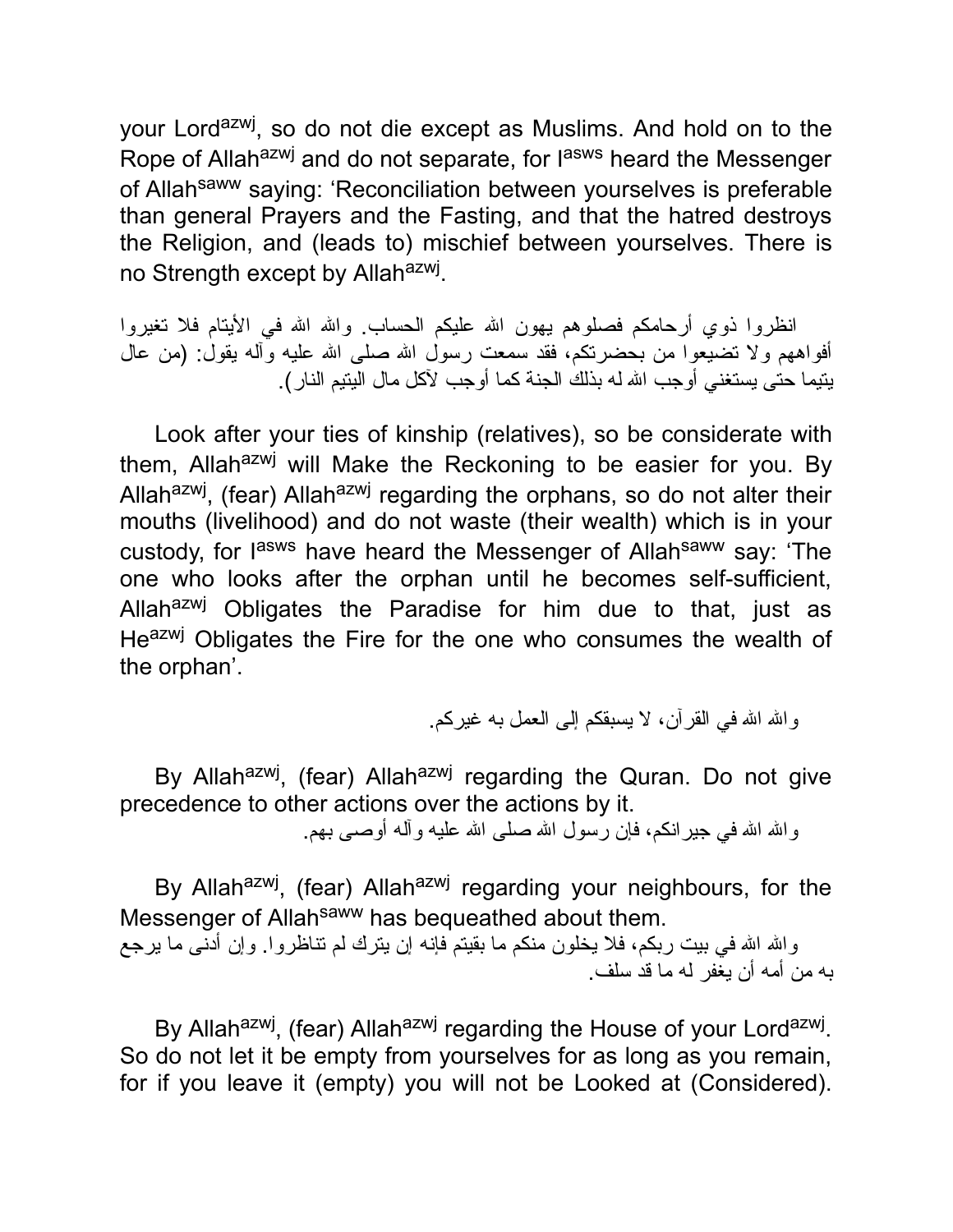And that the lowest reward he gets is that his previous sins are forgiven as just being born (sinless).

والله الله في الصلاة، فإنها خیر العمل وإنها عمود دینكم.

By Allah<sup>azwj</sup>, (fear) Allah<sup>azwj</sup> regarding the Prayers, for it is the best of the deeds and is a Pillar of your Religion.

والله الله في الزكاة، فإنها تطفئ غضب ربكم.

By Allah<sup>azwj</sup>, (fear) Allah<sup>azwj</sup> regarding the Zakaat, for it extinguishes the Wrath of your Lord<sup>azwj</sup>.

و الله الله في شهر رمضان، فإن صيامه جنة من النار .

By Allah<sup>azwj</sup>, (fear) Allah<sup>azwj</sup> regarding the Month of Ramadhan, for its Fasts are a shield against the Fire.

و الله الله في الفقر اء و المساكین، فشار كو هم في معیشتكم.

By Allah<sup>azwj</sup>, (fear) Allah<sup>azwj</sup> regarding the poor and the needy, so include them in your livelihood.

والله الله في الجهاد في سبيل الله بأموالكم وأنفسكم، فإنما يجاهد في سبيل الله رجلان: إمام هدى، ومطیع له مقتد بهداه.

By Allah<sup>azwj</sup>, (fear) Allah<sup>azwj</sup> regarding the struggle (Jihaad) in the Way of Allah<sup>azwj</sup> by your wealth and your selves, for only two men will struggle in the Way of Allah<sup>azwj</sup> – An Imam<sup>asws</sup> of guidance, and the one obedient to himasws in following hisasws guidance.

والله الله في ذریة نبیكم، فلا یظلمن بین أظهركم وأنتم تقدرون على الدفع عنهم.

By Allah<sup>azwj</sup>, (fear) Allah<sup>azwj</sup> regarding the descendants of your Prophet<sup>saww</sup>, so do not let them be oppressed in your presence whilst you have the ability to defend them.

والله الله في أصحاب نبيكم الذين لم يحدثوا حدثا ولم يؤوا محدثا، فإن رسول الله صلى الله عليه وآله أوصى بهم ولعن المحدث منهم ومن غیرهم والمؤوي للمحدث.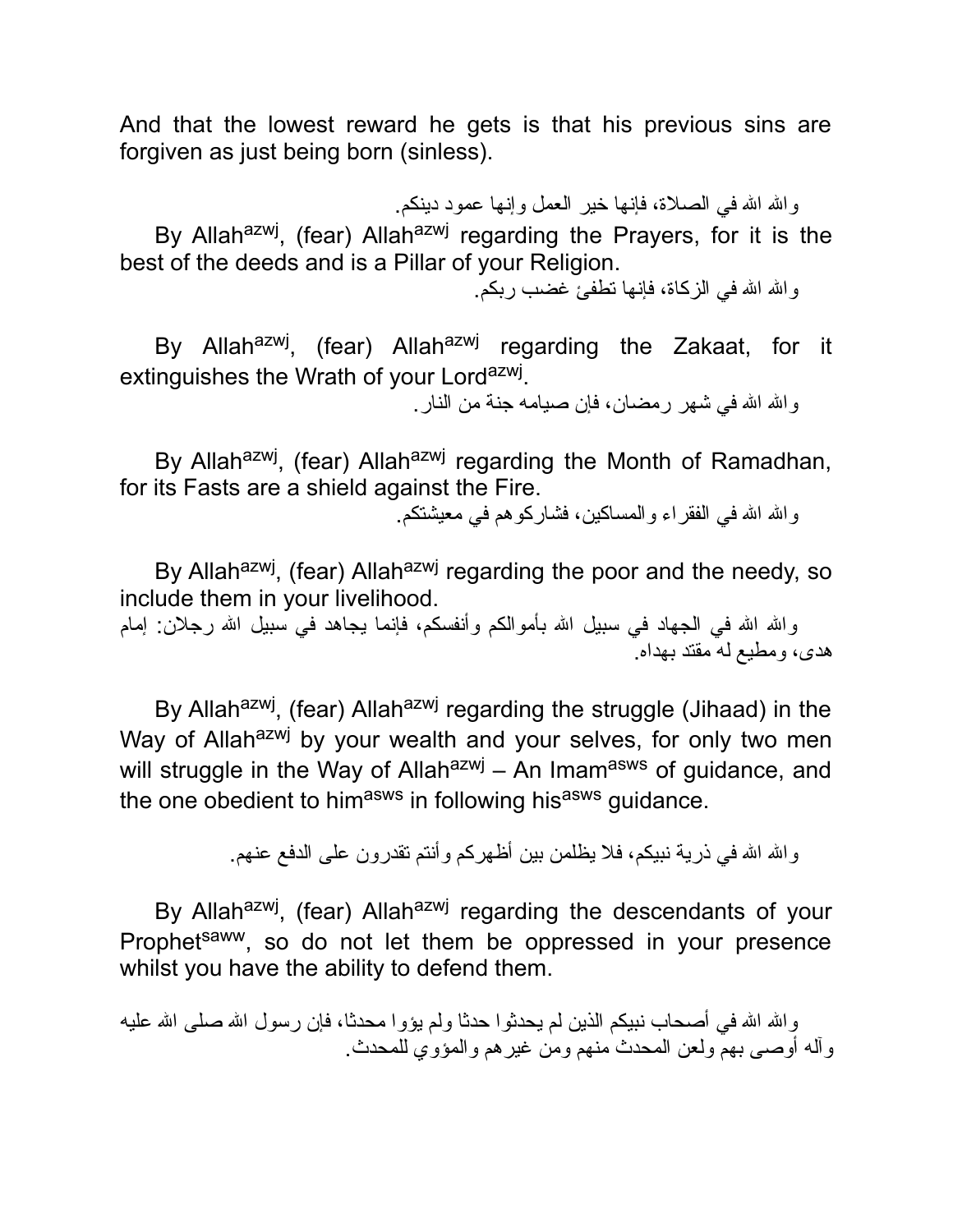By Allah<sup>azwj</sup>, (fear) Allah<sup>azwj</sup> regarding the companions of your Prophetsaww who did not innovate new things and did not harbour innovators, for the Messenger of Allahsaww has bequeathed about them and cursed the innovators from among them (companions) and from others who harbour the innovators.

والله الله في النساء وما ملكت أیمانكم، لا تخافن في الله لومة لائم فیكفیكهم الله وقولوا للناس حسنا كما أمركم الله. ولا تتركن الأمر بالمعروف والنهي عن المنكر فیولی الله الأمر أشراركم وتدعون فلا یستجاب لكم.

By Allah<sup>azwj</sup>, (fear) Allah<sup>azwj</sup> and what your right hands possess. Do not fear regarding Allah<sup>azwj</sup> the accusation of the accusers, for Allah<sup>azwj</sup> will Suffice for you, and say good things to the people, as Allah<sup>azwj</sup>has Ordered you to.

علیكم یا بني بالتواصل والتباذل والتبار، وإیاكم والنفاق والتقاطع والتدابر والتفرق. وتعاونوا على البر والنقوى ولا تعاونوا على الإثم والعدوان وانقوا الله إن الله شدید العقاب. حفظكم الله من أهل بیت وحفظ فیكم نبیكم. أستودعكم االله وأقرء علیكم السلام.

It is for you, of my<sup>asws</sup> sons, to intermingle, and spend on each other, and be good to each other, and beware of the hypocrisy, and the cutting off (relationships), and the disagreements and the divisions. And help each other on the righteousness and the piety and do not help each other on the sins and the transgression, and fear Allah<sup>azwj</sup>, for Allah<sup>azwj</sup> is Severe in the Punishment. Allah<sup>azwj</sup> is your Protector, People<sup>asws</sup> of the Household, and your Prophet<sup>saww</sup> is the protector among you. I<sup>asws</sup> entrust you all to Allah<sup>azwj</sup> and convey to you all, the greetings.

ثم لم یزل یقول (لا إله إلا االله) حتى قبض علیه السلام في أول لیلة من العشر الأواخر من شهر رمضان لیلة إحدى وعشرین، لیلة الجمعة، سنة أربعین من الهجرة.

Then he<sup>asws</sup> did not cease saying 'There is no God but Allah<sup>azwj</sup>', until he<sup>asws</sup> passed away in the first night from the last ten days of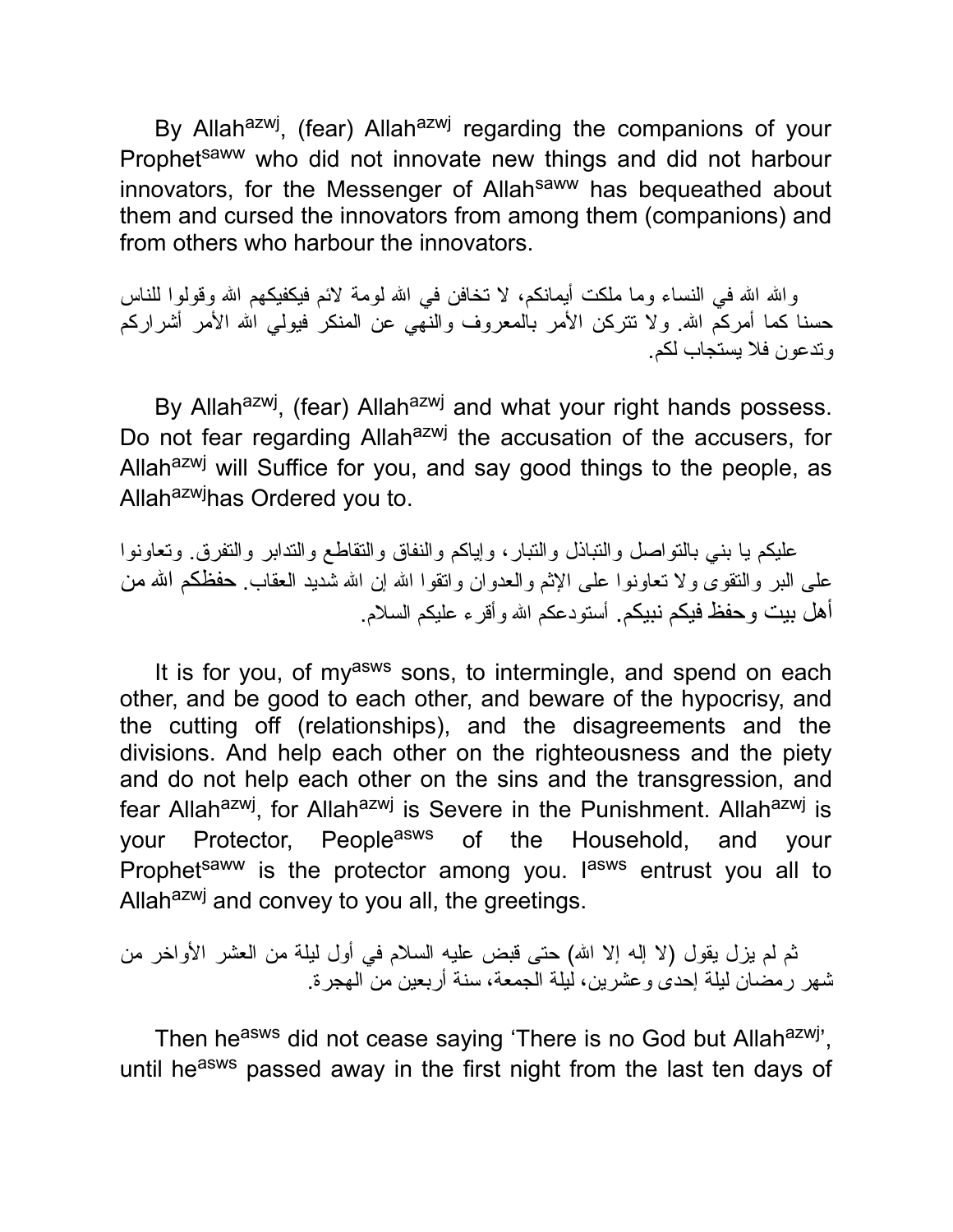the Month of Ramadhan, on the night of the twenty first, night (before) Friday (i.e. Thursday), in the fortieth year from the Hijra.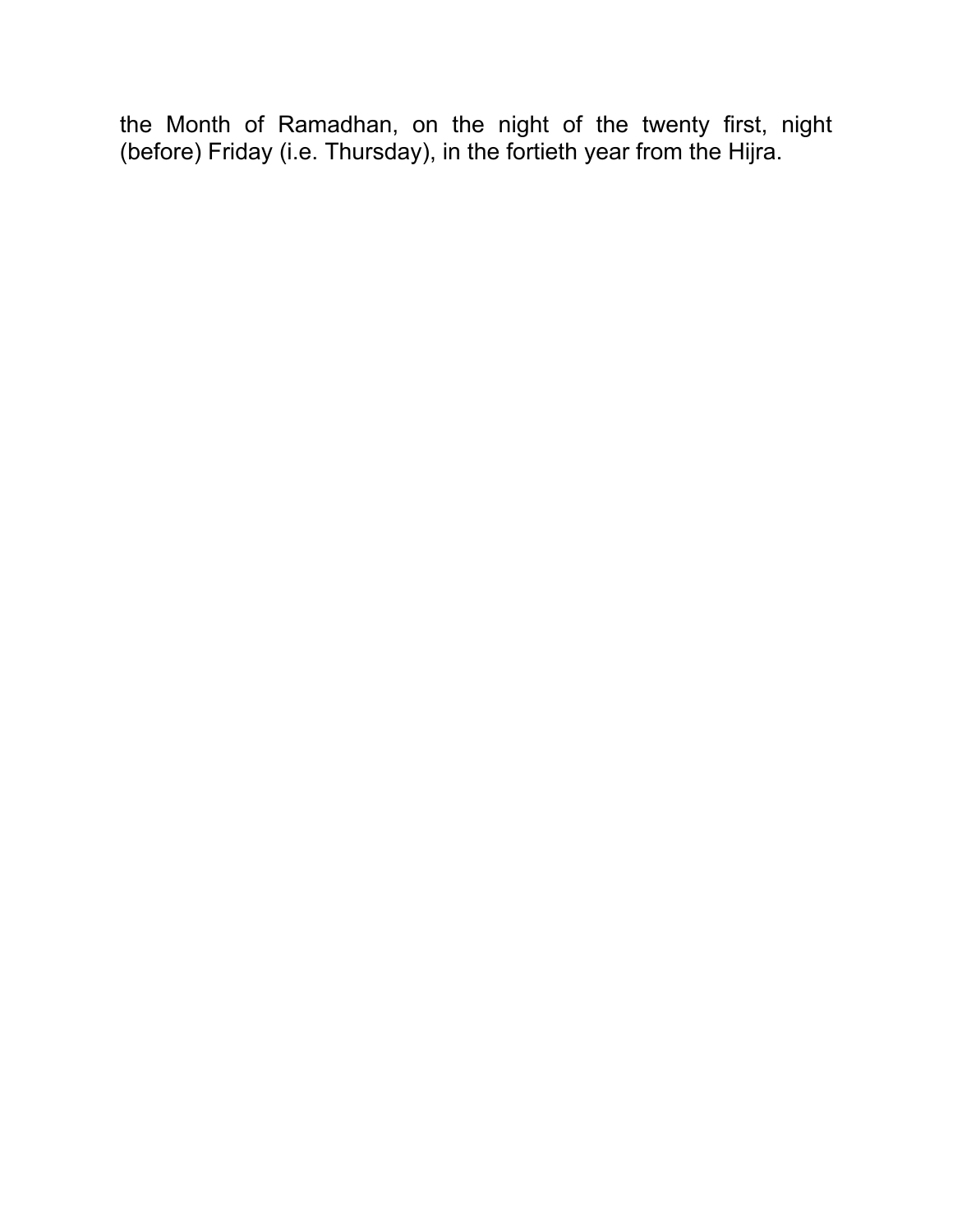**(70) أقل ما یجب على المؤمن لحفظ عقیدته**

### **THE LOWEST OF WHAT IS NECESSARY FOR THE BELIEVER TO PRESERVE HIS FAITH**

وعن سلیم بن قیس، قال: قلت لعلي بن أبي طالب علیه السلام: یا أمیر المؤمنین، ما الأمر اللازم الذي لا بد منه والأمر الذي إذا أخذت به وسعني الشك فیما سواه؟ فقال علیه السلام: من شهد أن لا إله إلا االله وحده لا شریك له، وأن محمدا عبده ورسوله، وأقر بما أنزل االله وإقام الصلاة وإیتاء الزكاة وصیام شهر رمضان وحج البیت والولایة لنا أهل البیت والبراءة من عدونا واجتنب كل مسكر.

And from Sulaym Bin Qays, who said, 'I said to Aliasws Bin Abu Talib<sup>asws</sup>, 'O Amir-ul-Momineen<sup>asws</sup>, what is that necessary matter which if I were to take to it, it would give me the leeway for the doubt in other matters?' He<sup>asws</sup> said: 'The one who testifies that there is no god but Allah<sup>azwj</sup>, the One without any associate for Him<sup>azwj</sup>, and that Muhammad is His<sup>azwj</sup> Messenger<sup>saww</sup>, and accepts what Allah<sup>azwj</sup> has Sent down, established the Prayer, and gives the Zakaat, and Fasts in the Month of Ramadhan, and performs the Pilgrimage (Hajj) of the House, and the Wilayah for us<sup>asws</sup> the Peopleasws of the Household, and keeps away from ourasws enemies and avoids every intoxicant.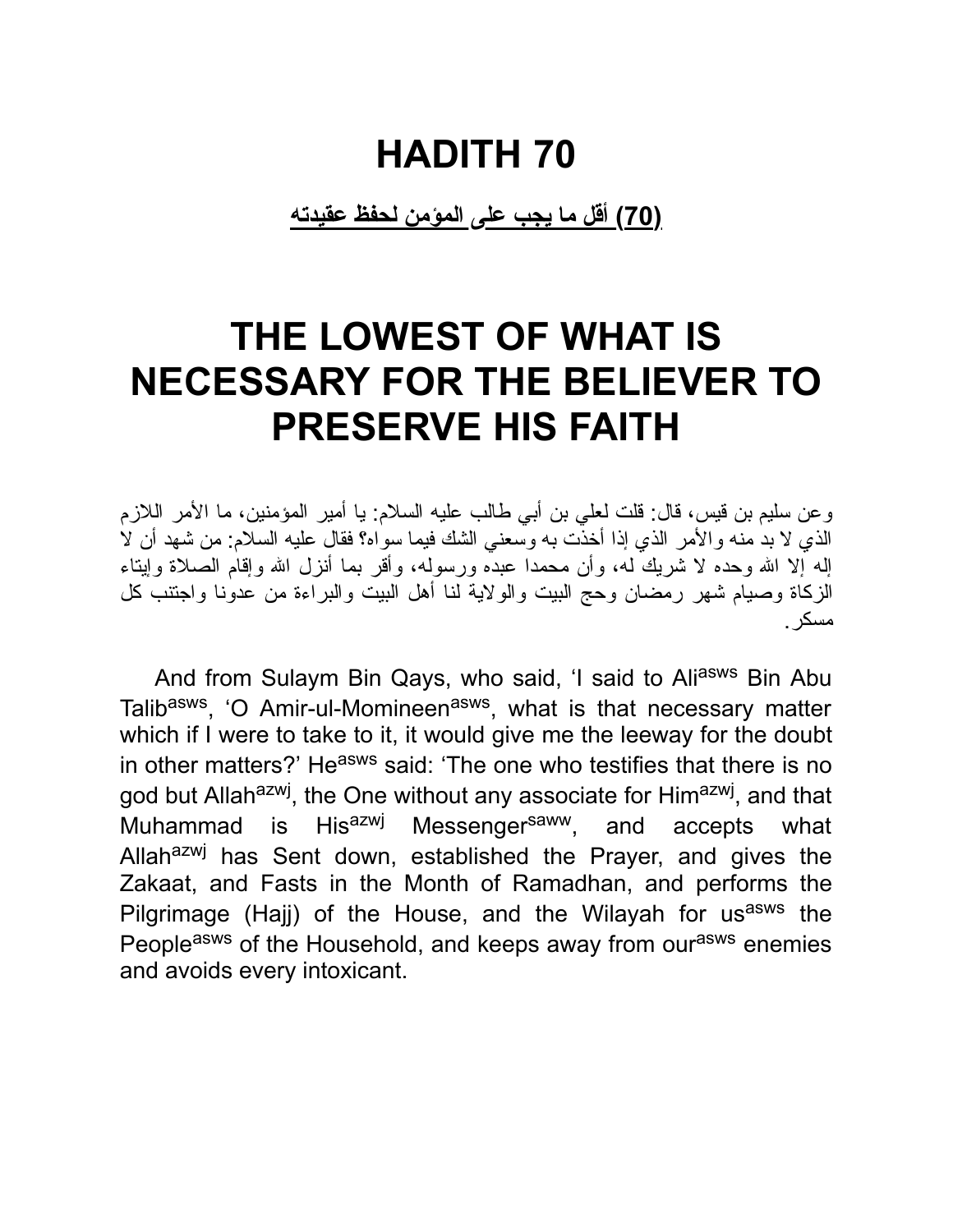### **Al-Wilayah and the Disavowing (Al-Bara'at) in its entirety and its detail**

I said, 'May I be sacrificed for you<sup>asws</sup>, is the acceptance of whatever that has come from you<sup>asws</sup>, in its totality or partly?' He<sup>asws</sup> said: 'No, but totally'. I said, 'May I be sacrificed for you<sup>asws</sup>, so what is the intoxicant?' He<sup>asws</sup> said: 'Every drink, if a lot of it intoxicates its drinker, so a part of it, but even a drop of it is Prohibited'.

#### **الولایة والبراءة إجمالا وتفصیلا**

قلت: جعلت فداك، الإقرار بما جاء من عندكم جملة أو مفسرا؟ قال: لا، بل جملة. قلت: جعلت فداك، فما المسكر؟ قال: كل شراب إذا أكثر منه صاحبه سكر، فالجرعة منه بل القطرة حرام.

I said, 'May I be sacrificed for you<sup>asws</sup>, from what I have said, youasws have corrected it apart from Al-Wilayah, is it generally for the whole of the Clan of Hashim<sup>as</sup> or especially for yourasws understanding ones and the knowledgeable onesasws?

قلت: جعلت فداك، لیس شیئ مما قلت إلا وقد صح غیر الولایة، أعامة لجمیع بني هاشم أو خاصة لفقهائكم وعلمائكم؟ البراءة من عدوكم، من عادى جمیعكم أو من عادى رجلا منكم؟ فقال علیه السلام: لقد سألت - یا أخا بني هلال - فافهم. إذا أتیت بولایتنا أهل البیت في الجملة وبرئت من أعدائنا في الجملة فقد أجزأك ً فإن عرفك الله الأئمة منا الأوصياء العلماء الفقهاء، فعرفتهم وأقررت لهم بالطاعة وأطعتهم فأنت مؤمن باالله وأنت من أهل الجنة، فهم الذین یدخلون الجنة بغیر حساب.

The disavowing from your<sup>asws</sup> enemies, the ones who are inimical to all of you, or the one who is inimical to the men from among you?' Heasws said: 'You have asked  $-$  O brother of Clan of Hilal-– so understand. If you were to come with our<sup>asws</sup> Wilayah the People<sup>asws</sup> of the Household in its entirety, and disavow (keep away) from our<sup>asws</sup> enemies in entirety (all of them) it would be sufficient for you. If Allah<sup>azwj</sup> makes you to recognise the Imams<sup>asws</sup> from us<sup>asws</sup>, the successors<sup>asws</sup>, the knowledgeable ones<sup>asws</sup>, the understanding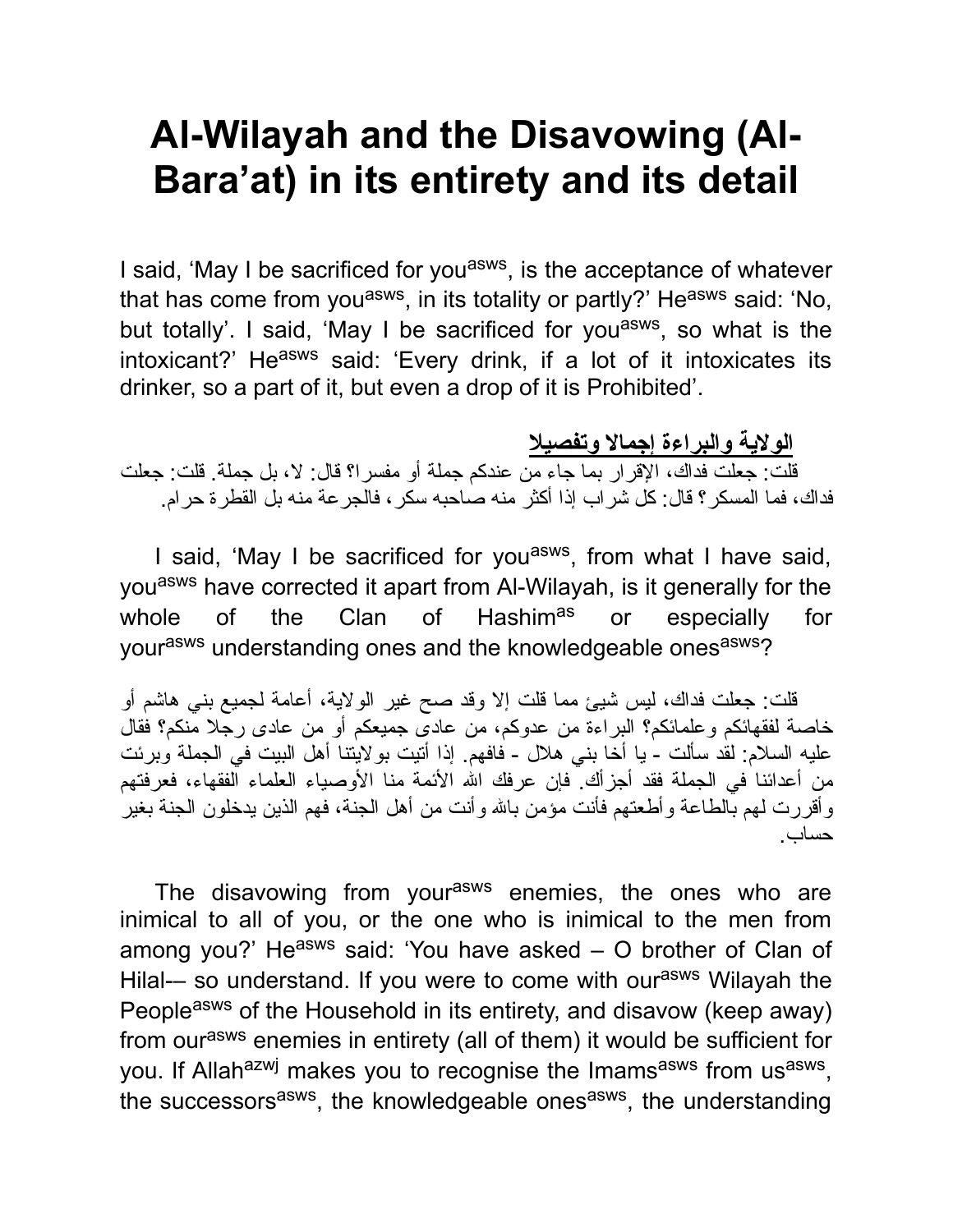ones<sup>asws</sup>, and you have recognised them<sup>asws</sup> and accepted them<sup>asws</sup> for the obedience, and obey them<sup>asws</sup>, so you will be a Believer with Allah<sup>azwj</sup>, and you will be from the inhabitants of the Paradise, for they<sup>asws</sup> are the ones who will enter the Paradise without Reckoning'.

وإن وحدت االله وشهدت أن محمدا رسول االله وأخذت بما لیس بین جمیع أهل القبلة فیه اختلاف - مما قد أجمعوا علیه أن االله قد أمر به ونهى عنه - وأشكل علیك موضع الأمامة والوصیة والعلم والفقه، فرددت علمه إلى االله ولم تعادهم ولم تبرء منهم ولم تنصب لهم العداوة، فأنت جاهل بما جهلت ضال عما اهتدى إلیه أهل الفضل والولایة. الله فیك المشیة، إن عذبك فبذنبك وإن تجاوز عنك فبرحمته.

Anf if you (believe in) the Oneness of Allah<sup>azwj</sup>, and testify that Muhammad<sup>saww</sup> is His<sup>azwj</sup>Messenger<sup>saww</sup>, and take to that in which there is no differing among the people of the Qiblah (Muslims) – from what has been gathered to them of what Allah<sup>azwj</sup> has Ordered for and Prohibited from – and it is difficult for you the subject of the Imamate, and the succession, and the knowledge, and the jurisprudence, so refer its knowledge to Allah<sup>azwj</sup>, and you are not be inimical to them, and do not keep away from them, and do not establish enmity towards them, for you are ignorant of what the people of Grace and the Wilayah have been guided to. It is up to Allah<sup>azwj</sup> to do with you what He<sup>azwj</sup> so Desires. If He<sup>azwj</sup> Punishes you, so it would be due to your sins, and if He<sup>azwj</sup> Exaggerates (your good deeds) so it would be due to Hisazwj Mercy.

وأما الناصب لنا والمعادي لنا فمشرك كافر عدو الله. والعارفون بحقنا المؤمنون بنا مؤمنون مسلمون أولیاء االله.

And as for the ones who hate usasws (Nasibis) and are hostile to us<sup>asws</sup>, so they are 'Mushrik' Polytheists, 'Kafir' Infidels, enemies of Allah<sup>azwj</sup>. And the ones who have recognised our<sup>asws</sup> rights, are ourasws 'Momins' (Believers) and the Believers are the Muslims and the friends of Allah<sup>azwj</sup>.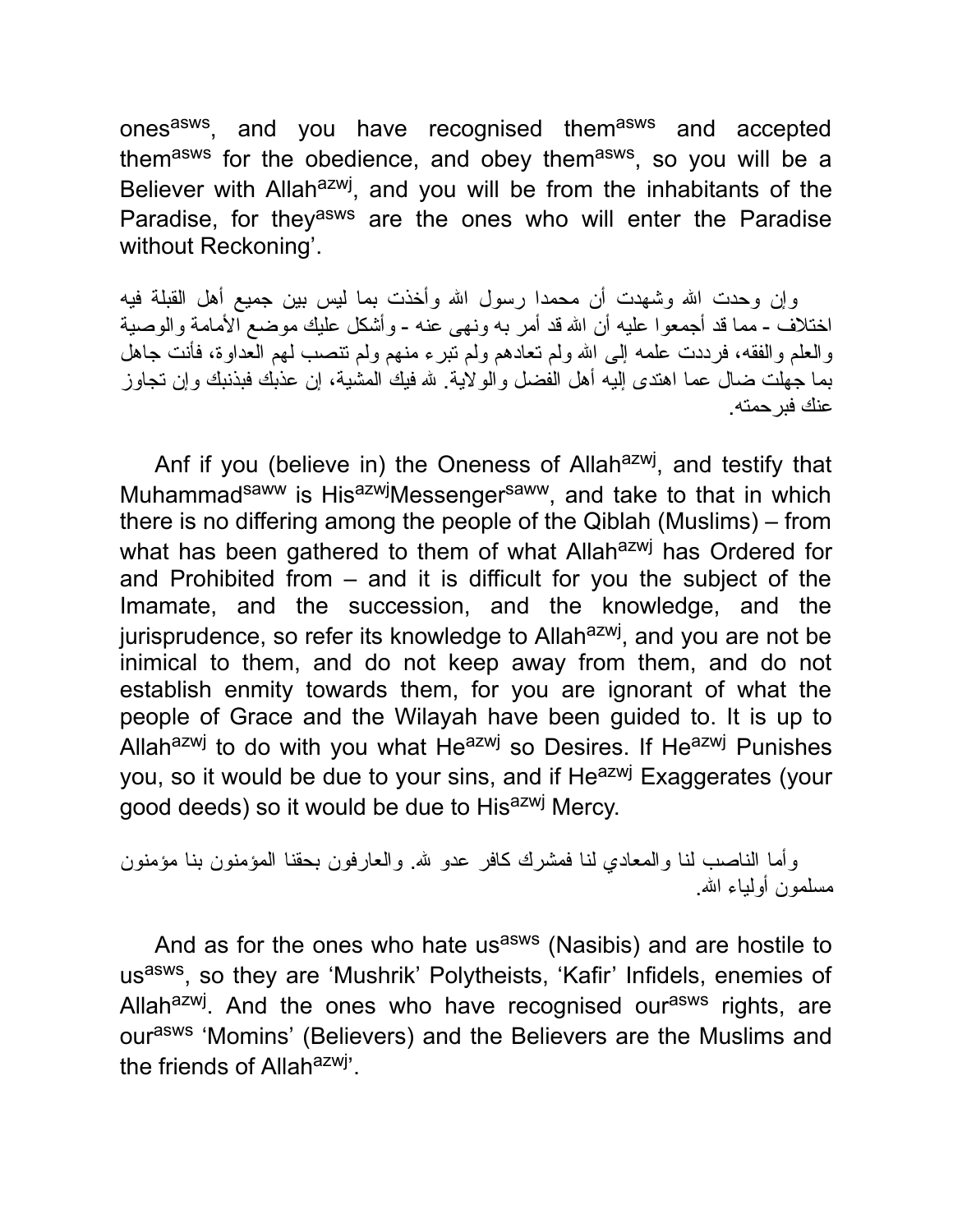**(71) من لم یعرف إمامه مات میتة جاهلیة**

### **THE ONE WHO DID NOT RECOGNISE HIS IMAMasws DIED THE DEATH OF 'JAHILIYA' (PRE-ISLAMIC PERIOD)**

الصدوق في كمال الدین قال: حدثنا أبي ومحمد بن الحسن رضي االله عنهما، قالا: حدثنا سعد بن عبد الله وعبد الله بن جعفر الحمیري جمیعا عن محمد بن عیسى ویعقوب بن یزید وإبراهیم بن هاشم جمیعا عن حماد بن عیسى عن عمر بن أذینة عن أبان بن أبي عیاش عن سلیم بن قیس الهلالي: أنه سمع من سلمان ومن أبي ذر ومن المقداد رحمة االله علیهم حدیثا عن رسول االله صلى االله علیه وآله أنه قال: (من مات ولیس له إمام مات میتة جاهلیة).

Al-Sadouq, in Kamaal Al-Deen, said, 'Narrated to us my father and Muhammad Bin Al-Hassan, may Allah<sup>azwj</sup> be pleased with them both, said, 'Narrated to us Sa'ad Biin Abdullah and Abdullah Bin Ja'far Al-Humeyri altogether from Muhammad Bin Isa and Yaqoub Bin Yazeed, and Ibrahim Bin Hashim altogether, from Hamaad Bin Isa, from Umar Bin Azina, from Abaan Bin Abu Ayyash, from Sulaym Bin Qys Al-Hilaly who heard it from Salman<sup>ar</sup>, and from Abu Dharr<sup>asws</sup>, and from Al-Miqdad<sup>ar</sup>, who has narrated the following:

The Messenger of Allah<sup>saww</sup> said: 'The one who died and there was no Imamasws for him, died the death of 'Jahiliya' (Pre-Islamic period i.e. an infidel)'.

ثم عرضه على جابر وابن عباس فقالا: صدقوا وبروا، قد شهدنا ذلك وسمعناه من رسول االله صلَّى الله علیه وآله، وإن سلمان قال: یا رسول الله، إنك قلت: (من مات ولیس له إمام مات میتة جاهلیة)، من هذا الإمام یا رسول االله؟

Then he (Sulaym) presented it to Jabir and Ibn Abbas, so they said, 'They<sup>ar</sup> spoke the truth and reported correctly, for we are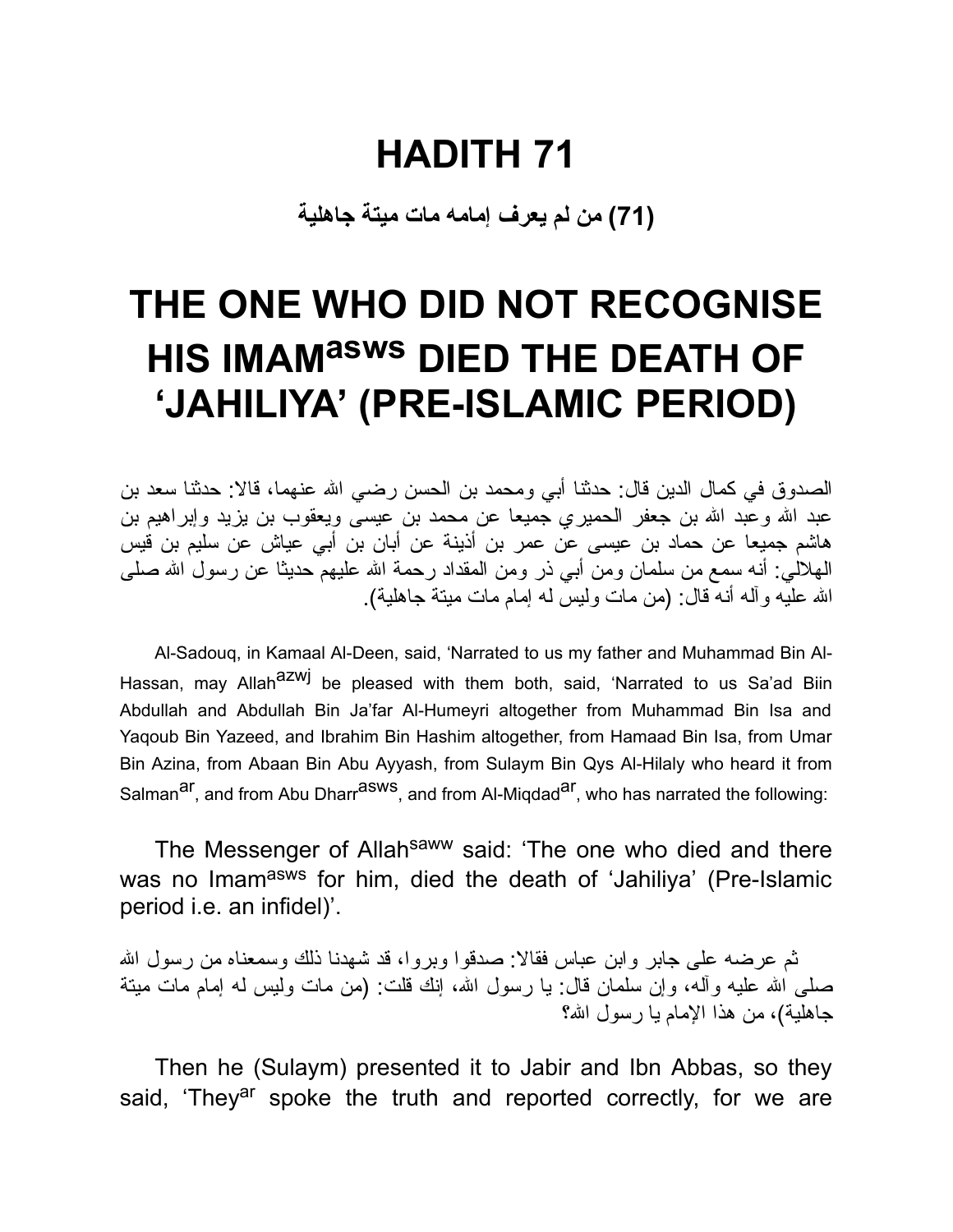witnesses to that and heard from the Messenger of Allah<sup>saww</sup>, and that Salman<sup>ar</sup> said, 'O Messenger of Allah<sup>saww</sup>, you<sup>saww</sup> said that, The one who died and there was no Imam<sup>asws</sup> for him, died the death of 'Jahiliya' (Pre-Islamic period i.e. an infidel)', who is this Imamasws, O Messenger of Allahsaww?'

قال صلى االله علیه وآله: من أوصیائي یا سلمان. فمن مات من أمتي ولیس له إمام یعرفه مات میتة جاهلیة. فإن جهله وعاداه فهو مشرك، وإن جهله ولم یعاده ولم یوال له عدوا فهو جاهل ولیس بمشرك.

He<sup>saww</sup> said: 'The one<sup>asws</sup> who is my<sup>saww</sup> successor<sup>asws</sup>, O Salman<sup>ar</sup>. So the one from my<sup>saww</sup> community who died without having recognised an Imam<sup>asws</sup>, died the death of 'Jahiliya' (as an infidel). If he was ignorant of him<sup>asws</sup> and was inimical to him<sup>asws</sup>, so he is a 'Mushrik' Polytheist, and he was 'Jahil'<sup>[41]</sup> of him<sup>asws</sup> but was not inimical to him<sup>asws</sup>, and did not befriend his<sup>asws</sup> enemies, so he is a 'Jahil' one and not a 'Mushrik' Polytheist'.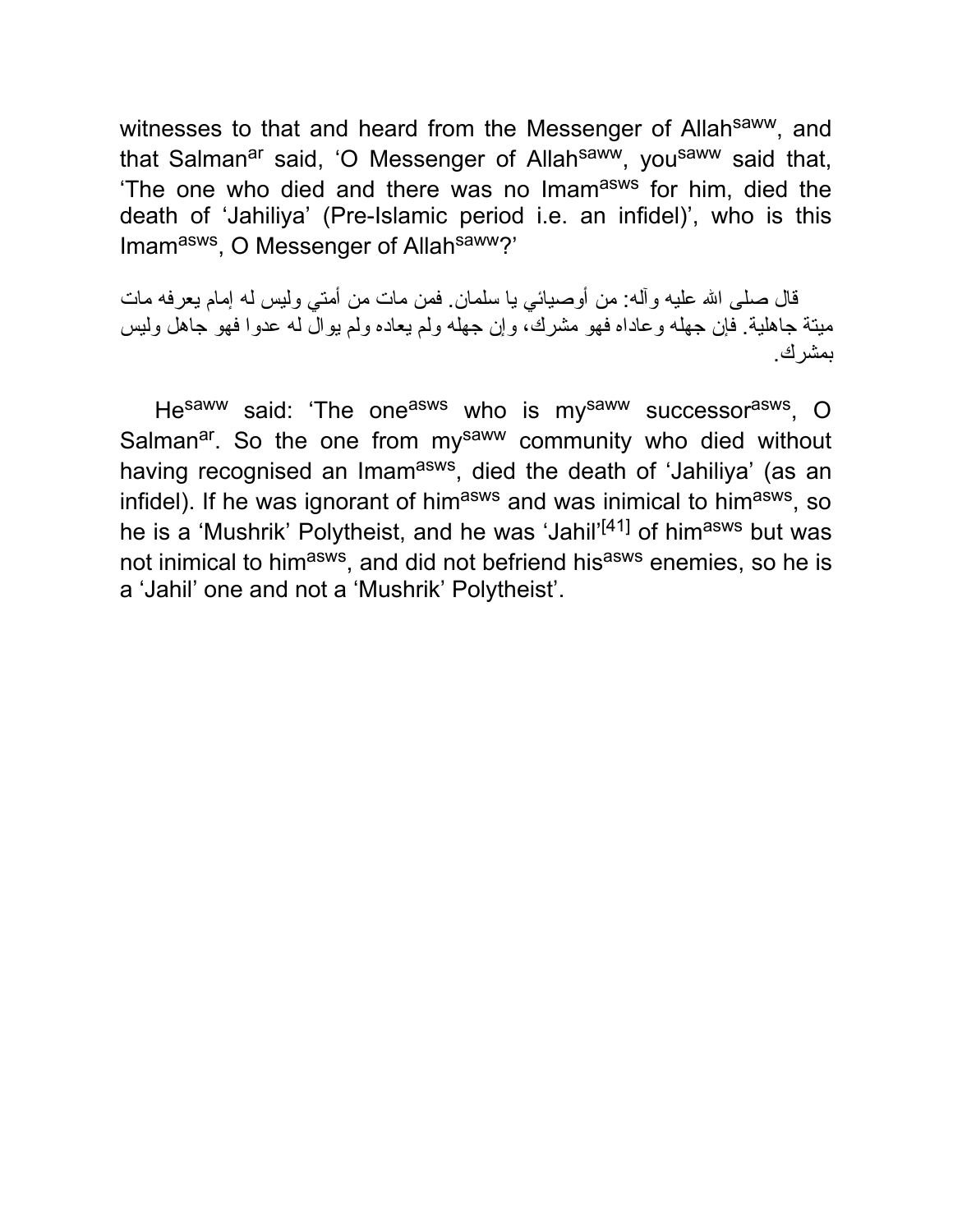**72)) أمیر المؤمنین علیه السلام یكلم الشمس بأمر النبي صلى االله علیه وآله**

### **AMIR-UL-MOMINEENasws SPEAKS TO THE SUN BY THE ORDER OF THE PROPHET saww**

الحسین بن عبد الوهاب في عیون المعجزات قال: حدثني ابن عیاش الجوهري، قال: حدثني أبو طالب عبد االله بن محمد الأنباري: قال: حدثني أبو الحسین محمد بن زید التستري، قال: حدثني أبو سمینة محمد بن علي الصیرفي، قال: حدثني إبراهیم بن عمر الیماني عن حماد بن عیسى المعروف بغریق الجحفة، قال: حدثني عمر بن أذینة عن أبان بن أبي عیاش عن سلیم بن قیس الهلالي قال: سمعت أبا ذر جندب بن جنادة الغفاري، قال: رأیت السید محمدا صلى االله علیه وآله وقد قال لأمیر المؤمنین علیه السلام ذات لیلة: إذا كان غدا اقصد إلى جبال البقیع وقف على نشزمن الأرض، فإذا بزغت الشمس فسلم علیها، فإن االله تعالى قد أمرها أن تجیبك بما فیك.

Al-Husayn Bin Abdul Wahaab in *Uyoon Al-Mo'jizaat*, said, 'Narrated to me Ibn Ayyash Al-Jowhary, from Abu Talib Abdullah Bin Muhammad Al-Anbary, from Abu Al-Husayn Muhammad Bin Zayd Al-Tastary, from Abu Sameena Muhammad Bin Ali Al-Sayrafi, from Ibrahim Bin Umar Al-Yamani, from Hamaad Bin Isa well known as 'Gareek Al-Johfa', from Umar Bin Azina, from Abaan Bin Abu Ayyash, from Sulaym Bin Qays Al-Hilaly who said:

'I heard Abu Dharr Jundab Al-Janaada Al-Ghaffary say, 'I saw Al-Sayyad Muhammad<sup>saww</sup> (Rasool Allah<sup>saww</sup>) that he<sup>saww</sup> said to Amirul-Momineen<sup>asws</sup> one night: 'When it is the morning, proceed towards the Baqee Mountains and pause upon the high ground, so when the sun emerges, greet it, for Allah<sup>azwj</sup> has Ordered it that it should answer you<sup>asws</sup> with regards to yourself<sup>asws</sup>.

فلما كان من الغد خرج أمیر المؤمنین علیه السلام ومعه أبو بكر وعمر وجماعة من المهاجرین والأنصار، حتى وافى البقیع ووقف على نشز من الأرض. فلما أطلعت الشمس قرنیها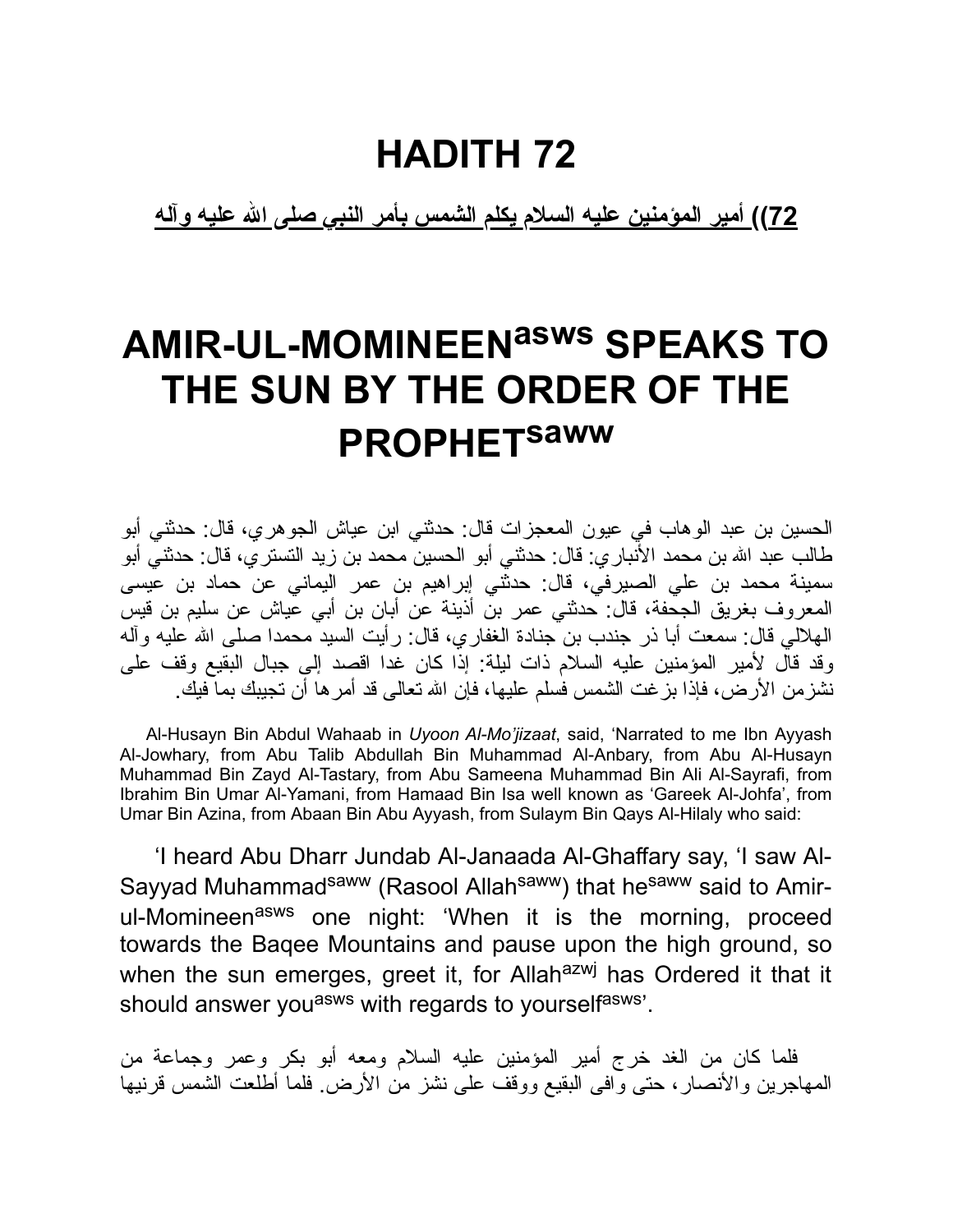قال علیه السلام: (السلام علیك یا خلق االله الجدید المطیع له). فسمعوا دویا من السماء وجواب قائل یقول: (وعلیك السلام یا أول، یا آخر، یا ظاهر، یا باطن، یا من هو بكل شيء علیم).

When it was the morning, Amir-ul-Momineen<sup>asws</sup> went out, and with himasws were Abu Bakr, and Umar, and a group from the Emigrants and the Helpers, until he<sup>asws</sup> came to the Baqee and paused upon the high ground. When the sun displayed its rays, he<sup>asws</sup> said: 'Peace be upon you, O the new creature of Allah<sup>azwj</sup>, O the obedient to Himazwj'.

They heard a rumble from the sky and a Caller answered saying, 'And Peace be upon youasws **'أول یا**) 'O the First one), '**آخر یا**) 'O the Last one), **'ظاهر یا**) 'O the Apparent one), **'باطن یا '**O Hidden one, **'من یا علیم شيء بكل هو '**O the one who is knowledgeable of all things!'

فلما سمع أبو بكر وعمر والمهاجرون والأنصار كلام الشمس صعقوا. ثم أفاقوا بعد ساعات وقد انصرف أمیر المؤمنین علیه السلام عن المكان فوافوا رسول االله صلى االله علیه وآله مع الجماعة وقالوا: أنت تقول إن علیا بشر مثلنا وقد خاطبته الشمس بما خاطب به الباري نفسه؟

When Abu Bakr, and Umar, and the Emigrants, and the Helpers heard the speech of the sun, they swooned (passed out). Then they came around after a while, and Amir-ul-Momineen<sup>asws</sup> had left from the place. So they came to the Messenger of Allahsaww along with the group and said, 'Yousaww said that Aliasws is a human similar to others, but when he<sup>asws</sup> addressed the sun, the sun answered to himasws by what the Creatorazwj (Allahazwj) is Himselfazwj addressed by?'

**تفسیر كلام الشمس مع علي علیه السلام** فقال النبي صلى االله علیه وآله: وما سمعتموه منها؟ فقالوا: سمعناها تقول: (السلام علیك یا أول) قال: صدقت، هو أول من آمن بي.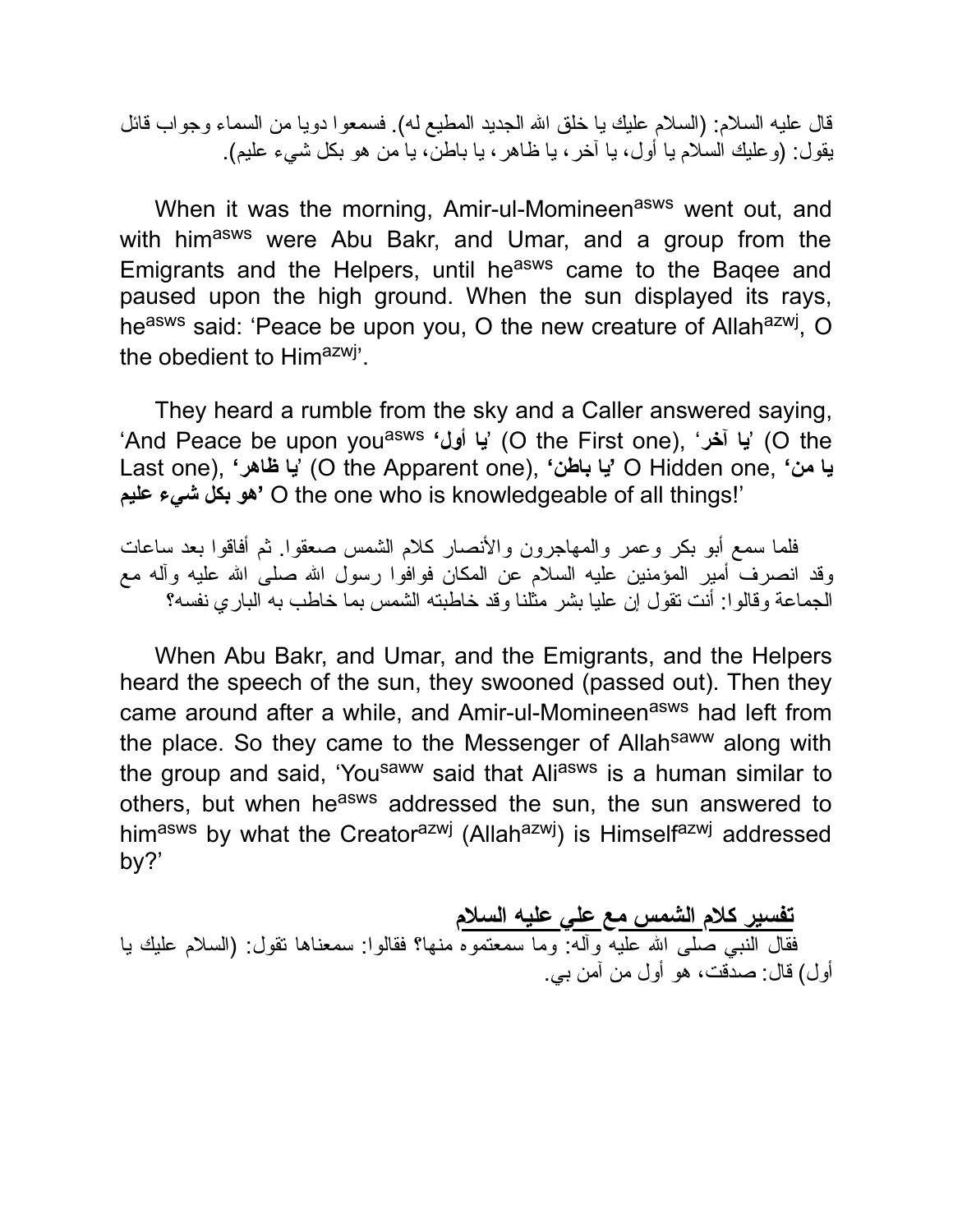## **Explanation of the speech of the sun with Ali asws**

The Prophet<sup>saww</sup> said: 'And what did you all hear from it?' They said, 'We heard it say, 'Peace be upon youasws ,**'أول یا**) 'O the First one). Hesaww said: 'It spoke the truth, heasws is the first one to believe in mesaww'.

فقالوا: سمعناها تقول: (یا آخر). قال: صدقت، هو آخر الناس عهدا بي، یغسلني ویكفنني ویدخلني قبري.

They said, 'We heard it say, '**آخر یا**) 'O the Last one). Hesaww said: 'It spoke the truth, he<sup>asws</sup> is the last of the people to separate from me<sup>saww</sup>. He<sup>asws</sup> will wash me saww, and shroud me<sup>saww</sup>, and enter mesaww in mysawwgrave'.

فقالوا: سمعناها تقول: (یا ظاهر). قال: صدقت، ظهر علمي كله له.

They said, 'We heard it say, **'ظاهر یا**) 'O Apparent one). Hesaww said: 'It spoke the truth, all of mysawwknowledge has been made apparent to himasws'.

قالوا: سمعناها تقول: (یا باطن). قال: صدقت، بطن سري كله.

They said, 'We heard it say, **'باطن یا**) **'**O the Hidden one). Hesaww said: 'It spoke the truth, all of mysaww secrets are hidden in himasws'.

```
قالوا: سمعناها تقول: (یا من هو بكل شیئ علیم). قال: صدقت، هو العالم بالحلال والحرام
                                            والفرائض والسنن وما شاكل ذلك.
```
They said, 'We heard it say, **'علیم شيء بكل هو من یا**) **'**O the one who is knowledgeable of all things). He<sup>saww</sup> said: 'It spoke the truth, heasws is knowledgeable of the Permissibles and the Prohibitions,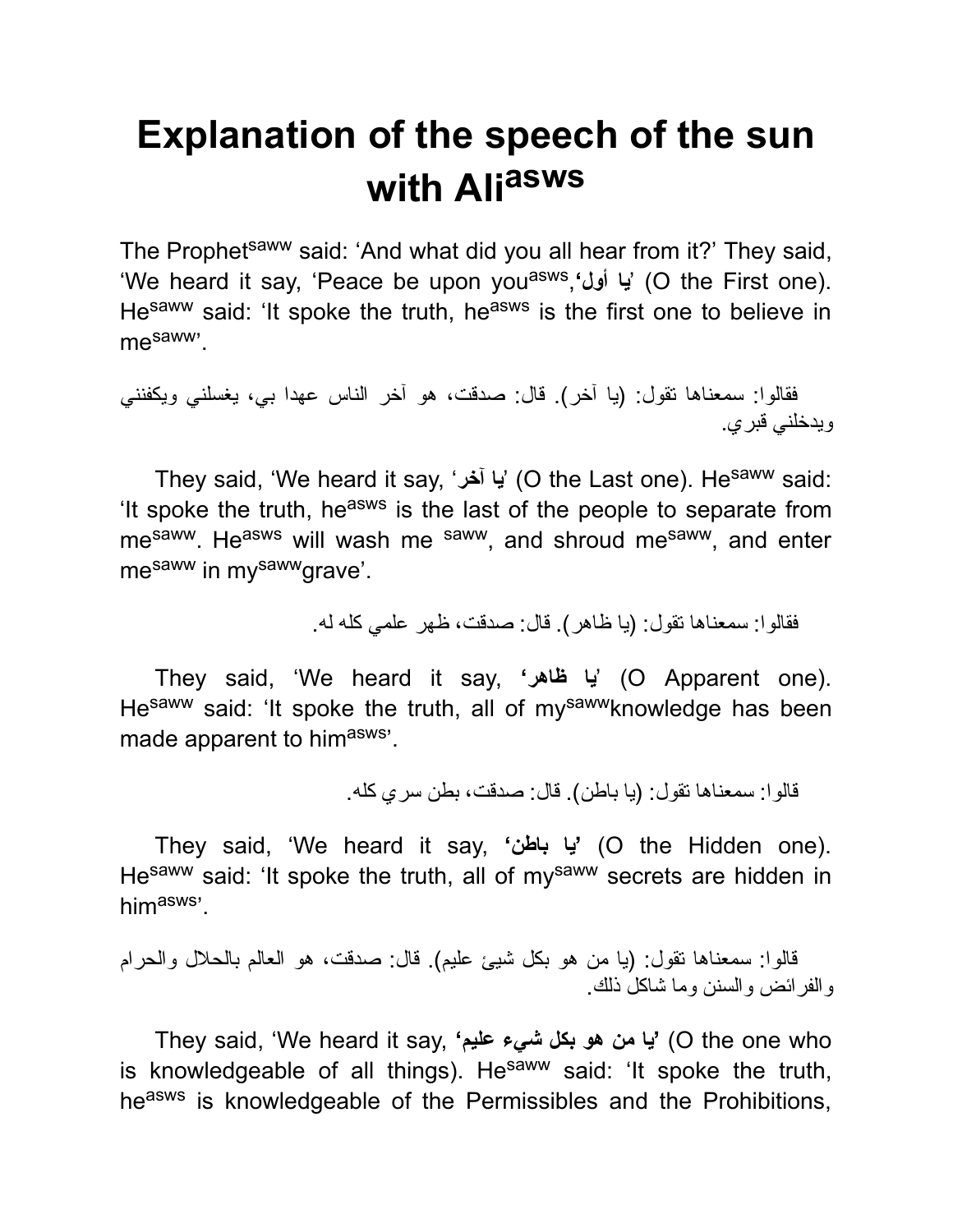and the Obligations, and the Sunnah, and all (the things) resembling that'.

فقاموا كلهم وقالوا: (لقد أوقعنا محمد في طخیاء) وخرجوا من باب المسجد.

All of them stood up and said, 'Muhammad<sup>saww</sup> has placed us in the 'darkness', and exited from the door of the Masjid.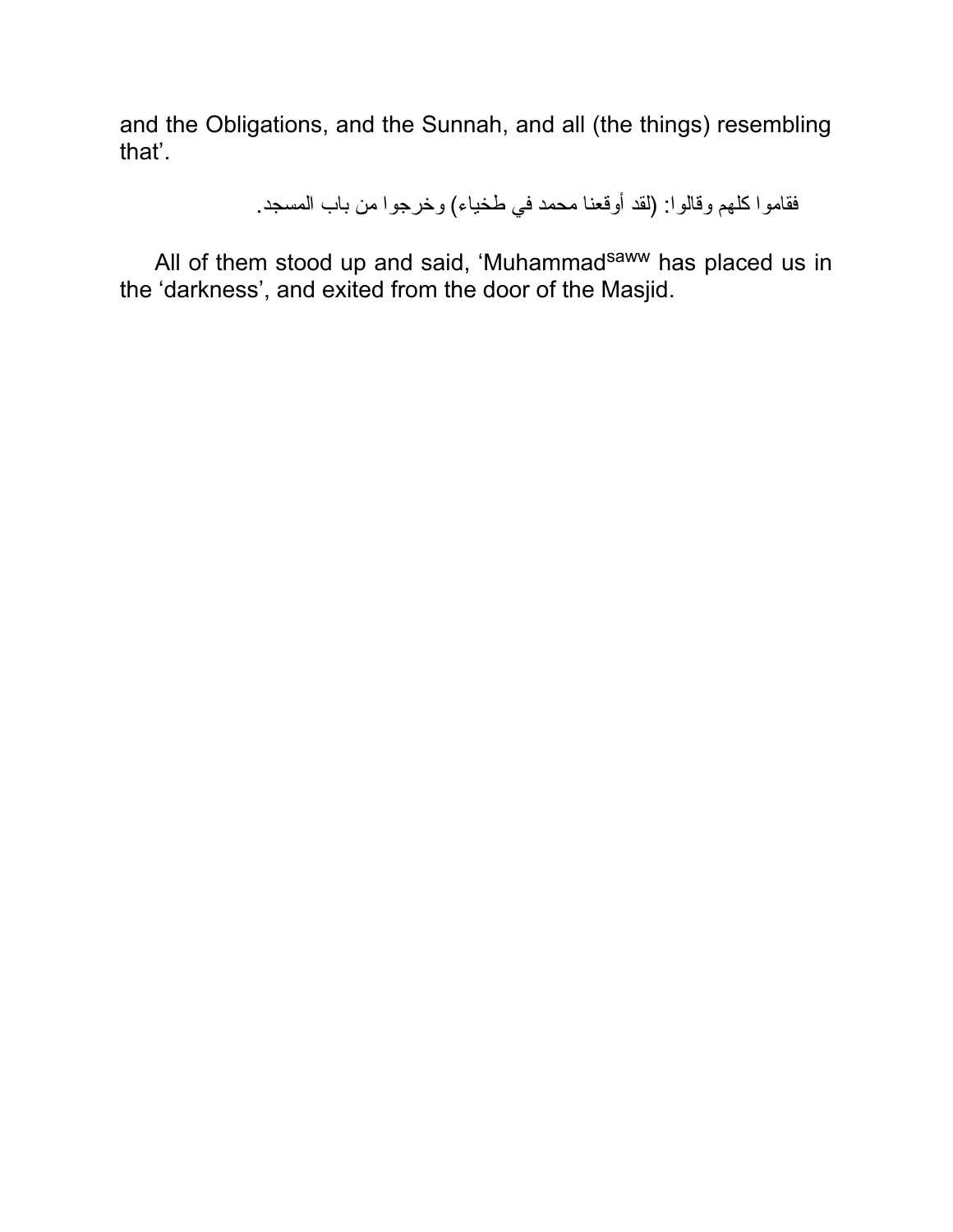#### **(73) هل ینفعني حب علي علیه السلام؟**

### **WILL THE LOVE FOR ALI asws BENEFIT ME?**

الكراجكي في كنز الفوائد قال: أخبرني أبو المرجا البلدي، قال: أخبرني أبو المفضل محمد بن عبد االله بن المطلب الشیباني الكوفي، قال: حدثني الحسن بن علي بن نعیم بن سهل بن أبان بن محمد البغدادي، قال: حدثنا علي بن الحسین بن بشیر الكوفي، قال: حدثنا محمد بن سنان عن مفضل بن عمر الجعفي عن أبي خالد الكابلي عن سلیم بن قیس الهلالي عن عبد الله بن عباس قال: جاء رجل إلى النبيّ صلى الله علیه وآله فقال: هل ینفعنی حب علیّ علیه .السلام؟ فقال: ویحك، من أحبه أحبني ومن أحبني أحب االله، ومن أحب االله لم یعذبه

Al-Karajaky in Kanz Al-Fawa'id said, 'Narrated to me Abu Al-Marja Al-Balady, from Abu Al-MufazzAl-Muhammad Bin Abdullah Biin Al-Muttalib Al-Shaybany Al-Kufy, from Al-Hassan Bin Ali Bin Naeem Bin Sahl Bin Abaan Bin Muhammad Al-Baghdady, from Ali Bin Al-Husayn Bin Basheer Al-Kufy, from Muhammad Bin Sinan, from MufazzAl-Ibn Umar Al-Ju'fy, from Abu Khalid Al-Kabily, from Sulaym Bin Qays Al-Hilaly, from Abdullah Bin Abbas who said:

'A man came to the Prophet<sup>saww</sup>. He said, 'Will the love for Aliasws benefit me?' Hesaww said: 'Woe be unto you! The one who loves himasws has loved mesaww, and the one who loves mesaww has loved Allah<sup>azwj</sup>, and the one who loves Allah<sup>azwj</sup>, He<sup>azwj</sup> will not Punish him'.

فقال الرجل: زدني من فضل محبة علي علیه السلام. فقال: أسأل لك عن ذلك جبرئیل. فهبط جبرئیل لوقته، فسأله رسول الله صلى الله علیه وآله وأخبره بقول الرجل فقال جبرئیل: (سأسأل عن ذلك رب العزة)، وارتفع.

The man said, 'Increase for me from the virtues of the love for Aliasws'. Hesaww said: 'Isaww shall ask Jibraeel for you, about that'.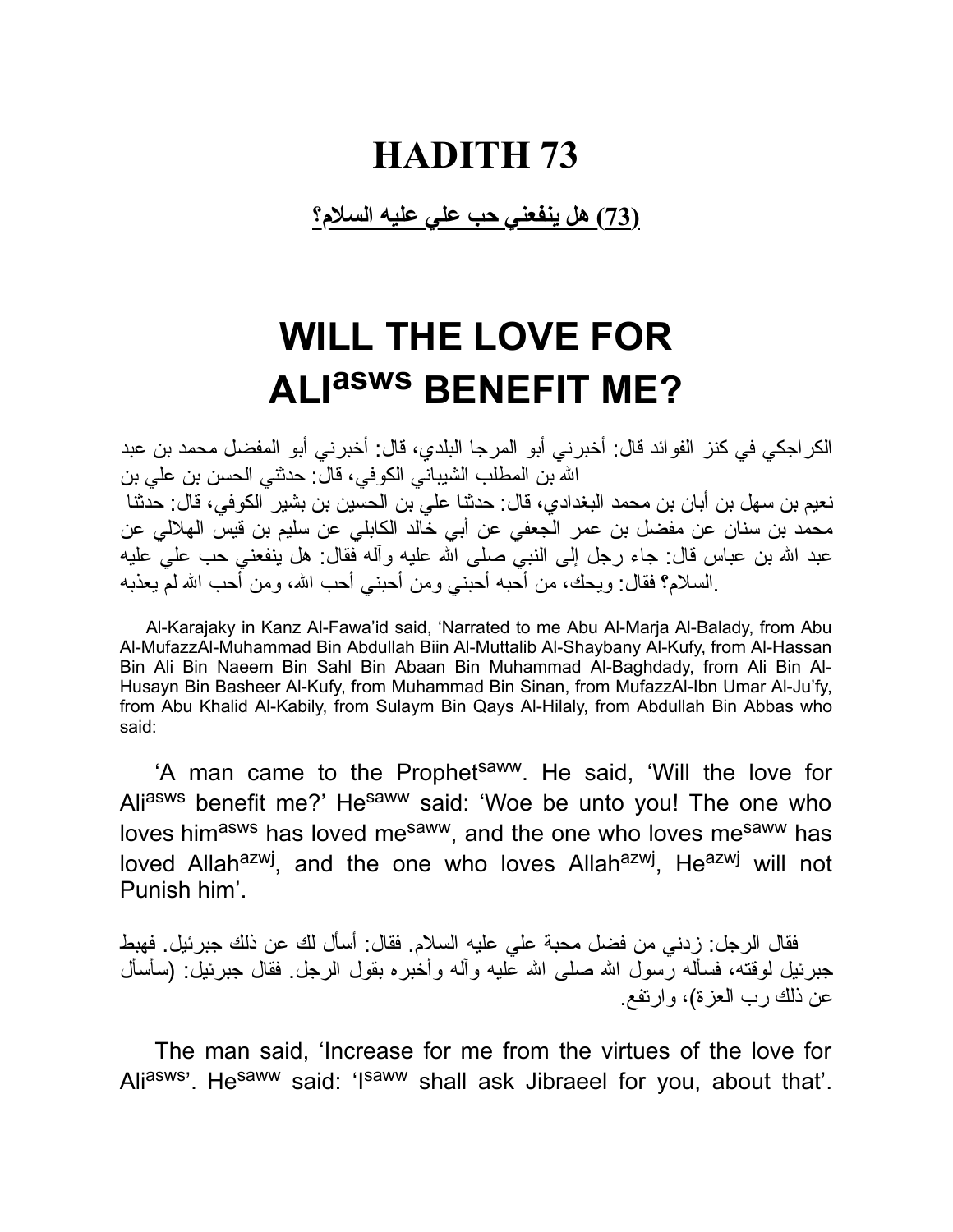Jibraeel came down instantly. So the Messenger of Allahsaww informed him of what the man had asked for. Jibraeel said: 'I shall ask the Lord<sup>azwj</sup> of Dignity, about that', and ascended.

فأوحى االله إلیه: إقرأ محمدا خیرتي مني السلام وقل له: (أنت مني بحیث شئت أنا، وعلي منك بحیث أنت مني، ومحبو علي مني بحیث علي منك).

Allahazwj Revealed to him (Jibraeel): "Convey to Muhammad<sup>saww</sup>, best wishes and Greetings from Meazwjand say to himsaww: 'You<sup>saww</sup> are from Me<sup>asws</sup> where l<sup>azwj</sup> Desire you<sup>saww</sup> to be, and Ali<sup>asws</sup> is from you<sup>saww</sup>where you<sup>saww</sup> are from Me<sup>azwj</sup>, and the one with the love for Aliasws is from Meazwj where Aliasws is from you saww.

قال الكراجكي: وللحدیث تمام، وفیه: أن السائل كان أبو ذر.

Al-Karajaky said, 'And to complete the Hadith, and in it: 'The questioner was (no other than) Abu Dharr<sup>ar</sup>.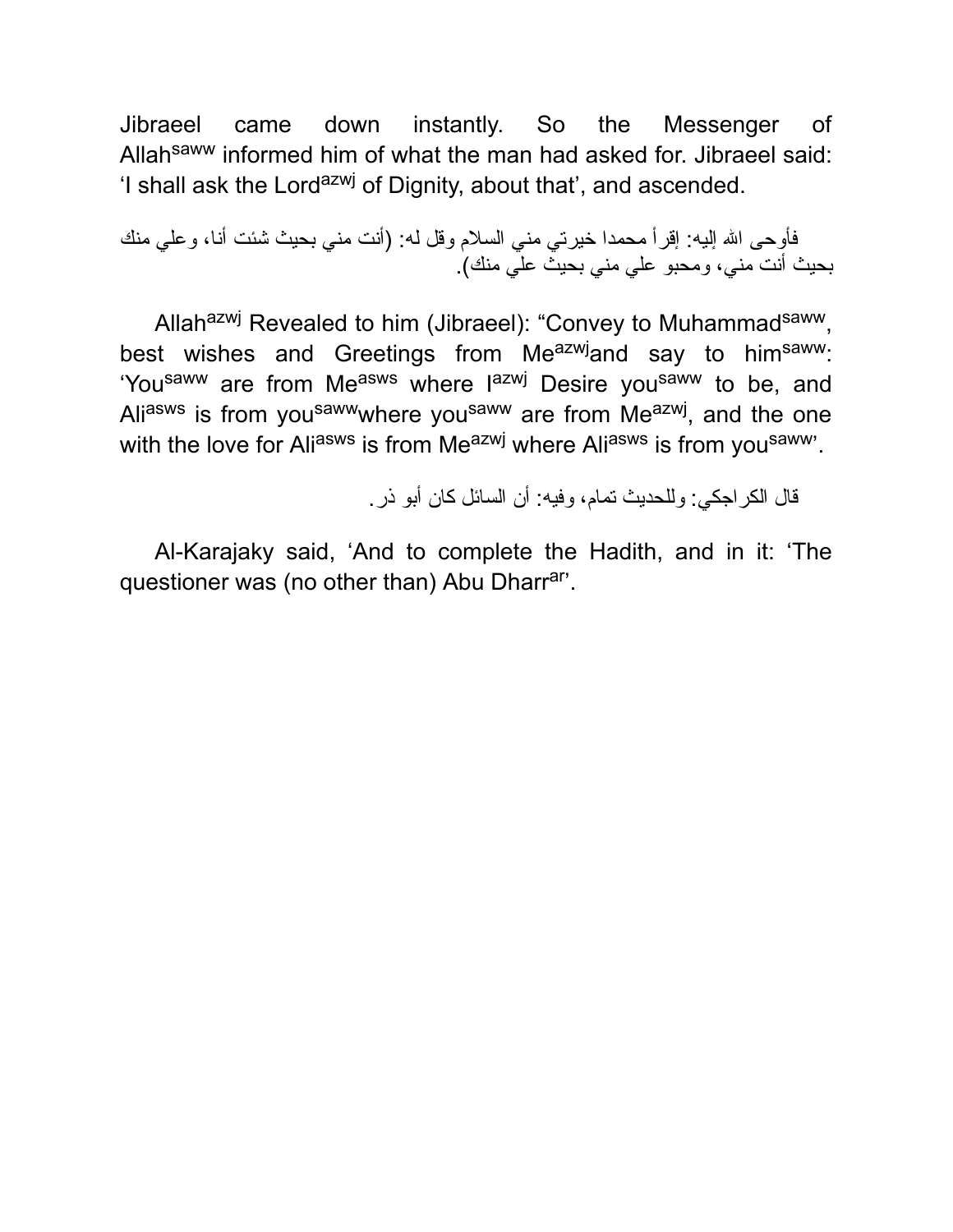**(74) علي علیه السلام سید السابقین المقربین**

### **ALI asws IS THE CHIEF OF THE PRECEDING ONES, THE ONES OF PROXIMITY**

محمد بن العباس في تفسیره: حدثنا أحمد بن محمد بن سعید بإسناده عن رجاله عن سلیم بن قیس عن الحسن بن علي عن أبیه علیهما السلام في قوله عز وجل (والسابقون السابقون أولئك المقربون)، قال: إني أسبق السابقین إلى االله وإلى رسوله، وأقرب المقربین إلى االله وإلى رسوله.

Muhammad Bin Al-Abbas in his Commentary (Tafseer) (said), 'Narrated to me Ahmad Bin Muhammad Bin Saeed by his chain, from his men, from Sulaym Bin Qays the following:

Al-Hassan<sup>asws</sup> Bin Ali<sup>asws</sup> has narrated from hisasws fatherasws regarding the Statement of the Mighty and Majestic: *"[Shakir 56:10] And the foremost are the foremost, [Yusufali 56:11] These are those Nearest to Allah"*.

Heasws said: 'lasws am the foremost of the foremost ones to Allahazwj and to Hisazwj Messengersaww, and the nearest of the proximity ones to Allah<sup>azwj</sup> and to His<sup>azwj</sup> Messenger<sup>saww</sup>'.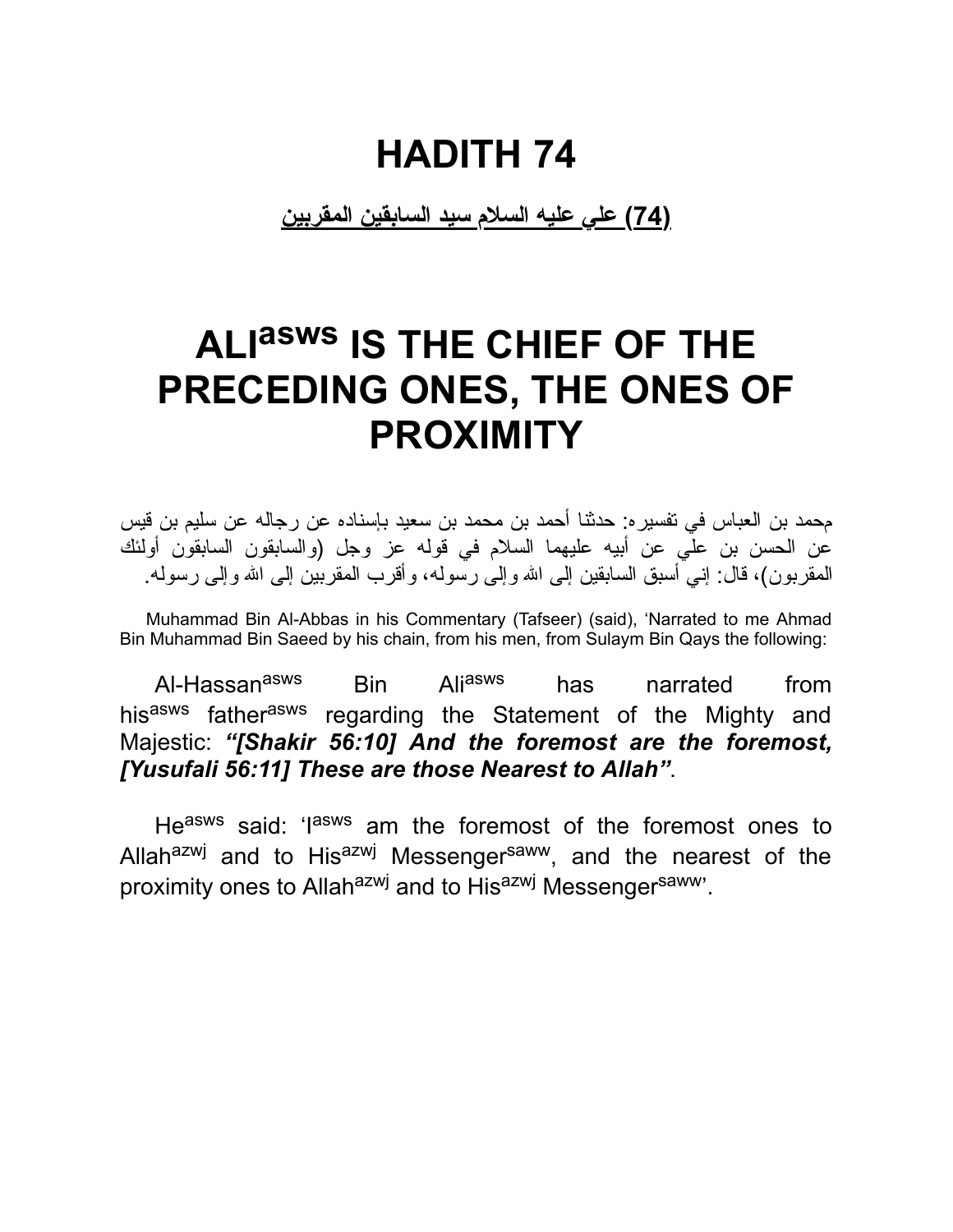**(75) أبو ذر ینادي بالولایة في موسم الحج**

### **ABU DHARRar CALLS FOR THE WILAYAH DURING THE SEASON OF HAJJ (THE PILGRIMAGE)**

الطبرسي في الإحتجاج قال: قال سلیم بن قیس: بینما أنا وحنش بن المعتمر بمكة إذ قام أبو ذر وأخذ بحلقة الباب، ثم نادى بأعلى صوته في الموسم: أیها الناس، من عرفني فقد عرفني ومن جهلني فأنا جندب بن جنادة، أنا أبو ذر. أیها الناس، إني سمعت نبیكم یقول: (مثل أهل بیتي في أمتي كمثل سفینة نوح في قومه، من ركبها نجا ومن تركها غرق، ومثل باب حطة في بني إسرائیل).

Al-Tabarsy in Al-Ihtijaj has reported: 'Sulaym Bin Qays said, 'I and Hanash Bin Al-Mo'tamar were in Mecca, when Abu Dharr<sup>ar</sup> stood up and grabbed the doorknob of the Door (of Kaabah), then called out in a loud voice, during the season (of Hajj), 'O you people! The one who knows me<sup>ar</sup>, he knows me<sup>ar</sup>, and the one who does not know me<sup>ar</sup> should know that I am Jundab Bin Janada<sup>ar</sup>, l<sup>ar</sup> am Abu Dharr<sup>ar</sup>.

I<sup>ar</sup> heard your Prophet<sup>saww</sup> saying: 'The example of the Peopleasws of mysaww Household within mysawwcommunity is like the example of the Ark of Noah<sup>as</sup> in his<sup>as</sup> community. The one who sailed in it was saved and the one who avoided it, drowned, and the example of the Door of Hitta in the Children of Israel.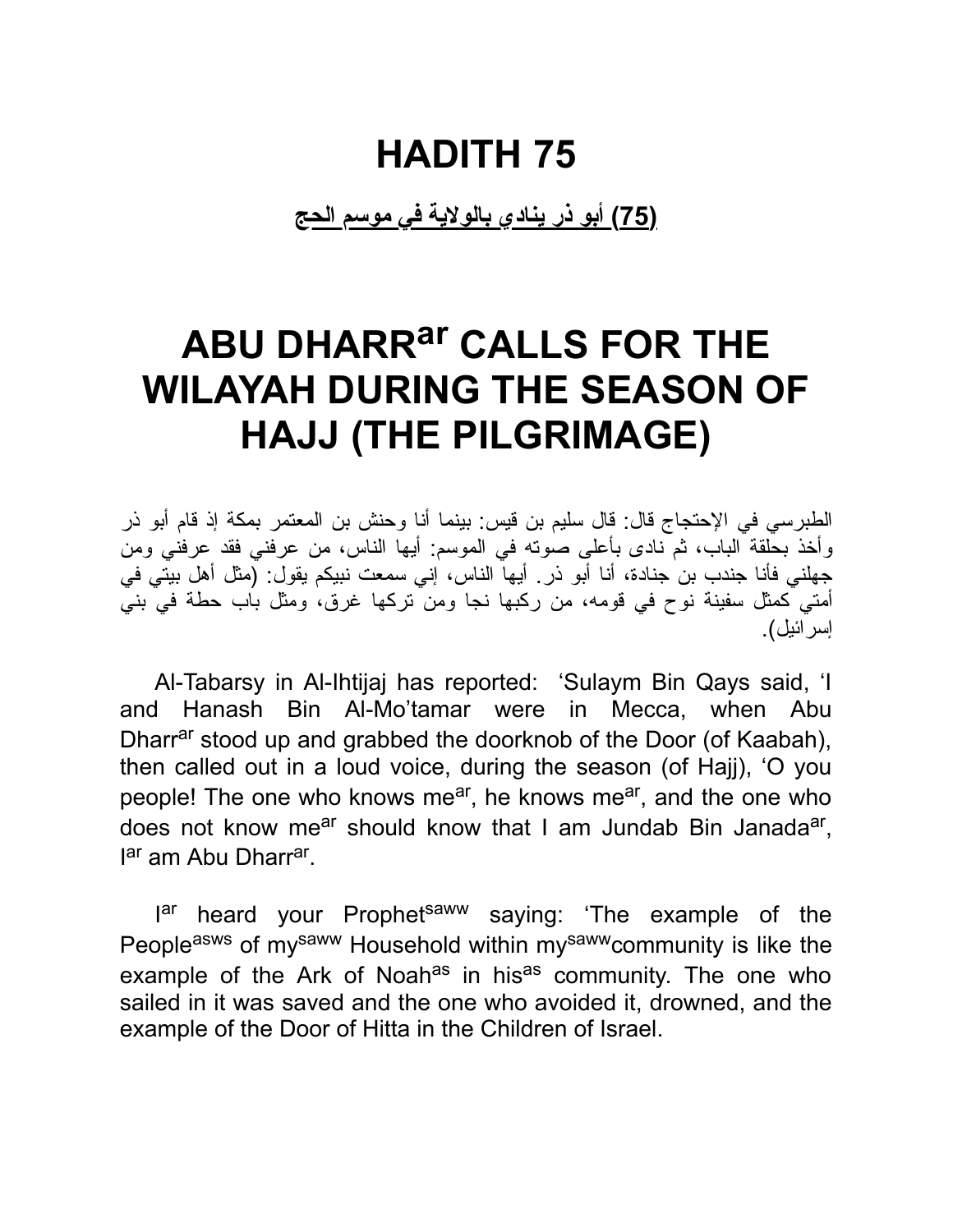أیها الناس، إني سمعت نبیكم یقول: (إني تركت فیكم أمرین، لن تضلوا ما إن تمسكتم بهما: كتاب الله وأهل بیتيّ...) إلى آخر الحدیث.

O you people! I heard your Prophet<sup>saww</sup> saying: 'Isaww am leaving behind among you all two Commands. You will not go astray if you attach yourselves to these two – the Book of Allah<sup>azwj</sup> and the Peopleasws of mysawwHousehold ...', up to the end of the Hadith.

عثمان یؤاخذ أبا ذر فلما قدم المدینة بعث إلیه عثمان فقال: ما حملك على ما قمت به في الموسم؟ قال: عهد عهده إلي رسول االله صلى االله علیه وآله وأمرني به. فقال: من یشهد بذلك؟ فقام علي علیه السلام والمقداد فشهدا، ثم انصرفوا یمشون ثلاثتهم. فقال عثمان: إن هذا وصاحبیه یحسبون أنهم في شیئ.

Usman blamed Abu Dharr<sup>ar</sup> when he returned to Al-Medina. Usmaan sent for him, so he said, 'What came over you that you stood by it during the season (of Hajj)?' He<sup>ar</sup> said, 'The oath that the Messenger of Allah<sup>saww</sup>held me<sup>ar</sup> to and ordered me<sup>ar</sup> for'. He said, 'Who is the witness for that?' So Aliasws and Al-Migdad<sup>ar</sup> stood up and testified to it, then the three of them left. Usmaan said, 'This one<sup>asws</sup> and his<sup>asws</sup> companions consider themselves as something (important)'.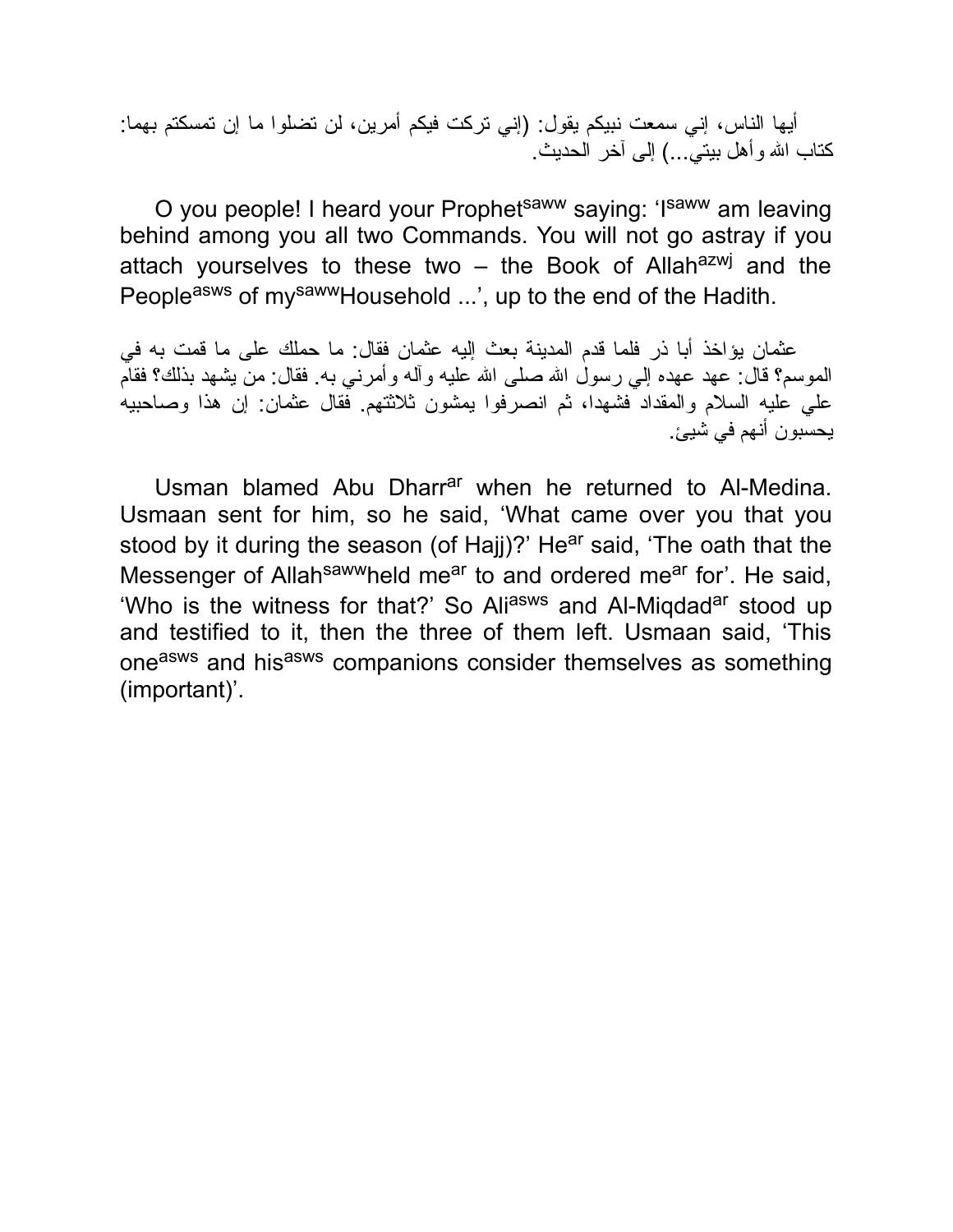**(76) خطبة الإمام الحسن علیه السلام عند الصلح مع معاویة**

### **SERMON OF THE IMAM AL-HASSANasws DURING THE RECONCILIATION WITH MUAWIYA**

الطبرسي في الإحتجاج وابن المطهر في العدد القویة عن سلیم بن قیس، قال: قام الحسن بن علي بن أبي طالب علیه السلام على المنبر - حین اجتمع مع معاویة - فحمد االله وأثنى علیه، ثم قال: أیها الناس، إن معاویة زعم أني رأیته للخلافة أهلا ولم أر نفسي لها أهلا، وكذب معاویة.

Al-Tabarsy in Al-Ihtijaj, and Ibn Al-Mat'har in Al-Adad Al-Qawiyya, from Sulaym Bin Qays who said: 'Al-Hassan<sup>asws</sup> Bin Ali<sup>asws</sup> Bin Abu Talib<sup>asws</sup> stood up upon the Pulpit – when he<sup>asws</sup> was together with Muawiya – so he<sup>asws</sup>Praised Allah<sup>azwj</sup> and Extolled Him<sup>azwj</sup>, then said: 'O you people! Muawiya is alleging that l<sup>asws</sup> see him to be deserving of the Caliphate, and that l<sup>asws</sup> do not see myself<sup>asws</sup> as deserving of it, and Muawiya has lied.

أنا أولى الناس بالناس في كتاب الله وعلى لسان نبي الله. فأقسم بالله، لو أن الناس بايعوني وأطاعوني ونصروني لأعطتهم السماء قطرها والأرض بركتها، ولما طمعت فیها یا معاویة.

lasws am higher to the people than the people are to themselves as per the Book of Allah<sup>azwj</sup> and by the words of the Rasool Allah<sup>saww</sup>. So lasws say by Allah<sup>azwj</sup>, that had the people pledged their allegiances to us<sup>asws</sup> (the Divine Imams<sup>asws</sup>) and obeyed us<sup>asws</sup>, and helped us<sup>asws</sup>, 'قطرها' (bounties) would have descended from the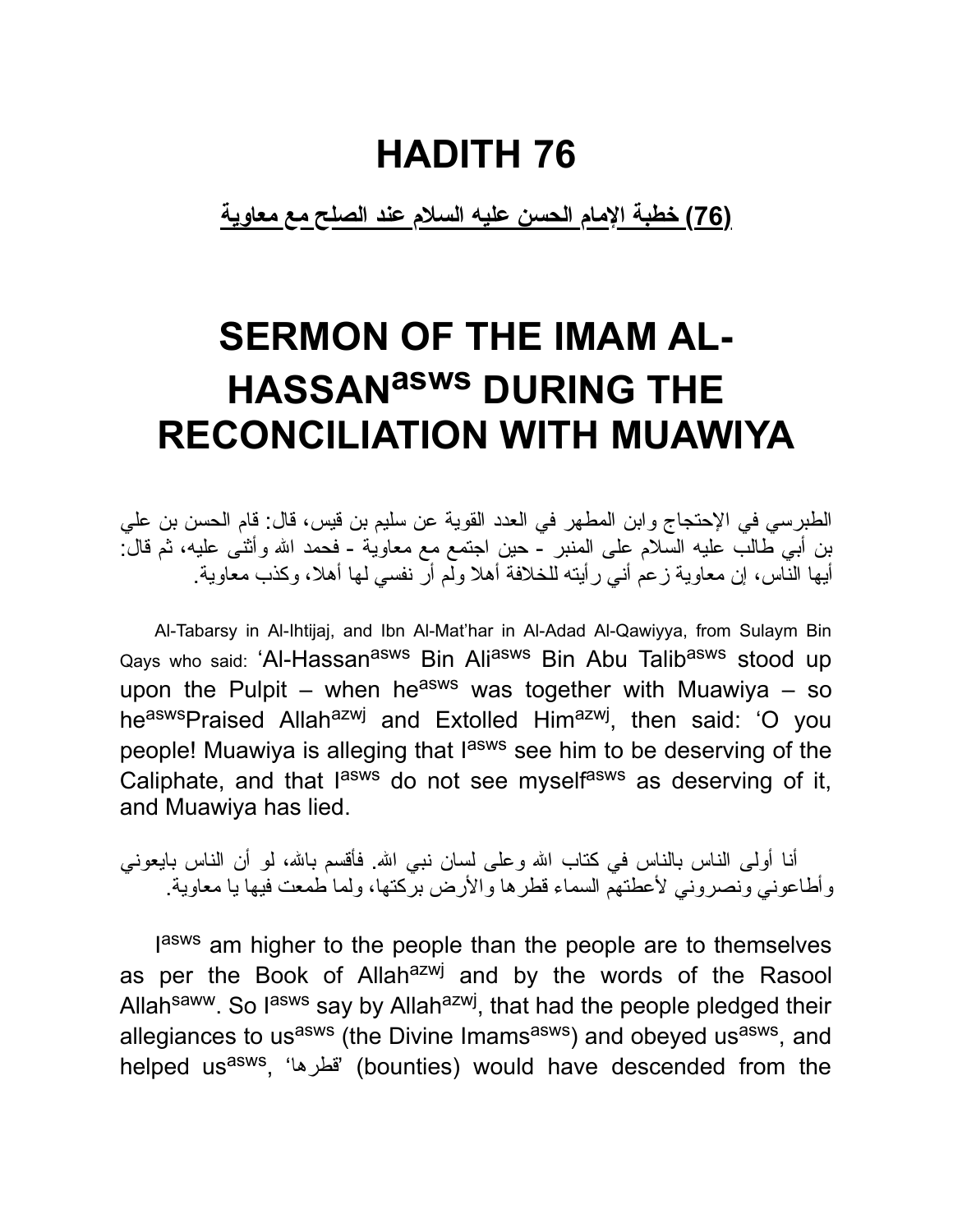Heavens and the earth (would uncover) it's treasures, whereas you coveted it, O Muawiya.

وقد قال رسول الله صلى الله علیه وآله: (ما ولت أمة أمرها رجلا قط وفیهم من هو أعلم منه إلا لم یزل أمرهم یذهب سفالا حتى یرجعوا إلى ملة عبدة العجل). وقد ترك بنو إسرائیل هارون واعتكفوا على العجل وهم یعلمون أن هارون خلیفة موسى.

And the Messenger of Allah<sup>saww</sup> has said: 'No community will hand over its affairs to a man at all, whilst among them is the one who is more knowledgeable than him, except that it will not cease to decline in its affairs, going lower to the extent that it returns to the nation who worshiped the calf'. And the Children of Israel had ignored Haroun<sup>as</sup> and surrounded themselves to the calf, whilst they were aware that Haroun<sup>as</sup> is the Caliph of Musa<sup>as</sup>.

وقد تركت الأمة علیا وقد سمعوا رسول الله صلى الله علیه وآله یقول لعلبي علیه السلام: (أنت مني بمنزلة هارون من موسى غیر النبوة فلا نبي بعدي).

And the community has deserted Aliasws although they had heard the Messenger of Allah<sup>saww</sup> saying regarding Aliasws: 'You<sup>asws</sup> are from me<sup>saww</sup> of the status which Haroun<sup>as</sup> had from Musa<sup>as</sup>, apart from the Prophet-hood, so there will be no Prophet<sup>as</sup> to come after mesaww'.

وقد هرب رسول الله صلَّى الله عليه وأله من قومه وهو يدعوهم إلى الله حتى فر إلى الغار، ولو وجد علیهم أعوانا ما هرب منهم. ولو وجدت أعوانا ما بایعتك یا معاویة.

And the Messenger of Allah<sup>saww</sup> had escaped from his<sup>saww</sup> people, and he<sup>saww</sup> was calling them to Allah<sup>azwj</sup>, until hesaww had to take a cover inside the cave, and had hesaww found helpers against them, he<sup>saww</sup> would not have gone away from them. And had l<sup>asws</sup> found helpers, l<sup>asws</sup> would have opposed you, O Muawiya.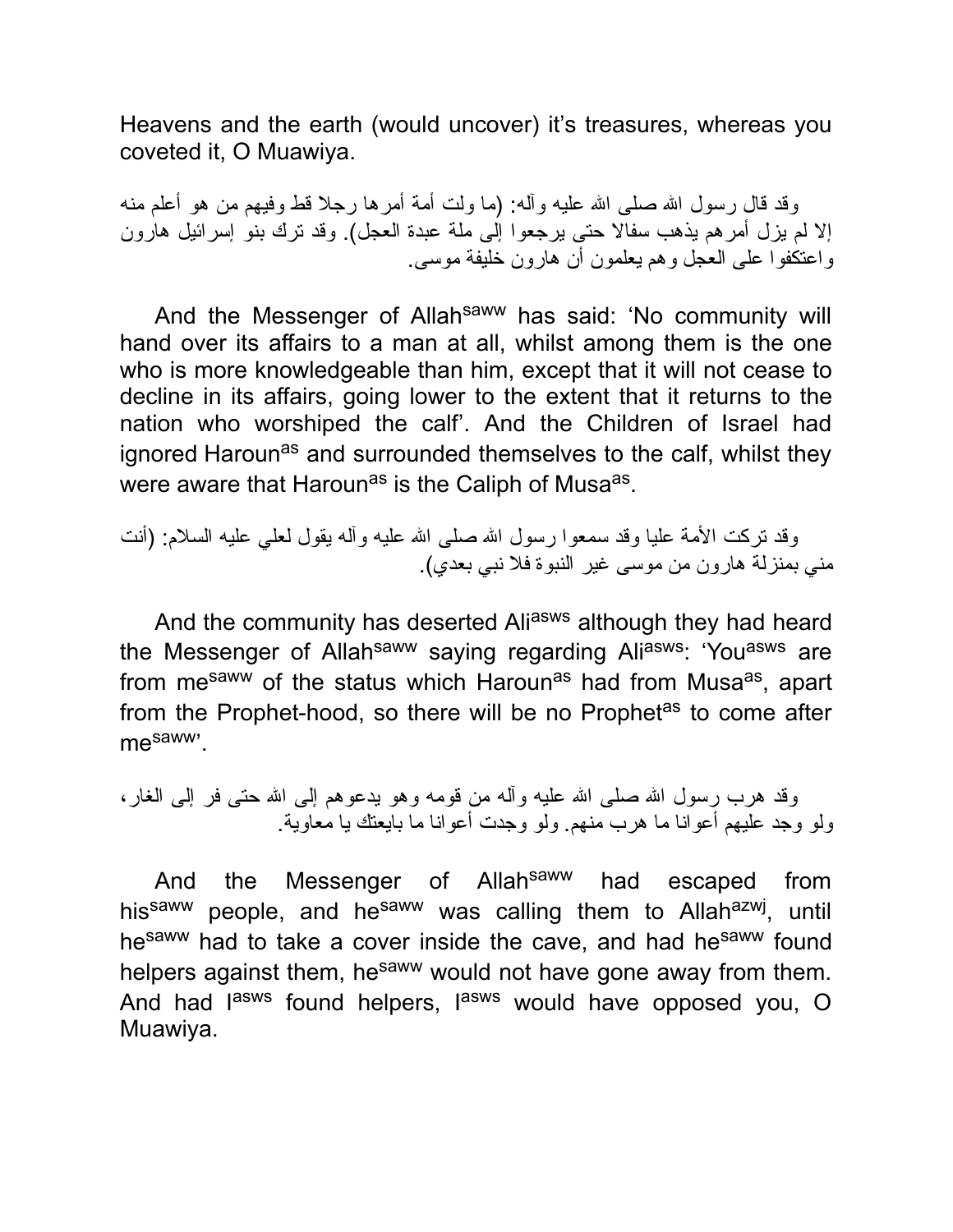وقد جعل الله هارون في سعة حین استضعفوه، وكادوا یقتلونه ولم یجد علیهم أعوانا، وقد جعل االله النبي في سعة حین فر من قومه لما لم یجد أعوانا علیهم. وكذلك أنا وأبي في سعة من االله حین تركتنا الأمة وبایعت غیرنا ولم نجد أعوانا. وإنما هي السنن والأمثال یتبع بعضها بعضا.

And Allah<sup>azwj</sup> had Made Haroun<sup>as</sup> to be in a time period when he<sup>as</sup> was considered to be weak, and they had plotted to kill him<sup>as</sup>, and he<sup>as</sup> did not find helpers against them. And Allah<sup>azwj</sup> had Made the Prophet<sup>as</sup> to be in a time period when he<sup>saww</sup> had to escape from hissaww people, when hesaww did not find helpers against them. And similarly, l<sup>asws</sup> and my<sup>asws</sup> father<sup>asws</sup> were in a time period from Allah<sup>azwj</sup> when the community deserted us<sup>asws</sup> and pledged their allegiances to others, and we<sup>asws</sup> did not find helpers. But rather, this is the way (Sunnah) and the parables which some follow from others.

أیها الناس، إنكم لو التمستم فیما بین المشرق والمغرب لم تجدوا رجلا من ولد النبي غیري وغیر أخي.

O you people! If you were to go seeking in what is between the East and the West, you will not find men from the sons<sup>asws</sup> of the Prophet<sup>saww</sup> apart from myself<sup>asws</sup> and my<sup>asws</sup> brother<sup>asws</sup>'.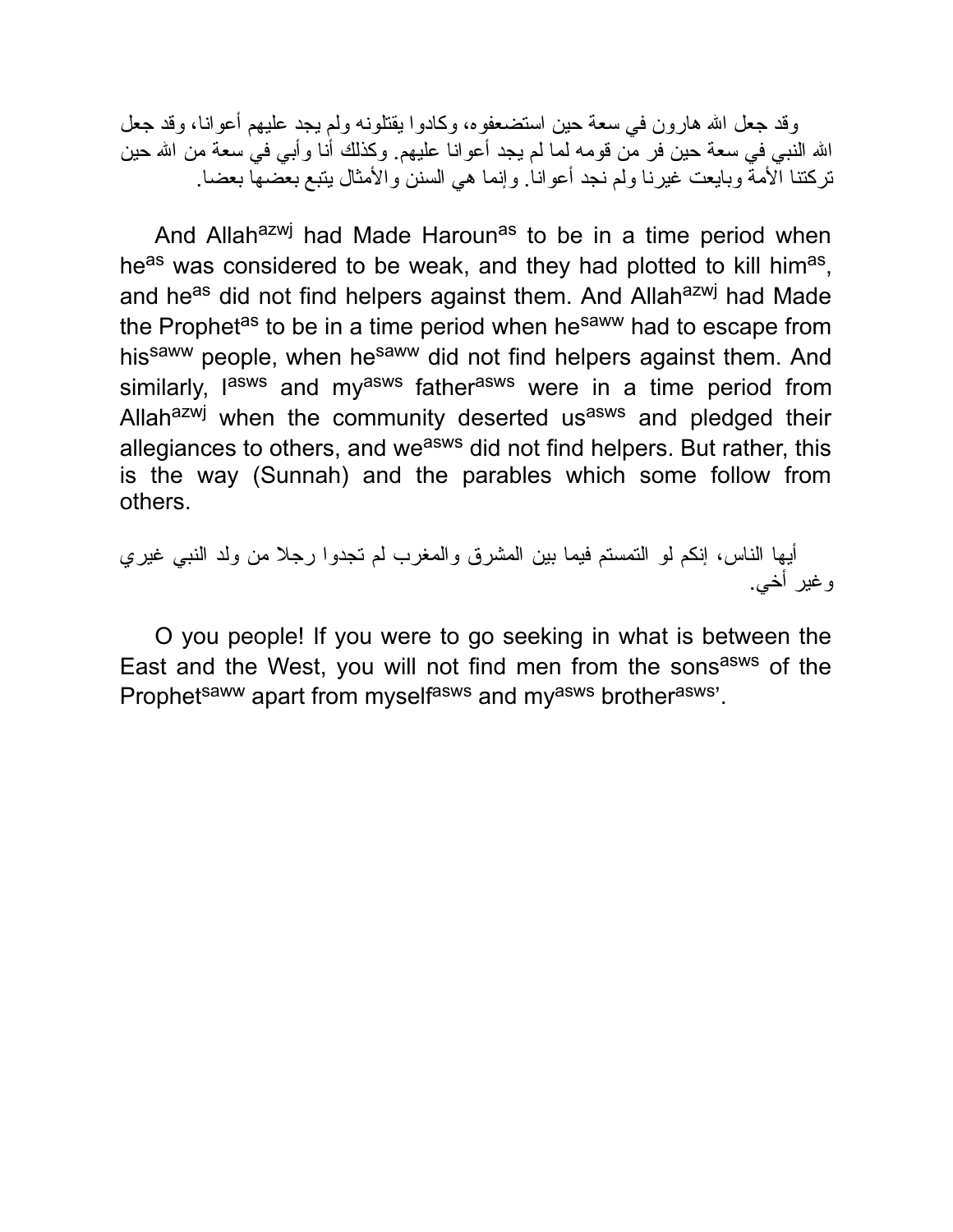**(77) الحسین علیه السلام إمام ابن إمام أخو إمام أبو أئمة**

# **AL-HUSAYNasws IS AN IMAMasws , SONasws OF AN IMAMasws , BROTHERasws OF AN IMAMasws , FATHERasws OF IMAMS asws**

ابن شاذان في المائة منقبة: حدثنا أبو محمد الحسن بن علي بن عبد الله العلوي الطبري رحمه الله، قال: حدثني أحمد بن محمد بن عبد االله، قال: حدثني جدي أحمد بن محمد عن أبیه، قال: حدثني حماد بن عیسى، قال: حدثني عمر بن أذینة، قال: حدثني أبان بن أبي عیاش عن سلیم بن قیس الهلالي عن سلمان الفارسي رضي االله عنه، قال: دخلت على النبي صلى االله علیه وآله، فإذا الحسین بن علي علیه السلام على فخذه، وتفرس في وجهه وقبل بین عینیه وقال: (أنت سید ابن سید، أنت إمام ابن إمام أخو إمام، أبو أئمة، أنت حجة االله ابن حجة االله، وأبو حجج تسعة من صلبك تاسعهم قائمهم).

Ibn Shazaan in Al-Ma'et Manqabat, said, 'Narrated to us Muhammad Al-Hassan Bin Ali Bin Abdullah Al-Alawy Al-Tabary, may Allah<sup>azwj</sup> have Mercy on him, from Ahmad Bin Muhammad Bin Abdullah, from his grandfather Ahmad Bin Muhammad, from his father, from Hamaad Bin Isa, from Umar Bin Azina, from Abaan Bin Abu Ayyash, from Sulaym Bin Qays Al-Hilaly, from Salman Al-Farsy<sup>ar</sup>, who said:

'I came up to the Prophet<sup>saww</sup>. Al-Husayn Bin Ali<sup>asws</sup> was upon his<sup>saww</sup> thigh, and he<sup>saww</sup> gazed upon his<sup>asws</sup> face and kissed himasws between hisasws eyes, and said: 'Youasws are the Chief, son<sup>asws</sup> of a Chief. You<sup>asws</sup> are an Imam<sup>asws</sup>, son<sup>asws</sup> of an Imam<sup>asws</sup>, brother of an Imam<sup>asws</sup>, father of Imams<sup>asws</sup>. You<sup>asws</sup> are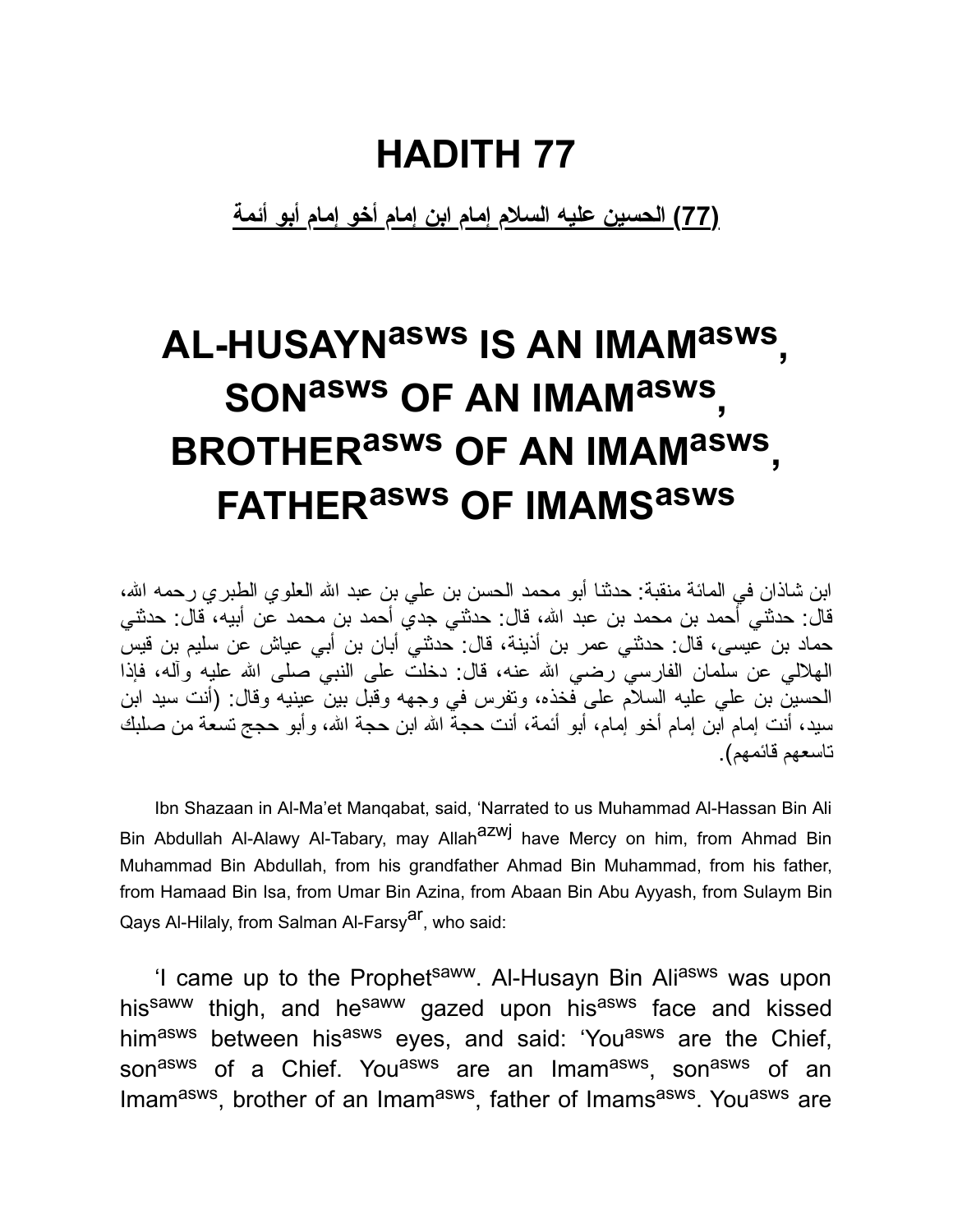the Proof of Allah<sup>azwj</sup> son<sup>asws</sup> of a Proof of Allah<sup>azwj</sup>, and father of Proofs, nine from your<sup>asws</sup> descendants, the ninth one<sup>asws</sup> of them<sup>asws</sup> being their<sup>asws</sup> Rising one (Al-Qaim<sup>asws</sup>)'.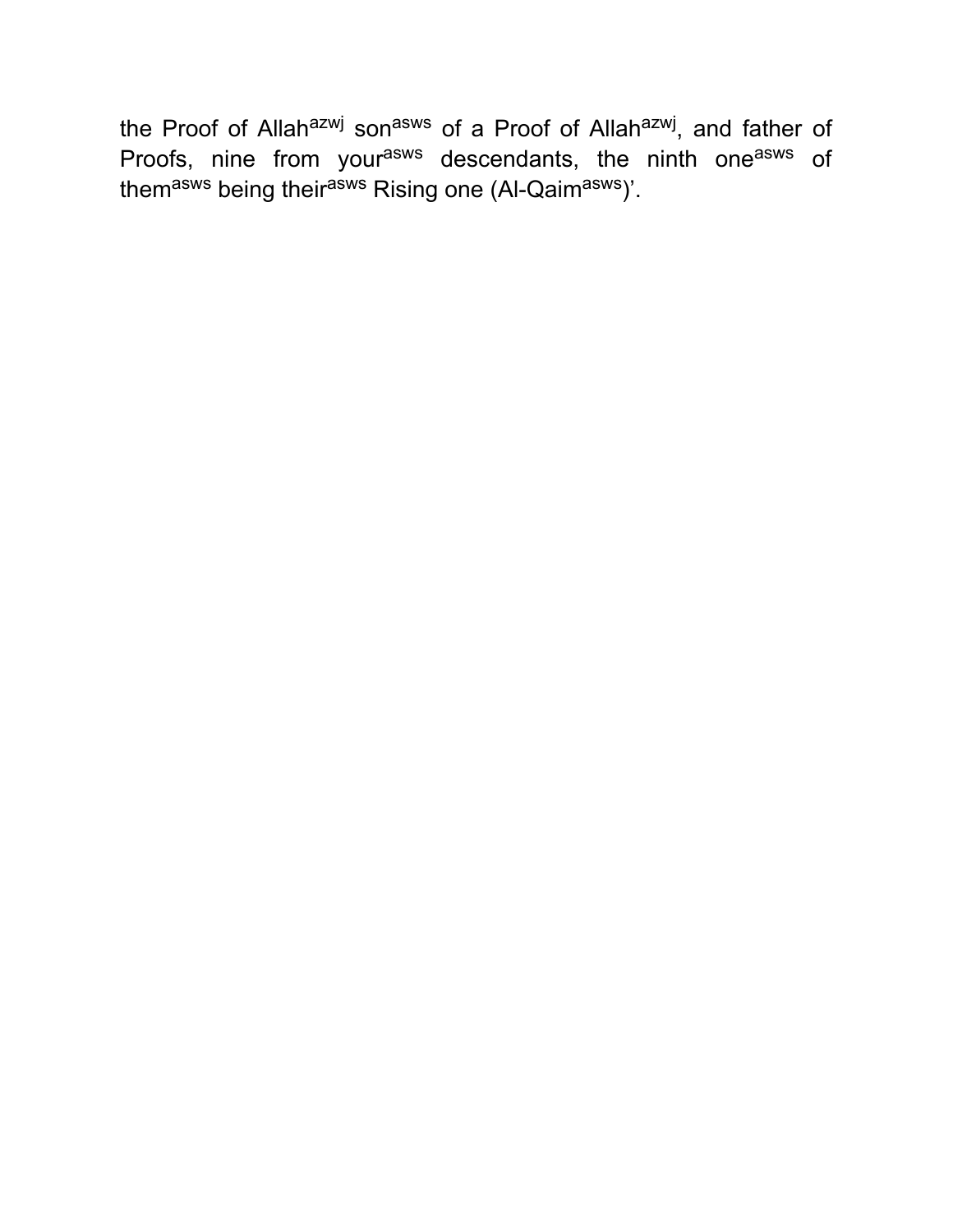**(78) الجنة تشتاق إلى أربعة من الصحابة**

### **THE PARADISE IS DESIROUS FOR FOUR FROM THE COMPANIONS**

فرات في تفسیره قال: حدثني علي بن محمد بن عمر الزهري، قال: حدثني القاسم بن إسماعیل الأنباري، قال: حدثني حفص بن عاصم ونصر بن مزاحم وعبد االله بن المغیرة عن محمد بن هارون السندي، قال: حدثني أبان بن أبي عیاش عن سلیم بن قیس، قال: أمر االله رسوله بحب أربعة من أصحابه

Furaat, in his Commentary (Tafseer), said, 'Narrated to me Ali Bin Muhammad Bin Umar Al-Zahry, from Al-Qasim Bin Ismail Al-Anbary, from Hafs Bin Aasim and Nasr Bin Mazaahim, and Abdullah Bin Al-Mugheira, from Muhammad Bin Haroun Al-Sanady, from Abaan Bin Abu Ayyash, from Sulaym Bin Qays, who said:

'Allah<sup>azwj</sup> Ordered His<sup>azwj</sup> Messenger to love four from his<sup>saww</sup> companions'.

خرج أمیر المؤمنین علي بن أبي طالب علیه السلام ونحن قعود في المسجد، بعد رجوعه من صفین وقبل یوم النهروان. فقعد علي علیه السلام واحتوشناه، فقال له رجل: یا أمیر المؤمنین، أخبرنا عن أصحابك. قال: سل. فذكر قصة طویلة

Amir-ul-Momineen Ali<sup>asws</sup> Bin Abu Talib<sup>asws</sup> came out (of hisasws house) and we were seated in the Masjid, (that was) after hisasws return from Siffeen and before the Day of Al-Nahrwaan. So Ali<sup>asws</sup> sat down and we encircled him<sup>asws</sup>. A Man said to him<sup>asws</sup>, 'O Amir-ul-Momineen<sup>asws</sup>, inform us about your<sup>asws</sup> companions'. Heasws said: 'Ask'. So he mentioned a long narration.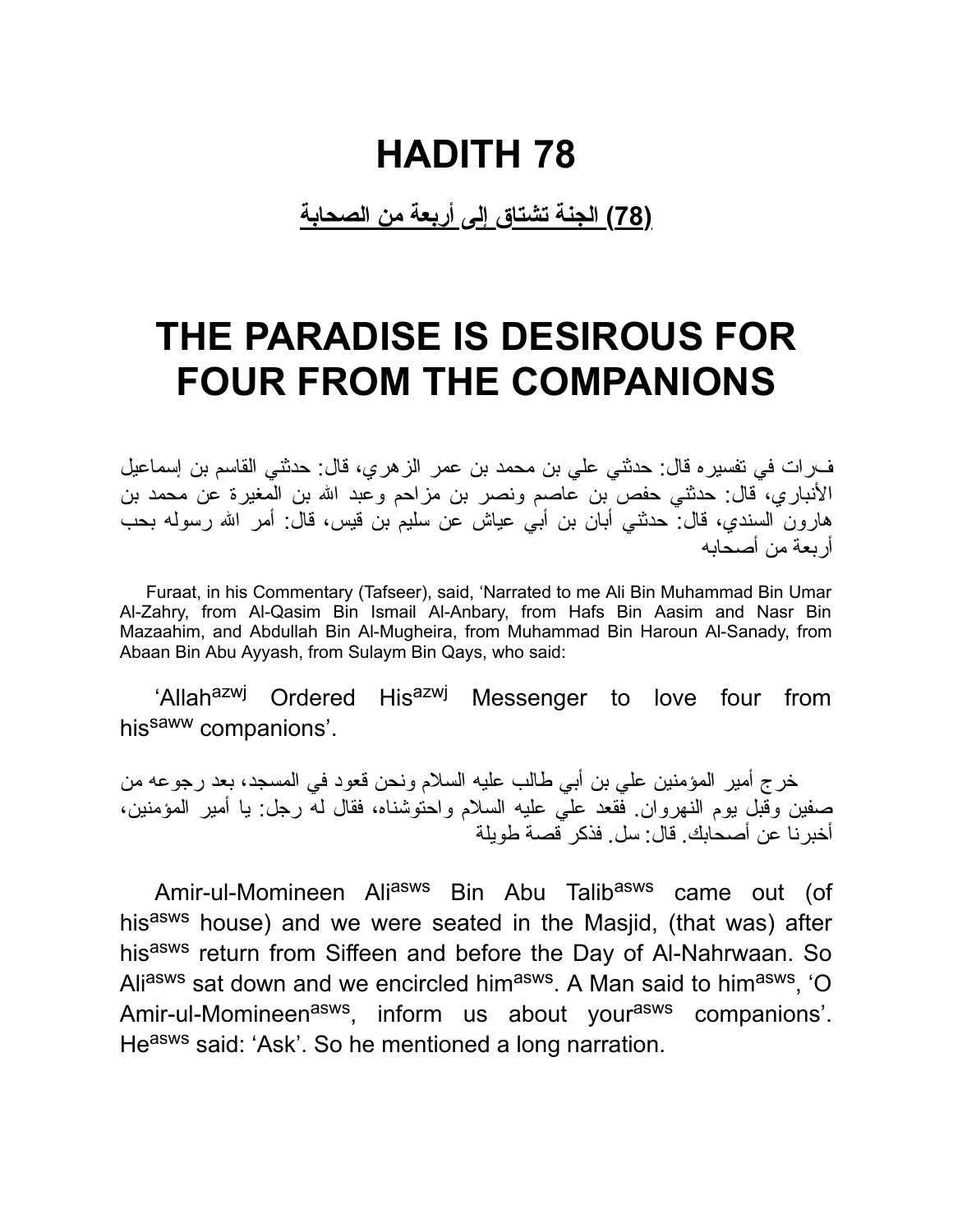فقال: إني سمعت رسول الله صلى الله علیه وأله یقول في كلام طویل له: إن الله أمرني بحب أربعة رجال من أصحابي وأخبرني أنه يحبهم وأن الجنة تشتآق إليهم. فقيل: من هم يا رسول الله؟ فقال: (علي بن أبي طالب) ثم سكت.

Heasws said: 'lasws heard the Messenger of Allahsaww saying in a lengthy speech that: 'Allah<sup>azwj</sup> Ordered me<sup>saww</sup> to love four men from my<sup>saww</sup> companions, and Informed me<sup>saww</sup> that He<sup>azwj</sup> Loves them and that the Paradise is desirous for them'. Someone said, 'And who are they, O Messenger of Allah<sup>saww</sup>?' He<sup>saww</sup> said: 'Ali<sup>asws</sup> Bin Abu Talib<sup>asws</sup>', then (he<sup>saww</sup> became) silent.

فقالوا: من هم یا رسول االله؟ فقال: (علي)، ثم سكت. فقالوا: من هم یا رسول االله؟ فقال: (علي وثلاثة معه، هو إمامهم ودلیلهم وهادیهم. لا ینثنون ولا یضلون ولا یرجعون ولا یطول علیهم الأمد فتقسو قلوبهم، سلمان وأبو ذر والمقداد).

He said, 'Who are they, O Messenger of Allahsaww?' Hesaww said: 'Ali', then he<sup>saww</sup> was silent. So he said, 'Who are they, O Messenger of Allah<sup>saww</sup>?' He<sup>saww</sup> said: 'Ali<sup>asws</sup> and three (that are) with him<sup>asws</sup>, and he<sup>asws</sup>is their<sup>ar</sup> Imam<sup>asws</sup>, and their<sup>ar</sup> Evidence and their<sup>ar</sup> Guide. They will neither fall into doubt nor go astray, nor turn back, nor will the passing of time harden their hearts – Salman<sup>ar</sup>, and Abu Dharrar and Al-Migdadar'.

**علم أمیر المؤمنین علیه السلام عند الأئمة علیهم السلام إلى یوم القیامة** فذكر قصة طویلة، ثم قال: (ادعوا لي علیا). فأكببت علیه فأسرني ألف باب من العلم یفتح كل باب ألف باب.

## **Knowledge of Amir-ul-Momineen asws in the possession of the Imams asws up to the Day of Judgement**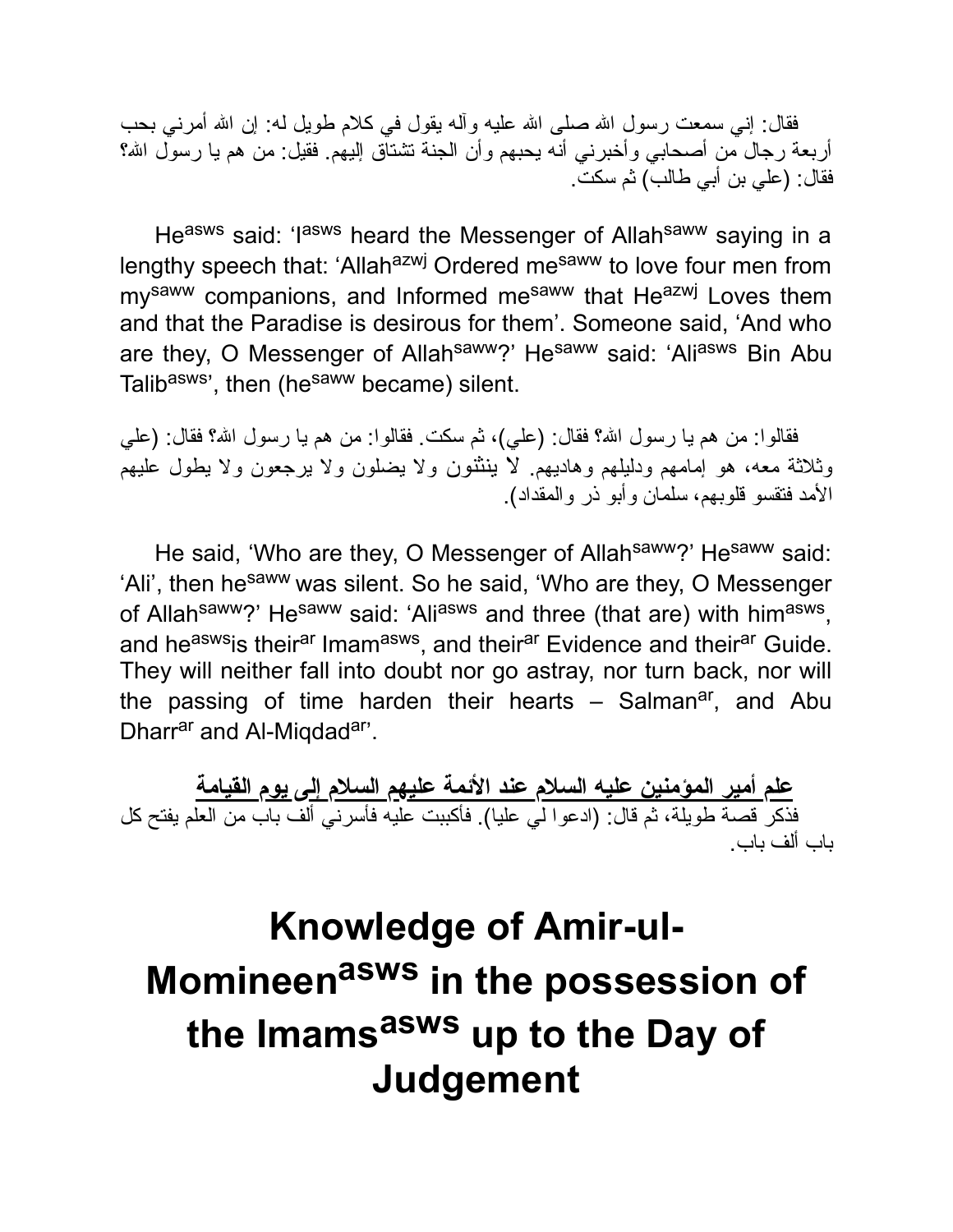He<sup>saww</sup> mentioned a long narration, then said: 'Call Ali<sup>asws</sup> for mesaww<sup>"</sup>. So lasws came up to himsaww, and he divulged to measws the secret of a thousand doors, each of those doors opens up to a thousand further doors'.

ثم أقبل علینا أمیر المؤمنین علیه السلام وقال: سلوني قبل أن تفقدوني، فوالذي فلق الحبة وبرأ النسمة، إني لأعلم بالتوراة من أهل التوراة، وإني لأعلم بالإنجیل من أهل الإنجیل، وإني لأعلم بالقرآن من أهل القرآن.

Then Amir-ul-Momineen<sup>asws</sup> turned towards us and said: 'Ask me<sup>asws</sup>, before you all lose me<sup>asws</sup>, for, by the One<sup>azwj</sup> Who Split the seed and germinated plantation from it, lasws have more knowledgeable of the Torah than the people of the Torah, and lasws am more knowledgeable of the Evangel than the people of the Evangel, and l<sup>asws</sup> am more knowledgeable of the Quran than the people of the Quran.

والذي فلق الحبة وبرأ النسمة، ما من فئة تبلغ مائة رجل إلى یوم القیامة إلا وأنا عارف بقائدها وسائقها. وسلوني عن القرآن، فإن في القرآن بیان كل شیئ وفیه علم الأولین والآخرین، وإن القرآن لم یدع لقائل مقالا. (وما یعلم تأویله إلا االله والراسخون في العلم) لیسوا بواحد. رسول االله منهم، أعلمه االله إیاه فعلمنیه رسول االله صلى االله علیه وآله، ثم لا یزال في عقبنا إلى یوم القیامة.

By the One<sup>azwj</sup> Who Split the seed and germinated plantation from it, there is no group which will reach to a hundred men except that l<sup>asws</sup> recognise its guide and its organisers. And ask measws about the Quran, for in the Quran is the explanation of all things, and in it is the knowledge of the Former ones and the Later ones, and that the Quran did not leave for any speaker to say anything, *"[3:7] but none knows its interpretation except Allah, and those who are firmly rooted in knowledge"*, not even one. The Messenger of Allah<sup>saww</sup> is one of them (those firmly rooted in knowledge). Allah<sup>azwj</sup> taught him<sup>saww</sup>, and the Messenger of Allah made it known to me<sup>asws</sup>, then it will not cease but to be in ourasws lineage up to the Day of Judgement'.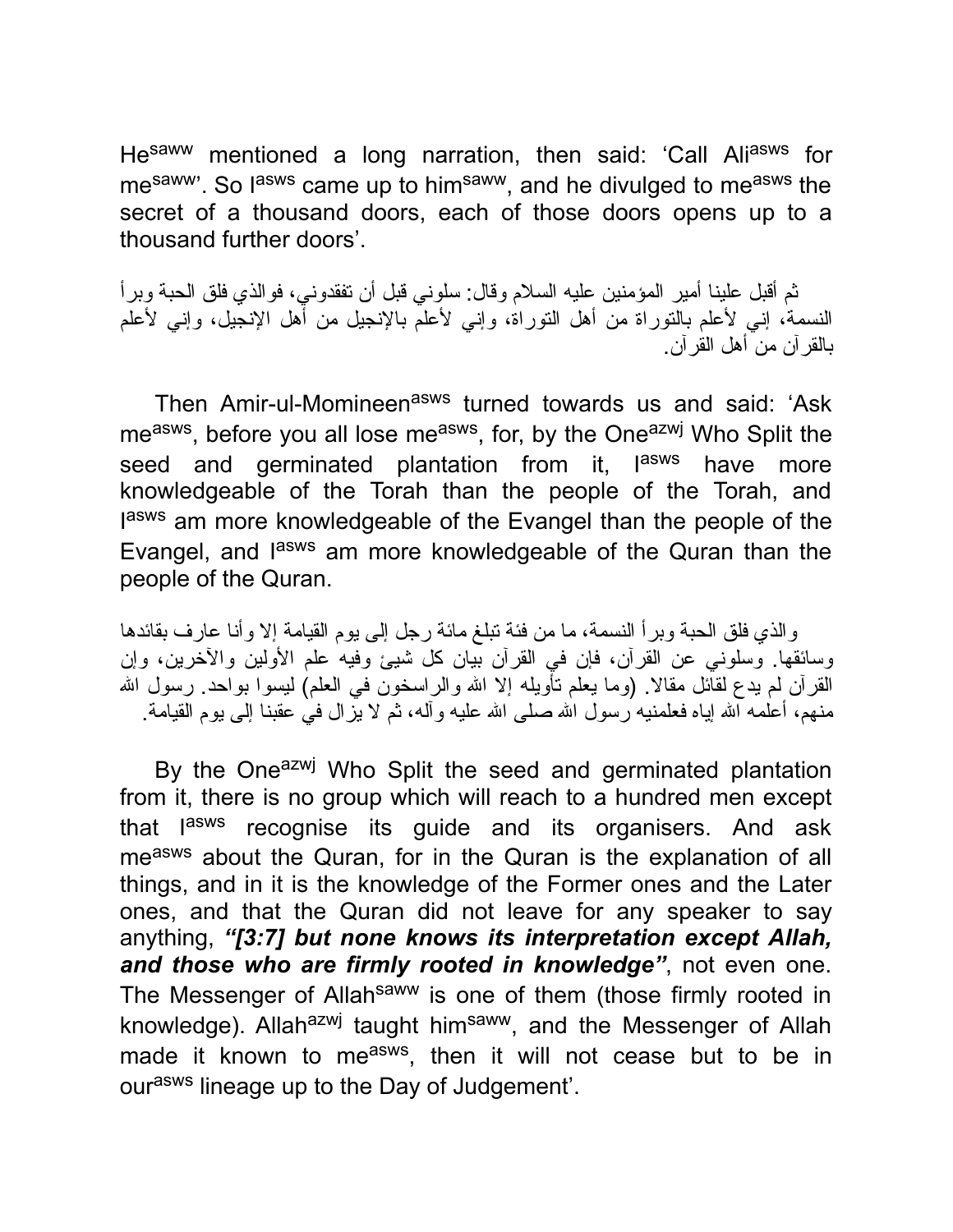ثم قرأ أمیر المؤمنین علیه السلام: (بقیة مما ترك آل موسى وآل هارون)، وأنا من رسول االله صلى االله علیه وآله بمنزلة هارون من موسى، والعلم في عقبنا إلى أن تقوم الساعة.

Then Amir-ul-Momineenasws recited; *"[2:248] residue of the relics of what the children of Musa and the children of Haroun* have left,", and l<sup>asws</sup> am from the Messenger of Allah<sup>saww</sup> of the status which Haroun<sup>as</sup>had from Musa<sup>as</sup>, and the knowledge is in ourasws posterity up to the Establishment of the Hour (Day of Judgement'.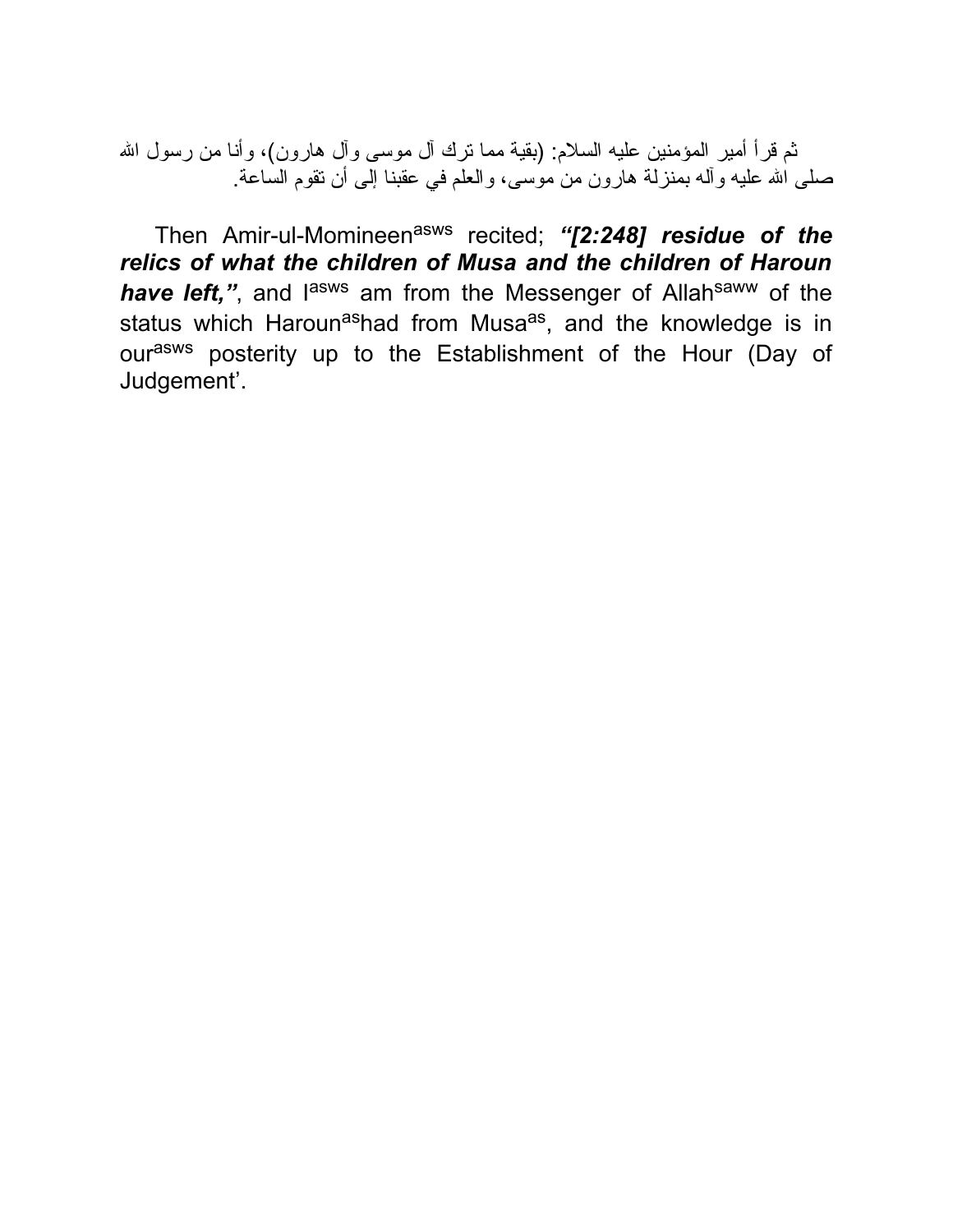**(79) كلمة أمیر المؤمنین علیه السلام لخواص شیعته في أواخر أیامه**

# **SPEECH OF AMIR-UL-MOMINEENasws FOR THE SPECIAL-ONES OF HIS asws SHIITES AT THE END OF HIS asws DAYS**

الحسن بن سلیمان الحلي في مختصر بصائر الدرجات، عن أحمد بن محمد بن عیسى وعلي بن إسماعیل بن عیسى ومحمد بن الحسین بن أبي الخطاب عن عثمان بن عیسى عن عمر بن أذینة عن أبان بن أبي عیاش عن سلیم بن قیس الهلالي، قال:

Al-Hassan Bin Suleyman Al-Hilli in Mukhtasar Basaair Al-Darajaat, from Ahmad Bin Muhammad Bin Isa, and Ali Bin Ismail Bin Isa, and Muhammad Bin Al-Husayn Bin Abu Al-Khataab, from Usmaan Bin Isa, from Umar Bin Azina, from Abaan Bin Ab Ayyash, from Sulaym Bin Qays Al-Hilaly, who said –

**إختیار الناس لغیر الحق لا یضر أهل الحق** سمعت علیا علیه السلام یقول في شهر رمضان - وهو الشهر الذي قتل فیه - وهو بین ابنیه الحسن والحسین علیهما السلام وبني عبد االله بن جعفر بن أبي طالب وخاصة شیعته، وهو یقول: دعوا الناس وما رضوا لأنفسهم، وألزموا أنفسكم السكوت ودولة عدوكم، فإنه لا یعدمكم ما ینتحل أمركم وعدو باغ حاسد.

### **The people's wrong choice does not harm the people of the truth**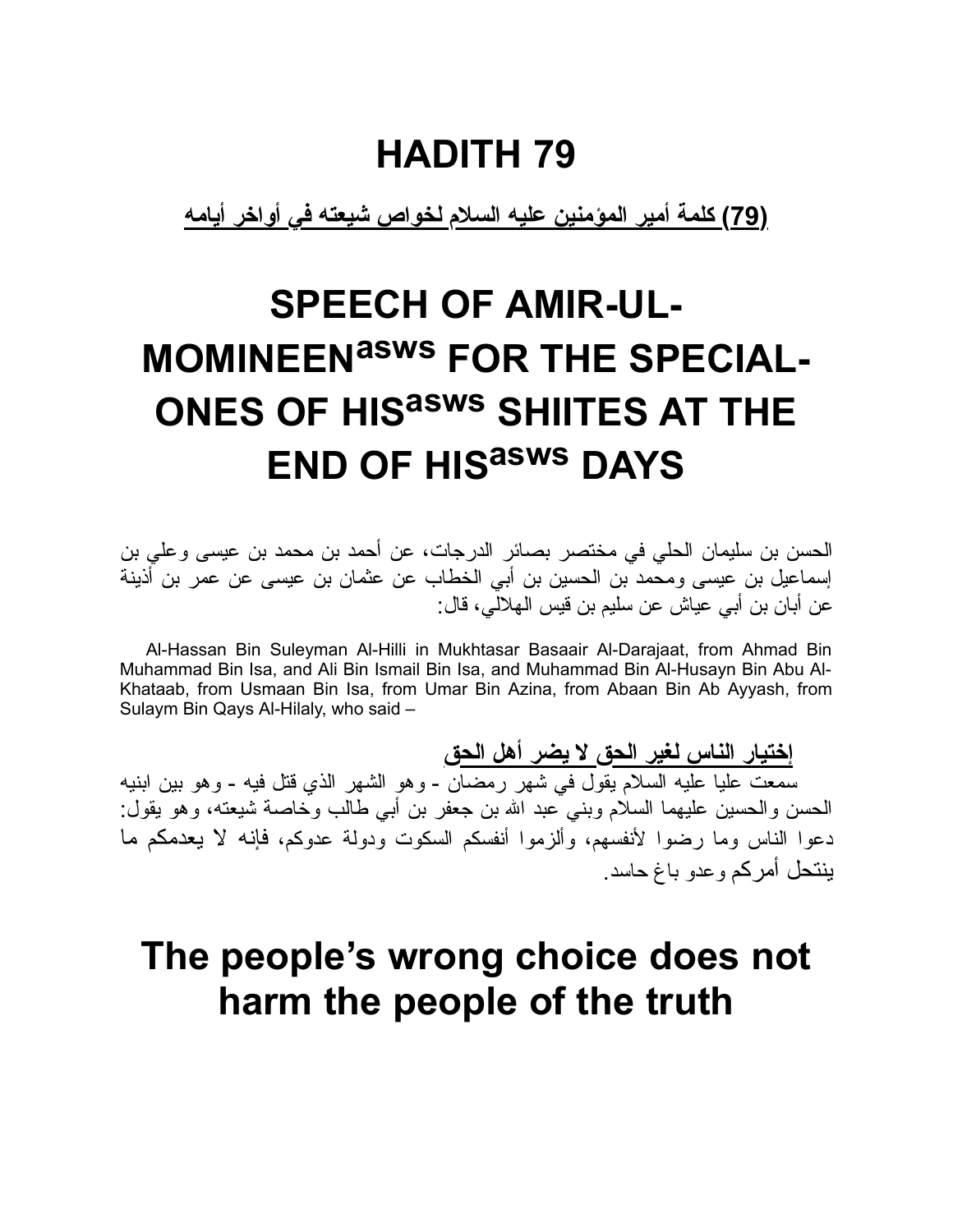'I heard Ali<sup>asws</sup> saying in the Month of Ramadhan  $-$  and it was the Month in which he<sup>asws</sup> was martyred – and he<sup>asws</sup> was among his<sup>asws</sup> sons Al-Hassan<sup>asws</sup> and Al-Husayn<sup>asws</sup>, and sons of Abdullah Bin Ja'far Bin Abu Talib, and special ones of hisasws Shiites, and heasws said: 'Leave the people to what they are happy with for themselves, and necessitate for yourselves the silence and the governance of your enemies, they will not be able to finish you off so long as you are firm in your faith, and the enemy is rebellious, envious'.

الناس في نسبتهم إلى أهل البیت علیهم السلام ثلاثة الناس ثلاثة أصناف: صنف بین بنورنا، وصنف یأكلون بنا، وصنف اهتدوا بنا واقتدوا بأمرنا، هم أقل الأصناف. أولئك الشیعة النجباء الحكماء والعلماء الفقهاء والأتقیاء الأسخیاء، طوبى لهم وحسن مآب.

The people, in regards to the People<sup>asws</sup> of the Household, are of three categories  $-$  A category which have been illuminated by our<sup>asws</sup> Light, and a category which consumes from ourasws (resources), and a category which is guided by usasws and believes in our<sup>asws</sup> commands, they are in the minority category. These are the Shiites who are the excellent, and wise, the knowledgeable ones, the understanding ones, the pious ones, the generous ones. Blessings are for them and a goodly return'.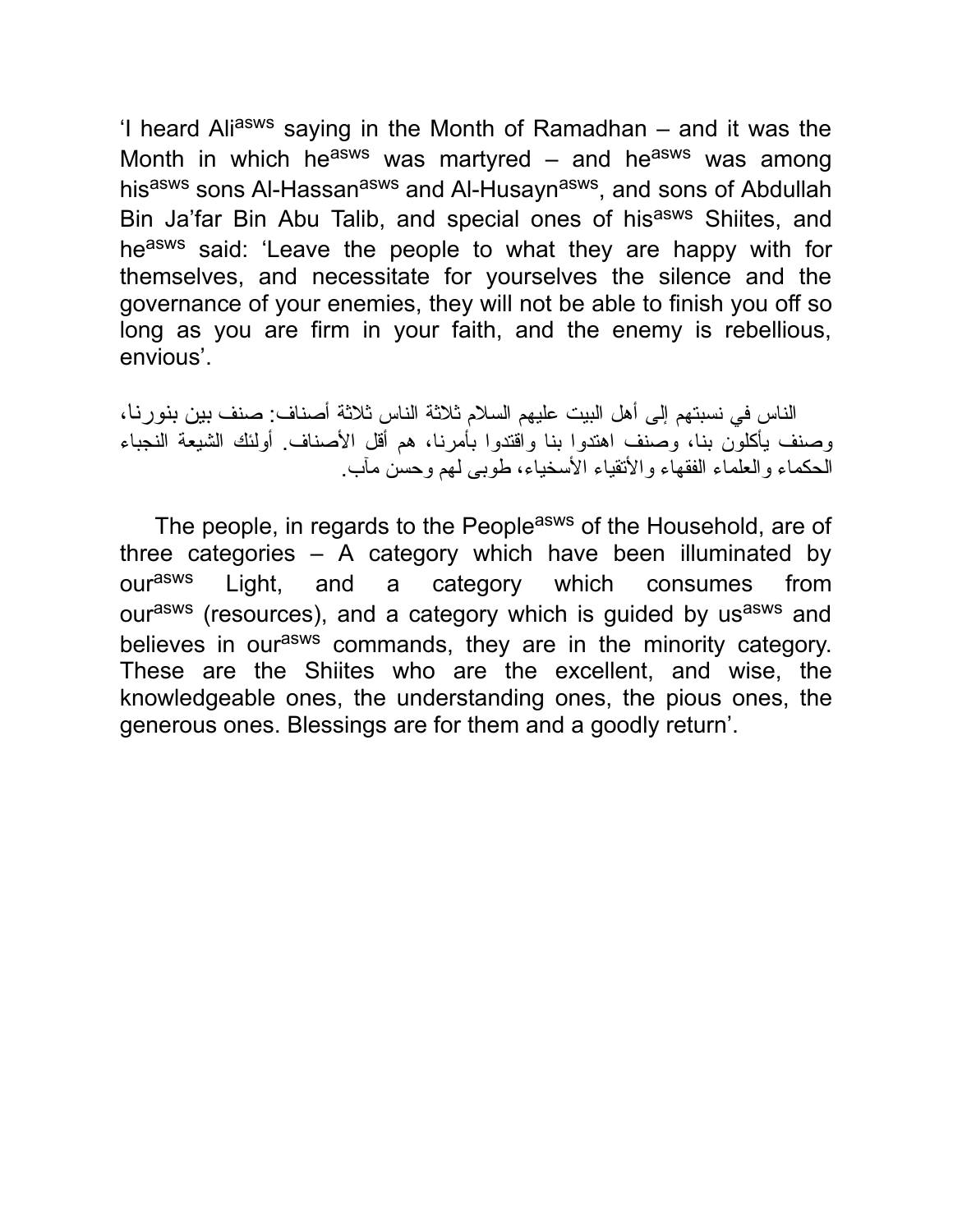**(80) الأئمة علیهم السلام شهداء االله على خلقه**

# **THE IMAMS asws ARE WITNESSES OF ALLAHazwj OVER HIS azwjCREATURES**

الحسكاني في شواهد التنزیل قال: أخبرنا محمد بن عبد االله بن أحمد الصوفي، قال: أخبرنا محمد بن أحمد بن محمد الحافظ: أخبرنا عبد العزیز بن یحیى بن أحمد، قال: حدثني أحمد بن محمد بن عمیر، قال: حدثني بشر بن المفضل عن عیسى بن یوسف عن أبي الحسن علي بن یحیى عن أبان بن أبي عیاش عن سلیم بن قیس الهلالي عن علي علیه السلام: إن االله تعالى إیانا عنى بقوله: (لتكونوا شهداء على الناس ویكون الرسول علیكم شهیدا)، فرسول االله صلى االله علیه وآله شاهد علینا، ونحن شهداء الله على خلقه وحجته في أرضه. ونحن الذین قال الله جل اسمه فیهم: (وكذلك جعلناكم أمة وسطا).

Al-Haskany in Shawaahid Al-Tanzeel, said, 'Informed us Muhammad Bin Abdullah Bin Ahmad Al-Sowfy, from Muhammad Bin Ahmad Bin Muhammad Al-Haafiz, from Abdul Azeez Bin Yahya Bin Ahmad, from Ahmad Bin Muhammad Bin Umeyr, from Bashar Bin Al-Mufazzal, from Isa Bin Yusuf, from Abu Al-Hassan Ali Bin Yahya, from Abaan Bin Abu Ayyash, from Sulaym Bin Qays Al-Hilaly has narrated:

Ali<sup>asws</sup> said: 'Allah<sup>azwj</sup> Meant us<sup>asws</sup> by Hisazwj Statement: *"[2:143] that you may be the bearers of witness to the people and (that) the Messenger may be a bearer* of witness to you". So the Messenger of Allah<sup>saww</sup> is a witness over us<sup>asws</sup>, and we<sup>asws</sup> are witnesses of Allah<sup>azwj</sup> over His<sup>azwj</sup> creatures, and HisazwjProofs in Hisazwj earth. And weasws are the ones about whom Allah<sup>azwj</sup> Majestic in His<sup>azwj</sup> Name, said: "[2:143] And thus *We have made you a medium (just) nation"*.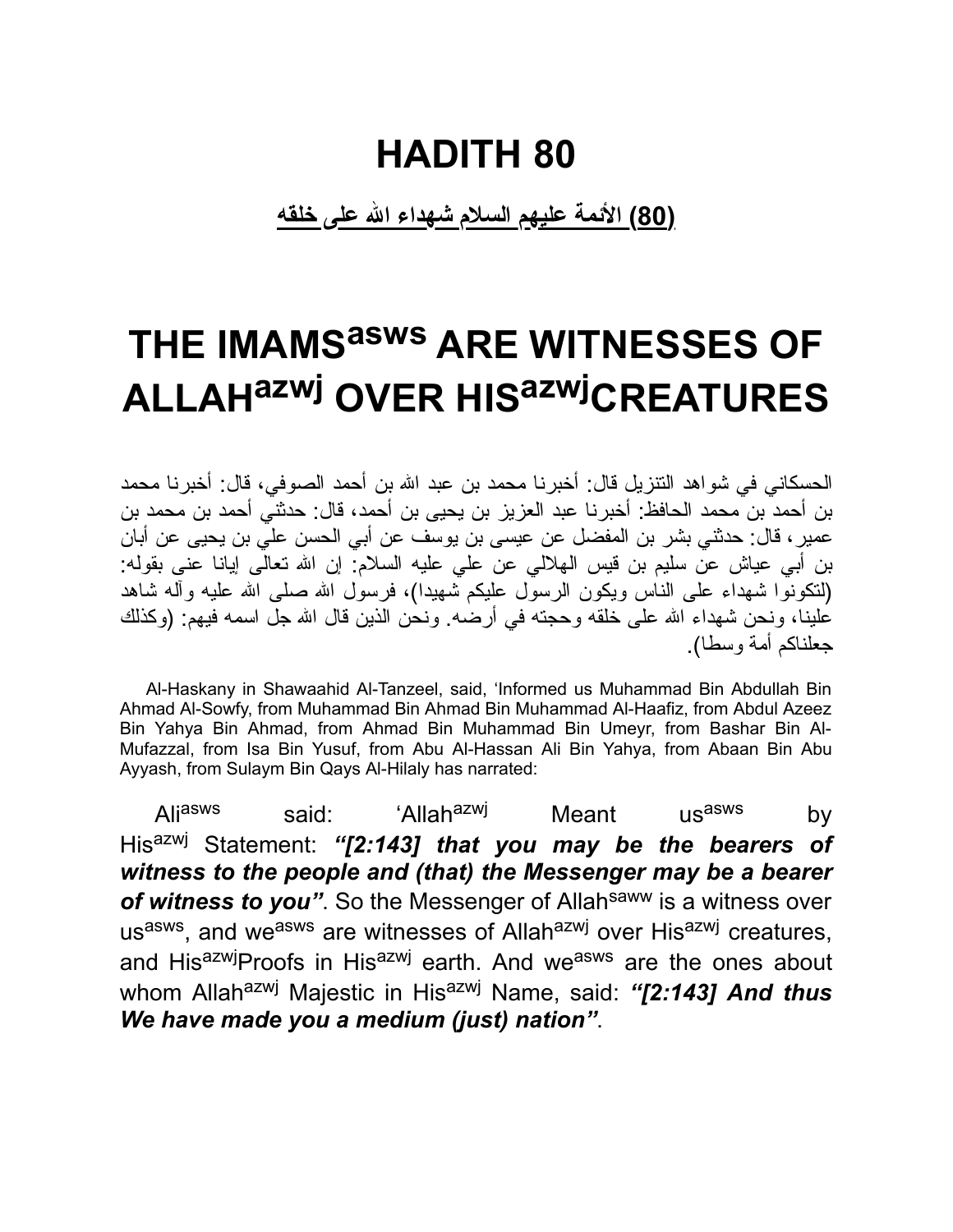**(81) الأئمة علیهم السلام معدن الكتاب والحكمة**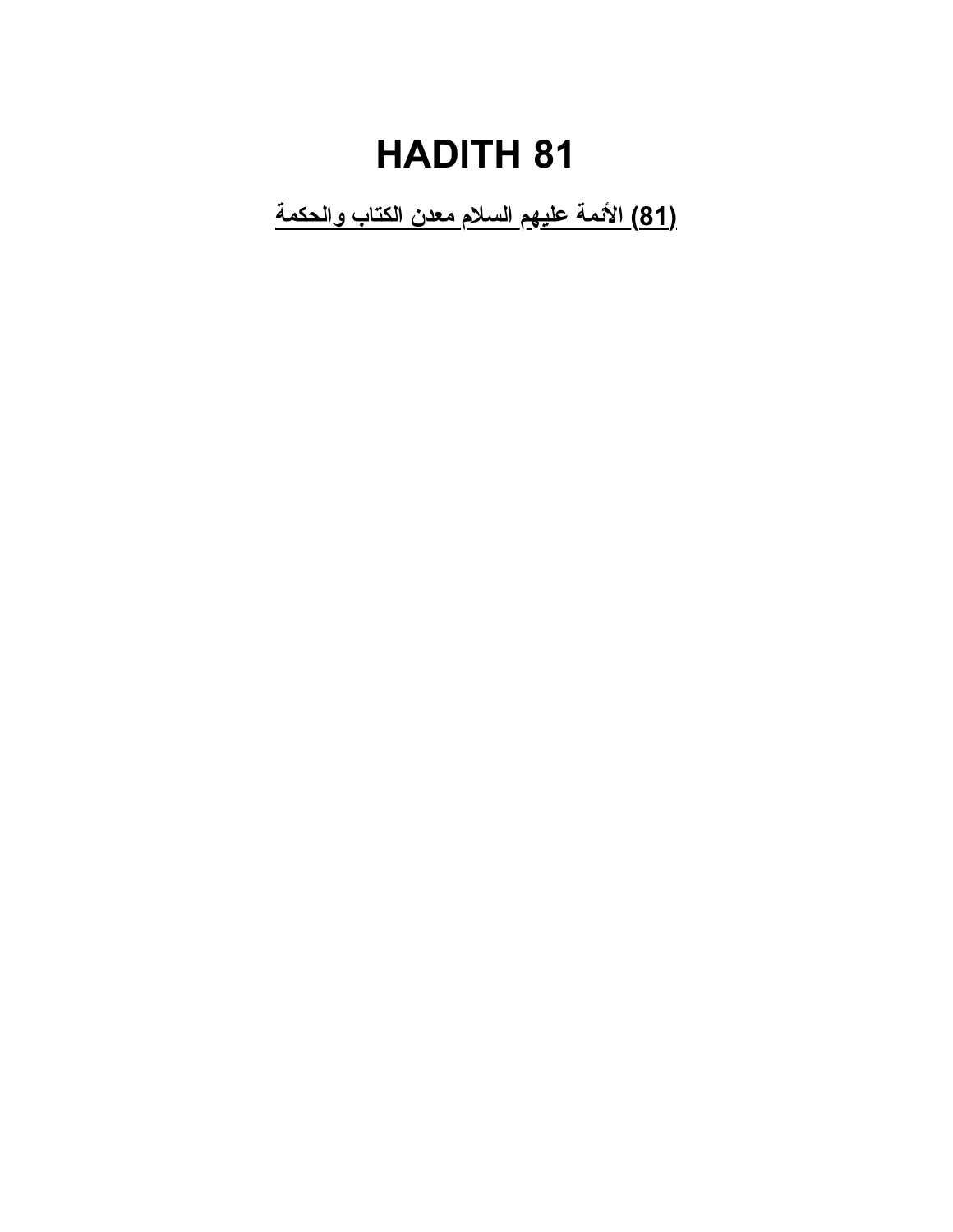# **THE IMAMS asws ARE THE MINES OF THE BOOK AND THE WISDOM**

محمد بن العباس رحمه الله في تفسیر ه قال: حدثنا محمد بن القاسم عن عبید بن كثیر عن حسین بن نصر بن مزاحم عن أبیه عن أبان بن أبي عیاش عن سلیم بن قیس الهلالي عن علي علیه السلام، قال: نحن الذین بعث االله فینا رسولا یتلو علینا آیاته ویزكینا ویعلمنا الكتاب والحكمة.

Muhammad Bin Al-Abbas, may Allah<sup>azwj</sup> have Mercy on him, in his commentary (Tafseer), said, 'Narrated to us Muhammad Bin Al-Qasim, from Ubeyd Bin Kaseer, from Husayn Bin Nasr Bin Mazaahim, from his father, from Abaan Bin Abu Ayyash, from Sulaym Bin Qays Al-Hilaly:

Aliasws said: 'Weasws' are the ones<sup>asws</sup> amongst whom<sup>asws</sup> Allah<sup>azwj</sup> Sent a Messenger<sup>saww</sup>, reciting to us<sup>asws</sup> His<sup>azwj</sup> Verses, and Purifying us<sup>asws</sup>, and teaching us<sup>asws</sup> the Book and the Wisdom'.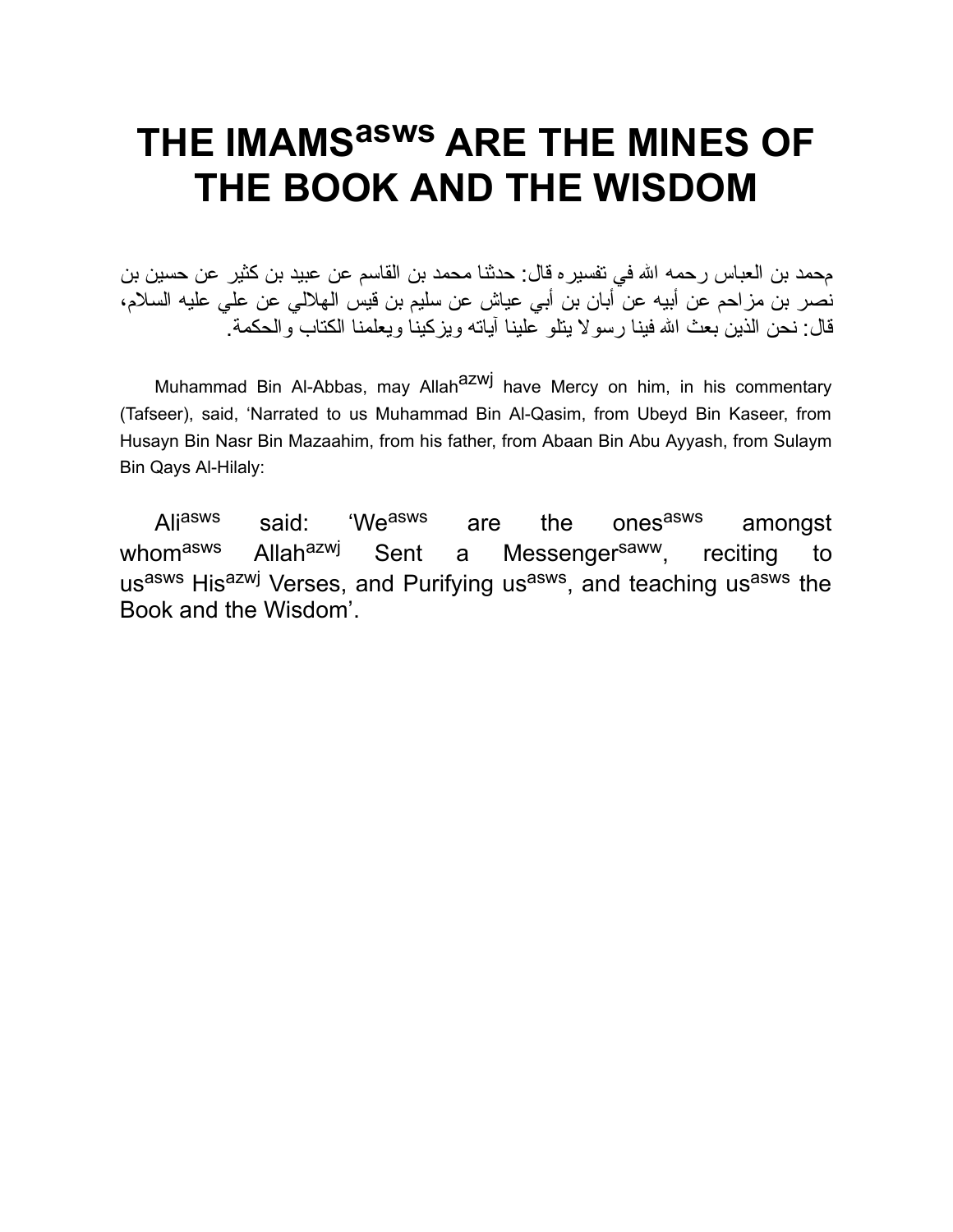**(82) أهل البیت علیهم السلام هم آل یاسین**

# **THE PEOPLE asws OF THE HOUSHEOLD, THEY asws ARE THE CHILDREN OF YASEEN 'AAL-E YASEEN'**

محمد بن العباس وفرات في تفسیریهما قالا: حدثنا محمد بن القاسم عن حسین بن الحكم عن حسین بن نصر بن مزاحم عن أبیه عن أبان بن أبي عیاش عن سلیم بن قیس الهلالي عن علي علیه السلام، قال: إن رسول االله صلى االله علیه وآله اسمه (یاسین)، ونحن الذین قال االله: (سلام على آل یاسین).

Muhammad Bin Al-Abbas, and Furaat in his Commentary (Tafseer), said, 'Narrated to us Muhammad Bin Al-Qasim, from Husayn Bin Al-Hakam, from Husayn Bin Nasr Bin Mazaahim, from his father, from Abaan Bin Abu Ayyash, from Sulaym Bin Qays Al-Hilaly says:

Aliasws said that the name of the Messenger of Allahsaww is 'Yaseen', and we<sup>asws</sup> are the ones for whom Allah<sup>azwj</sup> has Said: *"[37:130] Peace be on AAl-Yaseen"*.

**(Please note that this Verse is stated differently in the Quran: ْل َ ی ِ اس َین ِ إ ( َسَلاٌم َ علَى**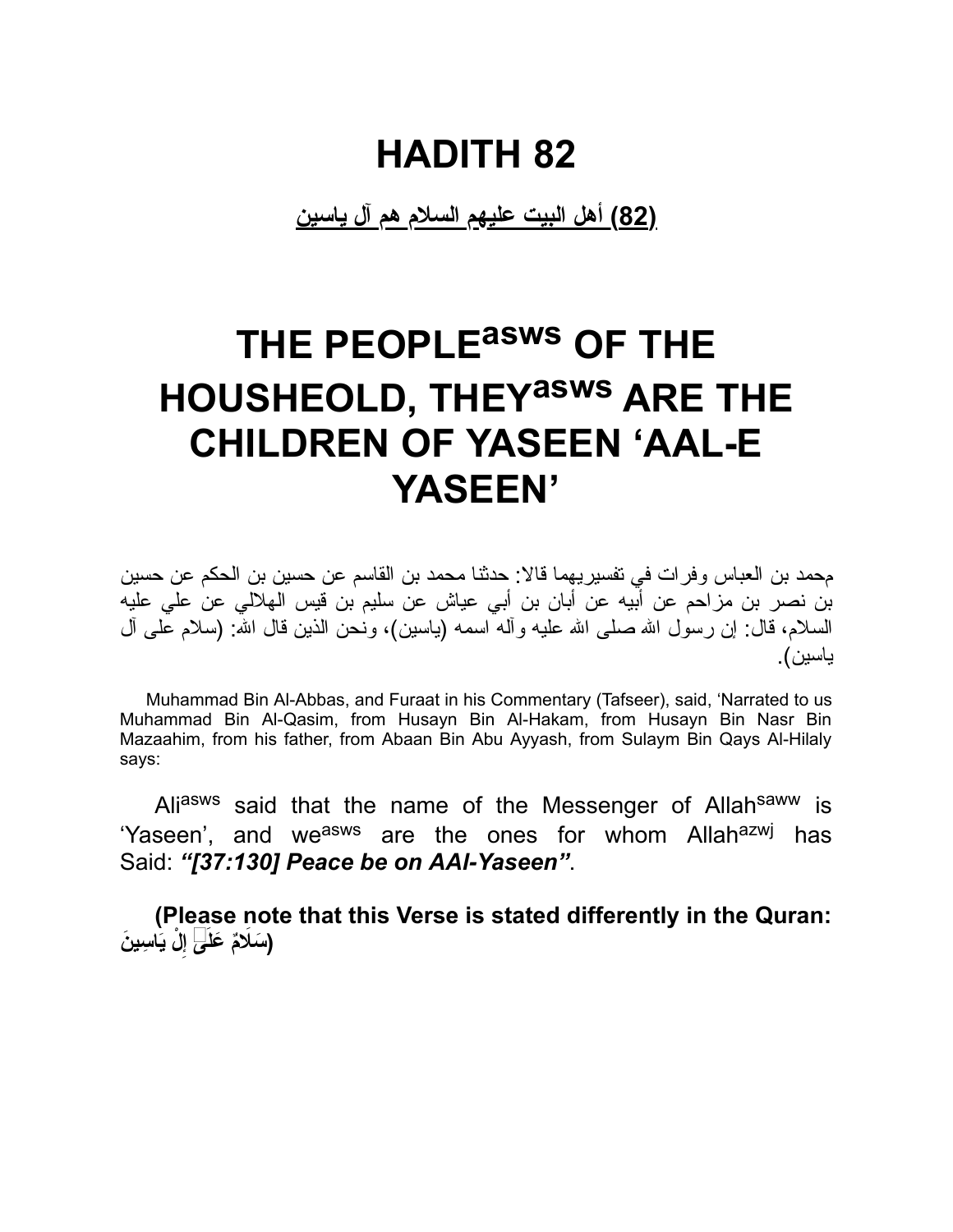**(83) الأئمة علیهم السلام هم المسؤولون**

# **THE IMAMS asws , THEY asws ARE THE QUESTIONED ONES**

محمد بن العباس رحمه االله في تفسیره: حدثنا محمد بن القاسم عن حسین بن الحكم عن حسین بن نصر عن أبیه عن أبان بن أبي عیاش عن سلیم بن قیس الهلالي عن علي علیه السلام، قال: قوله عز وجل: (وإنه لذكر لك ولقومك وسوف تسألون)، فنحن قومه ونحن المسؤولون.

Muhammad Bin Al-Abbas, may Allah<sup>azwj</sup> have Mercy on him, said in his Commentary (Tafseer), 'Narrated to us Muhammad Bin Al-Qasim, from Husayn Bin Al-Hakam, from Husayn Bin Nasr, from his father, from Abaan Bin Abu Ayyash, from Sulaym Bin Qays Al-Hilaly:

Ali<sup>asws</sup> said: 'His<sup>azwj</sup> Statement, the Mighty and Majestic: "[43:44] *And most surely it is a reminder for you and your people, and* **you shall soon be questioned**", so we<sup>asws</sup> are his<sup>saww</sup> people, and weasws are the questioned ones'.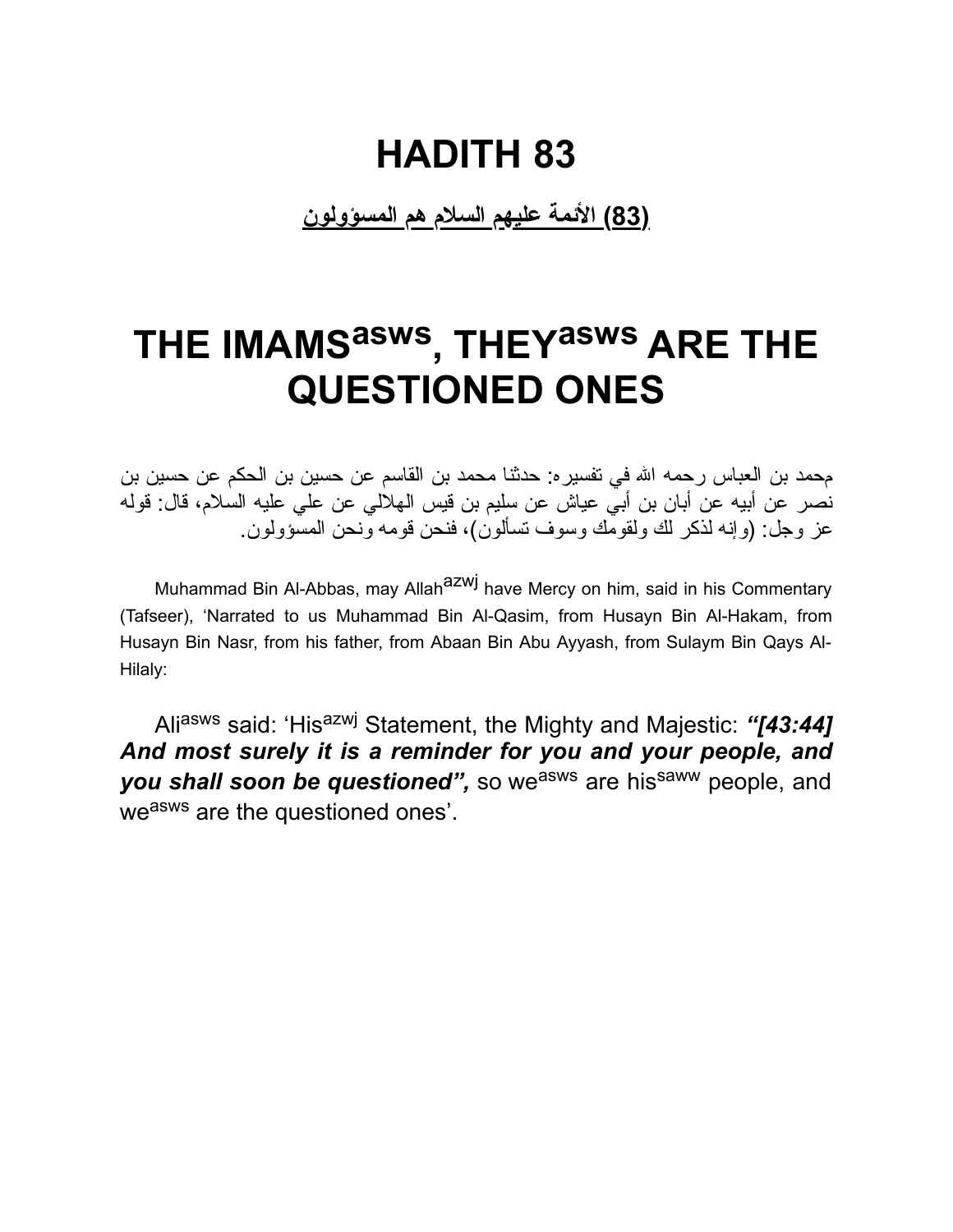#### **HADETH 84**

**(84) العذاب الشدید لظالمي آل محمد علیهم السلام**

# **THE SEVERE PUNISHMENT FOR THOSE WHO OPPRESSED THE PROGENY asws OF MUHAMMADsaww**

محمد بن العباس رحمه االله في تفسیره والكلیني في الروضة من الكافي: حدثنا الحسین بن أحمد المالكي عن محمد بن عیسى عن محمد بن أبي عمیر عن عمر بن أذینة عن أبان بن أبي عیاش عن سلیم بن قیس الهلالي عن أمیر المؤمنین علیه السلام، أنه قال: قوله عز وجل: (ما آتاكم الرسول فخذوه وما نهاكم عنه فانتهوا واتقوا االله) وظلم آل محمد، (إن االله شدید العقاب) لمن ظلمهم.

Muhammad Bin Al-Abbas, may Allah<sup>azwj</sup> have Mercy on him, in his Commentary (Tafseer), and Al-Kulayni in Al-Rowzat from Al-Kafi, said, 'Narrated to us Al-Husayn Bin Ahmad Al-Maaliky, from Muhammad Bin Isa, from Muhammad Bin Abu Umeyr, from Umar Bin Azina, from Abaan Bin Abu Ayyash, from Sulaym Bin Qays Al-Hilaly who has narrated:

Amir-ul-Momineen<sup>asws</sup> said: 'His<sup>azwj</sup> Statement, Mighty and Majestic: *"[59:7] and whatever the Messenger gives you, accept it, and from whatever he forbids you, keep back, and be careful of (your duty to) Allah"*and being unjust to the Progenyasws of Muhammadsaww, *"surely Allah is severe in retributing (evil)"* to the one who is unjust to the Progeny<sup>asws</sup> of Muhammad<sup>saww</sup>'.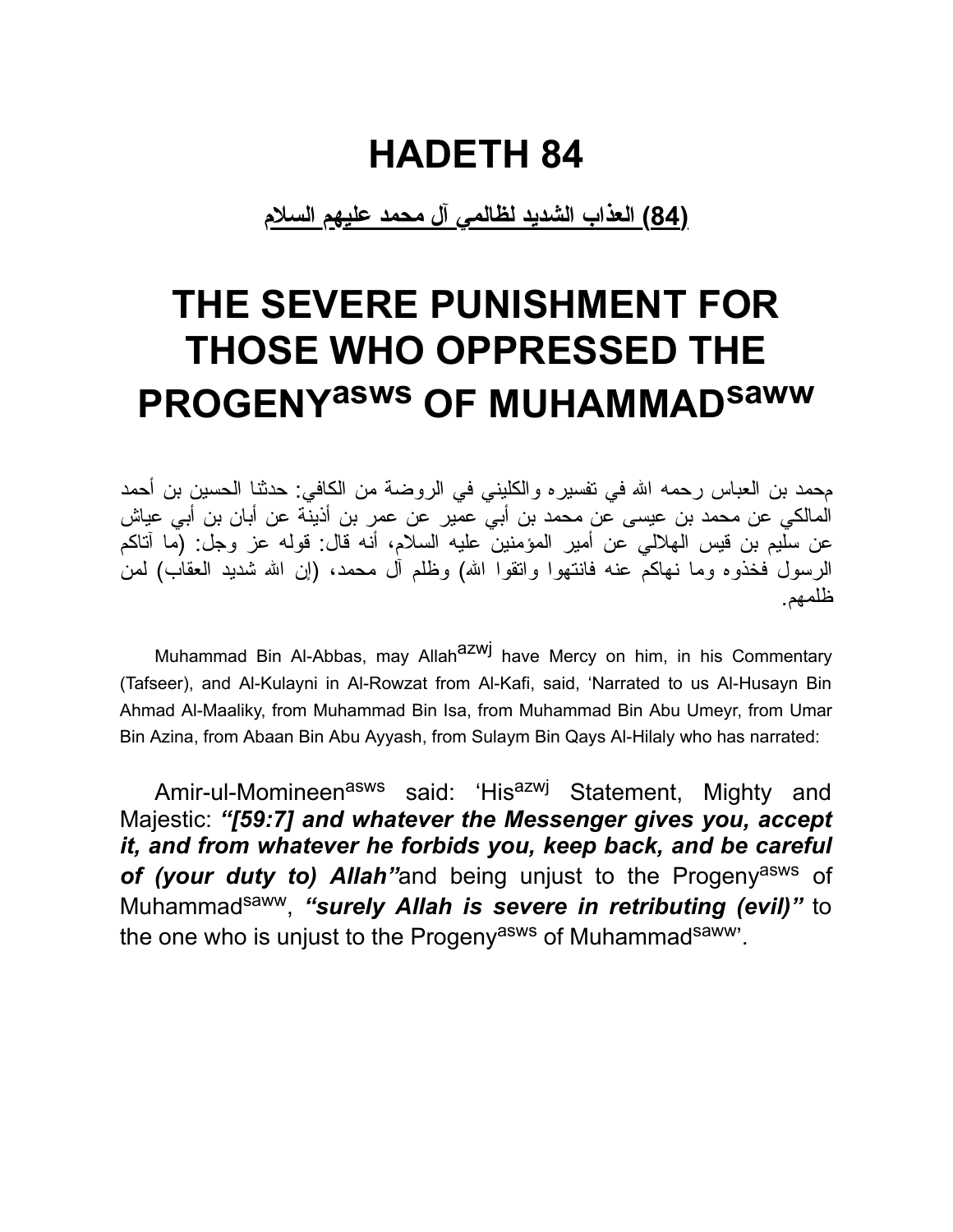**(85) الموؤدة في القرآن من قتل في مودة أهل البیت علیهم السلام**

# **'Al-MAW'UDAT' IN THE QURAN IS FOR THE ONE WHO IS KILLED WHILST BEING IN THE AFFECTION OF THE PEOPLE asws OF THE HOUSEHOLD**

شرف الدین النجفي في تأویل الآیات عن سلیمان بن سماعة عن عبد االله بن القاسم عن أبي الحسن الأزدي عن أبان بن أبي عیاش عن سلیم بن قیس عن ابن عباس أنه قال: هو (أي قوله تعالى: (وإذا الموؤدة سئلت)) من قتل في مودتنا أهل البیت.

Sharaf Al-Deen Al-Najafy, in Taweel Al-Ayaat, from Sulayman Bin Sama'at, from Abdullah Bin Al-Qasim, from Abu Al-Hassan Al-Azdy, from Abaan Bin Abu Ayyash, from Sulaym Bin Qays, from Ibn Abbas that he said, 'He who is mean by His<sup>azwj</sup> Statement, the High: "[81:8] *And when the female infant buried alive is asked"*, is the one who is killed (whilst being) in our<sup>asws</sup> affection, the People<sup>asws</sup> of the Household'. (Please note that this is a report and not a Hadith)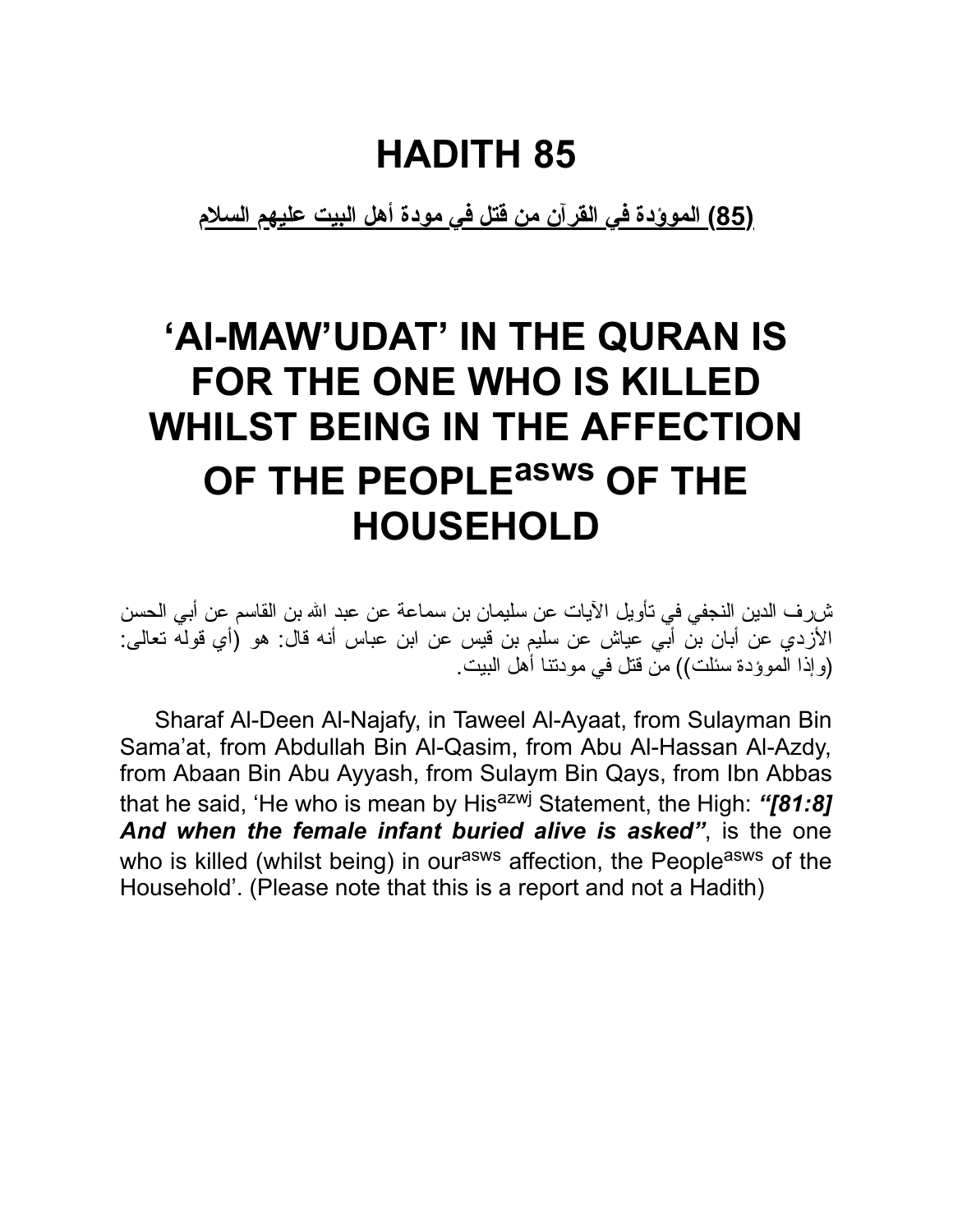#### **(86)\* 1 \* دعائم الكفر**

### **FOUNDATIONS OF INFIDELITY**

الكلیني في الكافي عن علي بن إبراهیم عن أبیه عن حماد بن عیسى عن إبراهیم بن عمر الیماني عن عمر بن أذینة عن أبان بن أبي عیاش عن سلیم بن قیس الهلالي عن أمیر المؤمنین علیه السلام، قال: بني الكفر على أربع دعائم: الفسق والغلو والشك والشبهة.

Al-Kulayni in Al-Kafi, from Ali Bin Ibrahim, from his father, from Hamaad Bin Isa, from Ibrahim Bin Umar Al-Yamany, from Umar Bin Azina, from Abaan Bin Abu Ayyash, from Sulaym Bin Qays Al-Hilaly, who has narrated:

Amir-ul-Momineen<sup>asws</sup> said: 'The Infidelity (Al-Kufr) is based upon four foundations – The debauchery, and the exaggeration, and the doubt, and the suspicion.

**شعب الفسق** والفسق على أربع شعب: على الجفا والعمى والغفلة والعتو. فمن جفا احتقر الحق ومقت الفقهاء وأصر على الحنث العظیم.

### **Branches of the debauchery (Seduction)**

And the debauchery has four branches – the disloyalty, the blind (following), and the negligence, and the arrogance. So the one who is disloyal will despise the truth, and abhor the people of understanding, and will insist on committing great sins.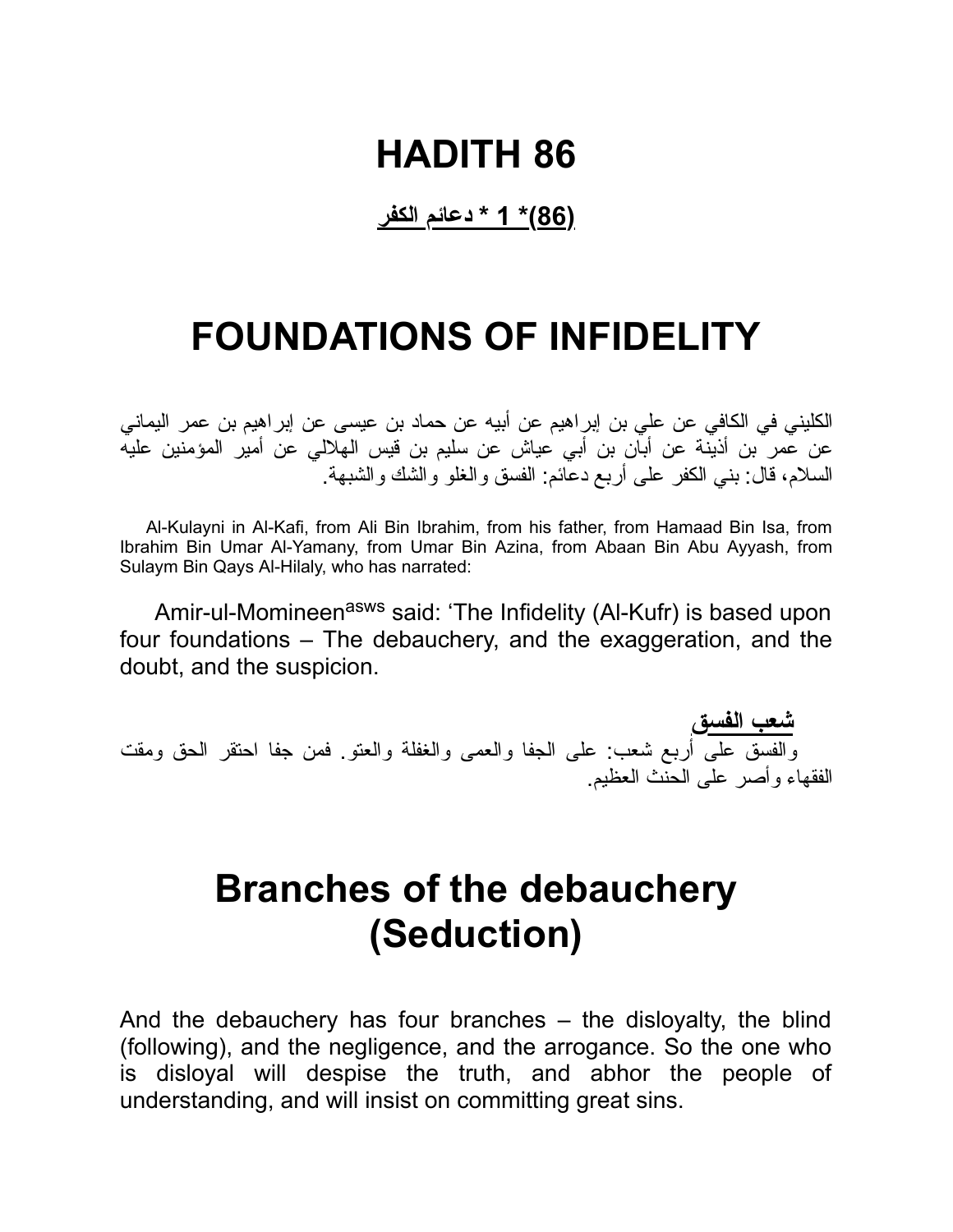ومن عمى نسي الذكر واتبع الظن وبارز خالقه وألح علیه الشیطان وطلب المغفرة بلا توبة ولا استكانة ولا غفلة.

And the one who is blind (follower) will forget the Remembrance and follow the conjectures and go against his Creator and the Satan<sup>la</sup> will urge him to seek Forgiveness without repentance, neither was he submissiveness, nor ignorant.

ومن غفل جنى على نفسه وانقلب على ظهره وحسب غیه رشدا وغرته الأماني، وأخذته الحسرة والندامة إذا قضي الأمر وانكشف عنه الغطاء وبدا له ما لم یكن یحتسب.

And the one who is negligent will deceive himself, and turn around backwards, and consider his error to be the right way, and his aspirations will deceive him, and he will be overtaken by regret and remorse if the matter transpires, and the cover is lifted from him, and it appears to him different to what he had considered it to be.

ومن عتا عن أمر االله شك، ومن شك تعالى االله علیه فأذله بسلطانه وصغره بجلاله كما اغتر بربه الكریم وفرط في أمره.

And the one who is arrogant about the Command of Allah<sup>azwj</sup> will doubt, and the one who doubts Allahazwj the High will Disgrace him by his<sup>azwj</sup> Authority, and Belittle him by His<sup>azwj</sup> Majesty just as he had (tried to) deceive his Generous Lord<sup>azwj</sup>, and left His<sup>azwj</sup> Commands'.

> **شعب الغلو** والغلو على أربع شعب: على التعمق بالرأي والتنازع فیه والزیغ والشقاق.

### **Branches of the exaggeration (Al-Ghuloo)**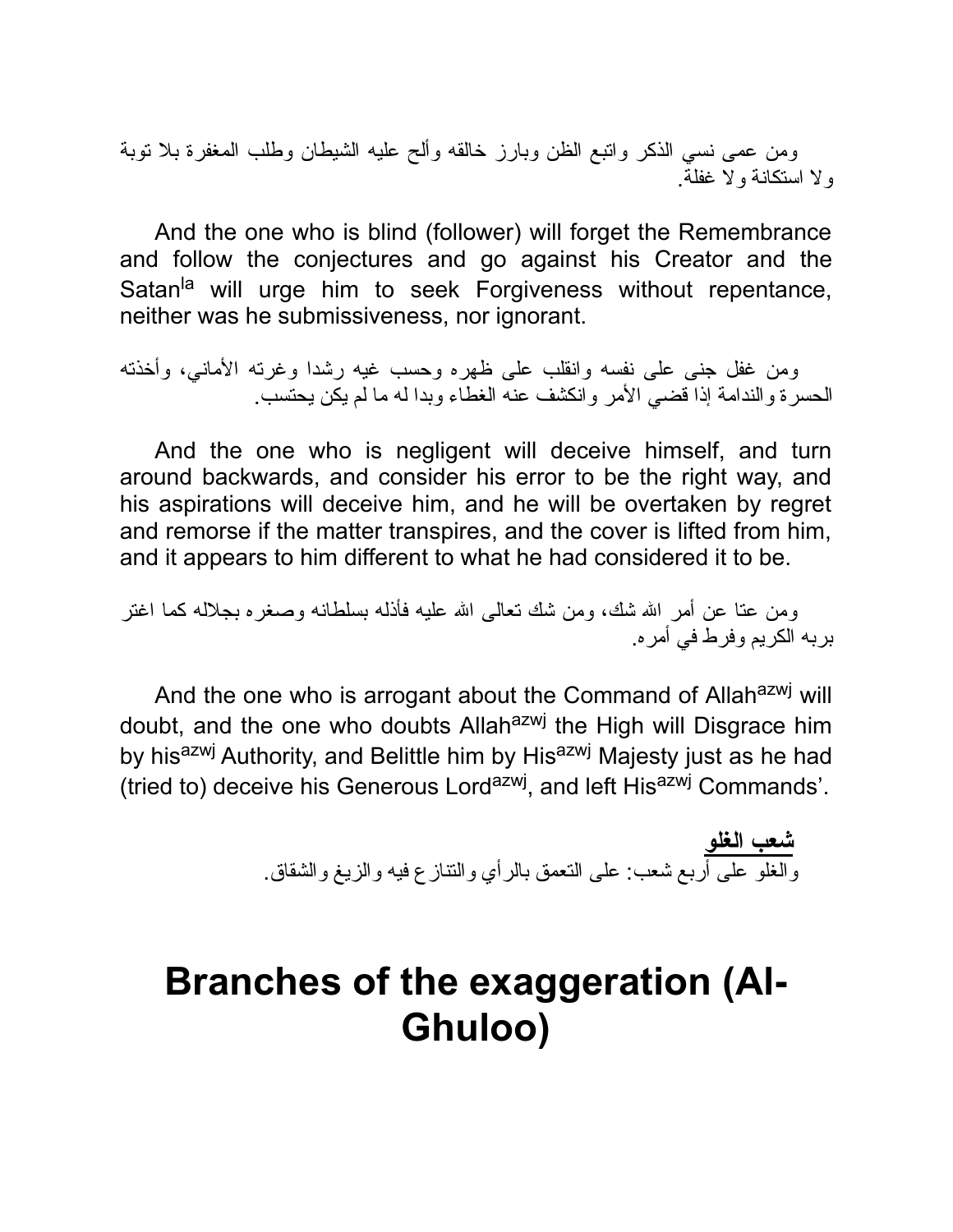And the exaggeration has four branches – Delving into opinions, and conflict over it, and the deviation and the discord.

فمن تعمق لم ینب إلى الحق ولم یزدد إلا غرقا في الغمرات ولم تنحسر عنه فتنة إلا غشیته أخرى وانخرق دینه فهو یهوي في أمر مریج.

So the one who delves (into opinions) will not get to the truth, and it will not increase him (in anything) except for his sinking even deeper into the distress, and the strife (Al-Fitna) will never recede from him, except make him fall into another one again, and it will shred his Religion, so he will fall into more confusion.

ومن نازع في الرأي وخاصم شهر بالعثل من طول اللجاج.

And the one who disputes in the opinions and antagonises by it, will become well known for his lengthy challenges (debates).

ومن زاغ قبحت عنده الحسنة وحسنت عنده السیئة،

And the one who deviates, the beautiful (deeds) will seem to be ugly to him, and the ugly (deeds) will seem to be beautiful.

ومن شاق أعورت علیه طرقه واعترض علیه أمره فضاق علیه مخرجه إذا لم یتبع سبیل المؤمنین.

And the one who disunites, his way will seem to be lacking and will be opposed in his affairs. So his exit (from the group) will be constrictive to him if he does not follow the way of the Believers.

**شعب الشك** والشك على أربع شعب: على المریة والهوى والتردد والاستسلام، وهو قول االله عز وجل: (فبأي آلاء ربك تتمارى).

#### **Branches of the doubt**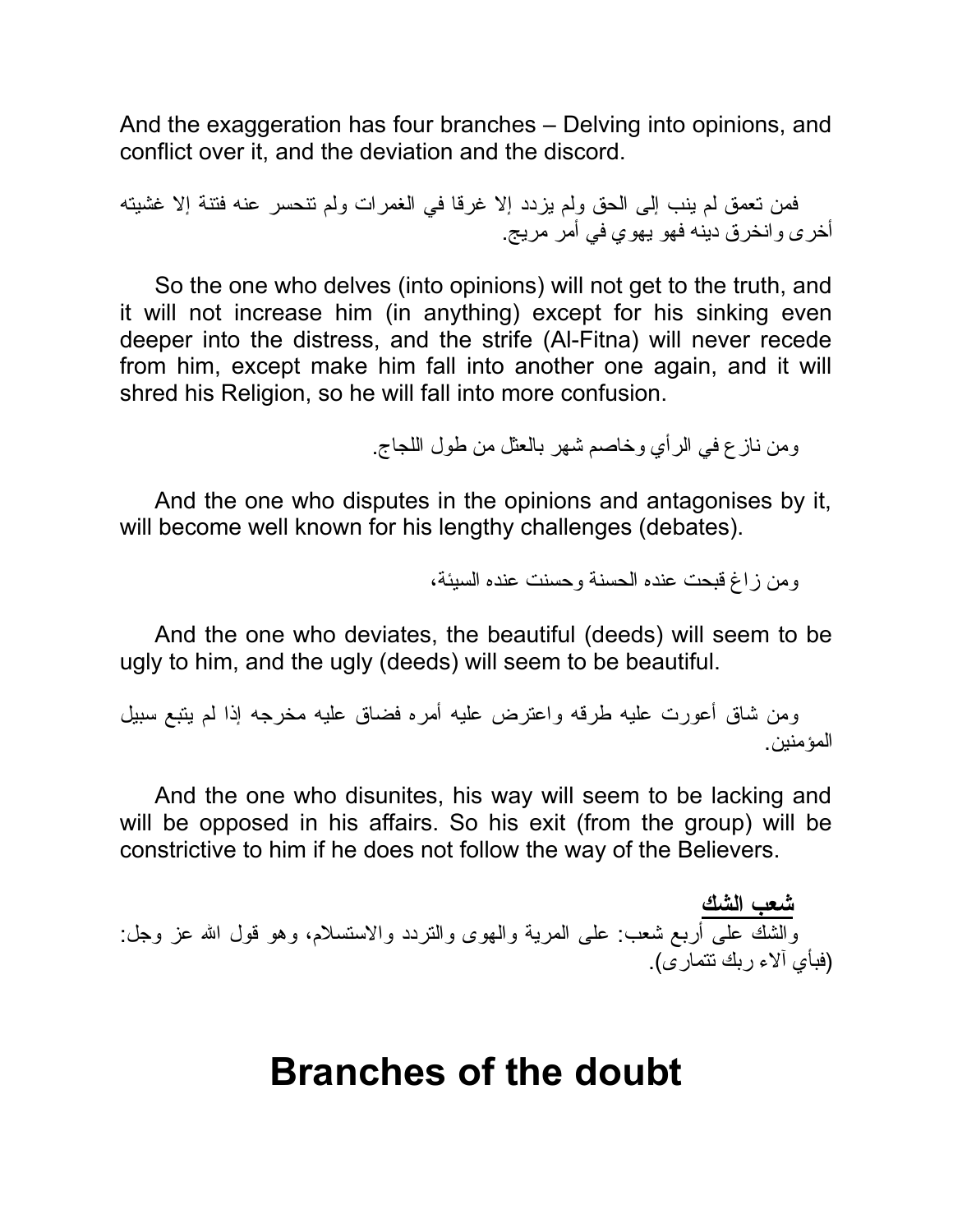And the doubt has four branches – the dispute, and the desire, and the hesitation, and the surrender (giving up), and it is the Statement of Allahazwj Mighty and Majestic: *"[53:55] Which of your Lord's benefits will you then dispute about?"*

فمن هاله ما بین یدیه نكص على عقبیه ومن امترى في الدین تردد في الریب وسبقه الأولون من المؤمنین وأدركه الآخرون ووطئته سنابك الشیطان.

The one who is petrified of what is in front of him will turn back on his heels, and the one who disputes in the Religion will frequently be in (deep) uncertainties, and the former ones from the Believers will move in front of him, and the later ones will catch up with him, and he will be trod on by the feet of the Satan<sup>la</sup>.

ومن استسلم لهلكة الدنیا والآخرة هلك فیما بینهما، ومن نجا من ذلك فمن فضل الیقین، ولم یخلق االله خلقا أقل من الیقین.

And the one who surrenders (gives up) due to the severe exhaustion of the world and the Hereafter will perish in what is in between them, and the one who will achieve salvation from that is the one who preferred the conviction (certainty), and Allahazwj did not Create (anything) less than conviction (certainty).

**شعب الشبهة** والشبهة على أربع شعب: إعجاب بالزینة وتسویل النفس وتأویل العوج ولبس الحق بالباطل.

#### **Branches of the suspicion**

And the suspicion has four branches – Admiration of the ornament, and the deceiving of one's own self, and the corrupt interpretation, and clothing the truth with the falsehood (hypocrisy).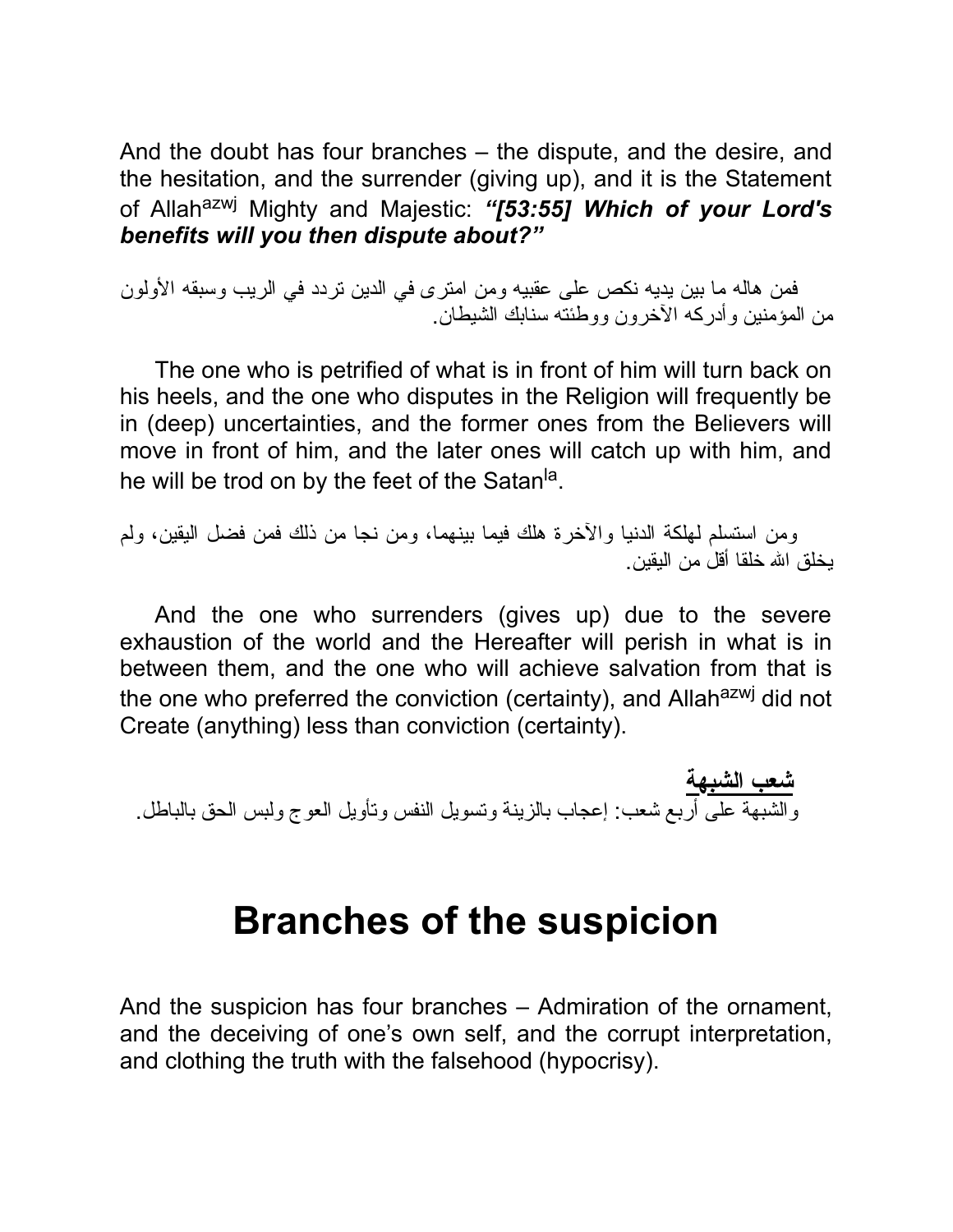وذلك بأن الزینة تصدف عن البینة، وإن تسویل النفس یقحم على الشهوة، وإن العوج یمیل بصاحبه میلا عظیما، وإن اللبس ظلمات بعضها فوق بعض.

And that by the ornaments you will turn away from the clear proof, and the deceiving of the soul intrudes upon the desires, and the corruption fills its owner with a great filling, and that the hypocrisy (clothing the truth with the falsehood) leads to darkness upon darkness.

فذلك الكفر ودعائمه وشعبه.

So that is the infidelity and its foundations, and its branches.

**\* 2 \* دعائم النفاق** قال علیه السلام: والنفاق على أربع دعائم: على الهوى والهوینا والحفیظة والطمع.

### **2 – The foundations of the hypocrisy**

He<sup>asws</sup> said: 'And the hypocrisy is based upon four foundations -Upon the desires, and the negligence, and the prejudice, and the greed.

**شعب الهوى** فالهوى على أربع شعب: على البغي والعدوان والشهوة والطغیان.

#### **Branches of the desire**

The Desire has four branches – the rebellion, and the aggression, and the lust, and the tyranny.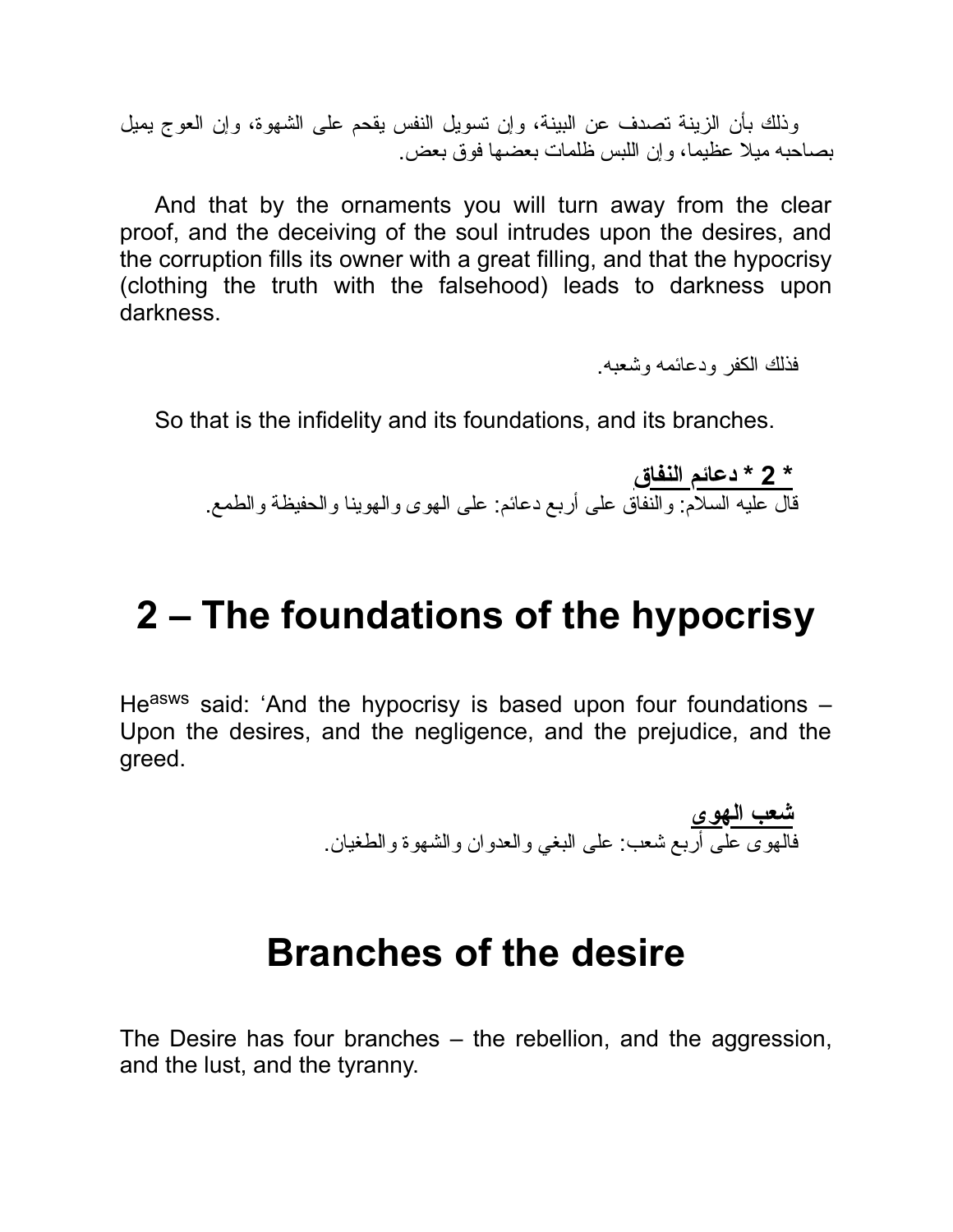فمن بغي كثرت غوائله وتخلى منه ونصر علیه.

The one who rebels would be in numerous difficulties, and he would be left alone and help would be sought against him.

ومن اعتدى لم تؤمن بوائقه، ولم یسلم قلبه ولم یملك نفسه عن الشهوات. ومن لم یعذل نفسه في الشهوات خاض في الخبیثات، ومن طغى ضل على عمد بلا حجة.

The one who is aggressive will neither be safe even from his trustworthy (allies), nor his heart will be safe and nor he will not be able to control himself from the lusts. The one who does not isolate himself from the lusts will indulge in the evil acts, and the one who is tyrannical goes astray without any justification.

> **شعب الهوینا** والهوینا على أربع شعب: على الغرة والأمل والهیبة والمماطلة.

#### **Branches of the Negligence**

And the negligence is upon four branches. It is upon the indolence, and the hope, and the prestige, and the procrastination.

وذلك بأن الهیبة ترد عن الحق، والمماطلة تفرط في العمل حتى یقدم علیه الأجل.

And that prestige will repulse from the truth, and the procrastination lays waste to the work until the death comes to him.

ولولا الأمل علم الإنسان حساب ما هو فیه، ولو علم حساب ما هو فیه مات خفاتا من الهول والوجل.

And had it not been for hope, the human being would come to know the situation he is in, and if he knows what he is in, he would die due to the fear from the horror and apprehension.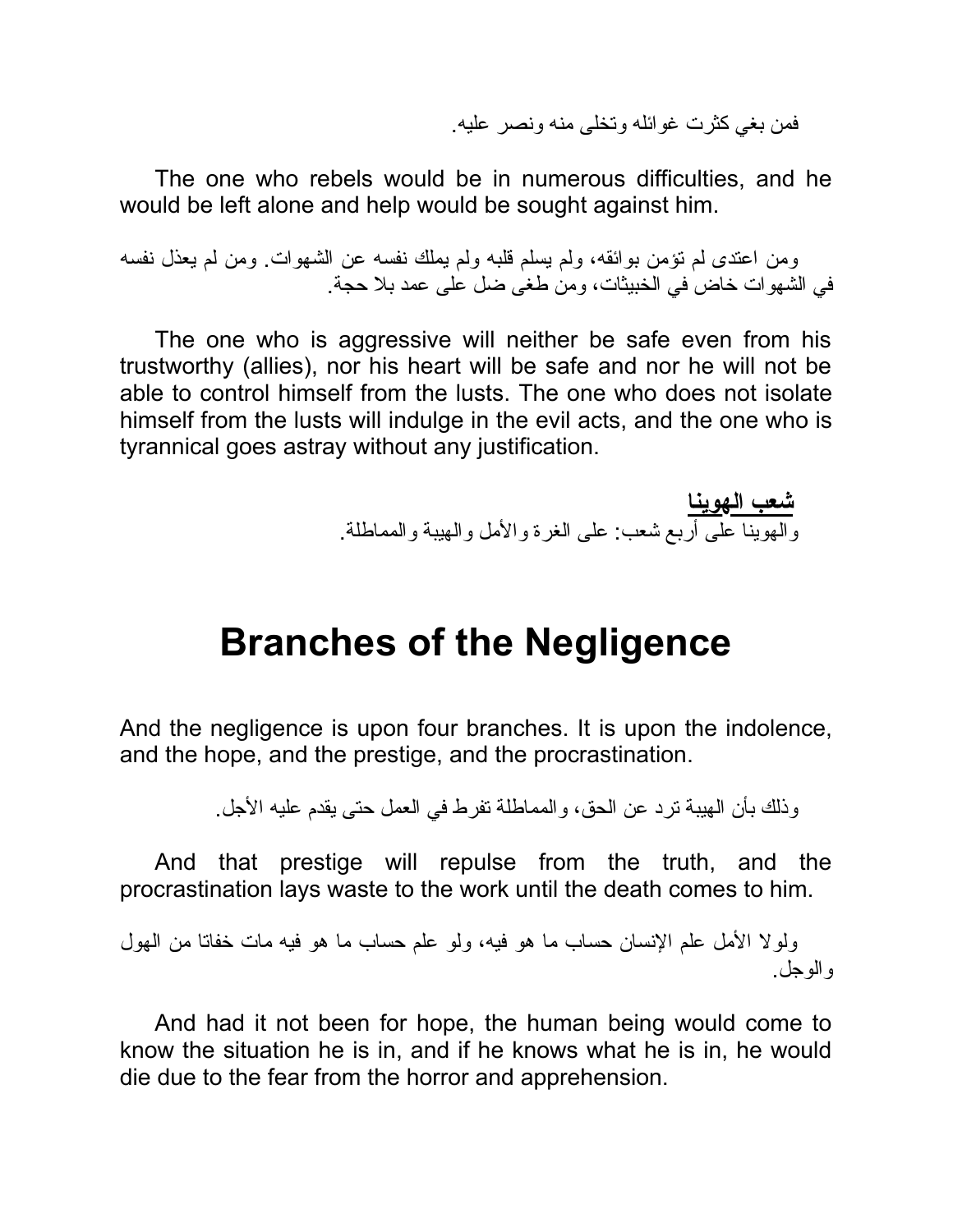والغرة تقصر بالمرء عن العمل.

And the indolence makes a man neglect his work.

**شعب الحفیظة** والحفیظة على أربع شعب: على الكبر والفخر والحمیة والعصبیة.

### **Branches of the Prejudice**

And the prejudice is upon four branches. It is upon the arrogance, and the pride, and the impertinence and the discrimination.

فمن استكبر أدبر من الحق، ومن فخر فجر، ومن حمى أصر على الذنوب، ومن أخذته العصبیة جار. فبئس الأمر أمر بین إدبار وفجور وإصرار وجور على الصراط.

The one who is arrogant will depart from the truth, and the one who is proud will be immoral, and the one who is impertinent (snobby) will insist on the sinning, and the one who is overtaken by discrimination will be unjust. So, evil is the matter, the matter between the departure (from the truth), and the injustices and the immoralities, and the insistence on sinning, and being tyrannical upon the straight path.

> **شعب الطمع** والطمع على أربع شعب: الفرح والمرح واللجاجة والتكاثر.

#### **Branches of the greed**

And the greed is upon four branches – being over joyful, and being boastful, and being quarrelsome, and being the proud.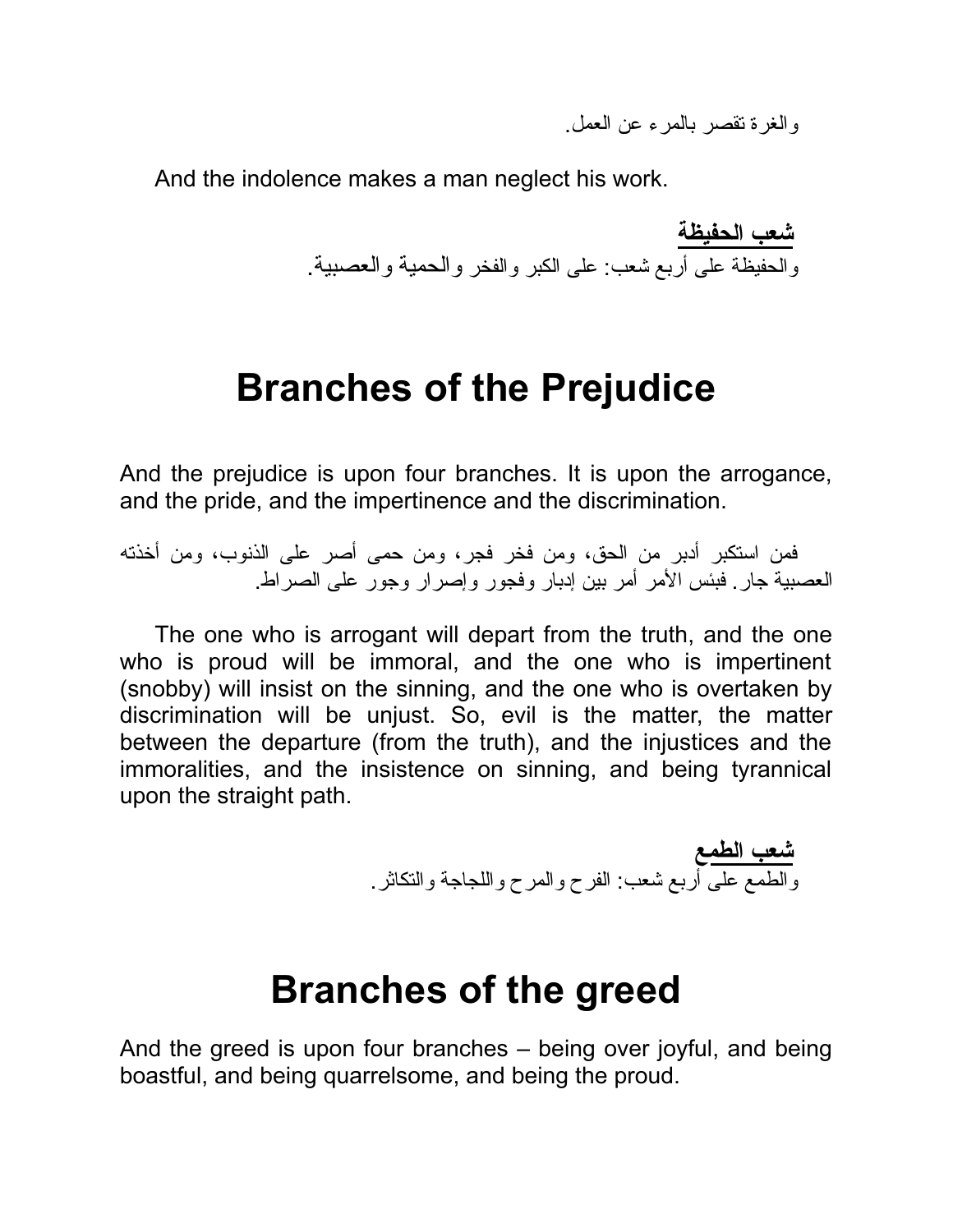فالفرح مكروه عند الله، والمرح خیلاء، واللجاجة بلاء لمن اضطرنه إلى حمل الأثام، والنكاثر لهو ولعب وشغل واستبدال الذي هو أدنى بالذي هو خیر.

Being overjoyed is Considered abhorrent by Allah<sup>azwj</sup>, and the boastful is the vanity, and being quarrelsome is a scourge and gets one to carry the burden of the sins, and being proud leads one to useless and time wasting activities.

فذلك النفاق ودعائمه وشعبه.

So that is the hypocrisy and its foundations and its branches.

**سنن إلهیة في الخلق**

واالله قاهر فوق عباده، تعالى ذكره وجل وجهه وأحسن كل شیئ خلقه وانبسطت یداه ووسعت كل شیئ رحمته وظهر أمره وأشرق نوره وفاضت بركته واستضاءت حكمته وهیمن كتابه وفلجت حجته وخلص دینه واستظهر سلطانه وحقت كلمته وأقسطت موازینه وبلغت رسله.

And Allah<sup>azwj</sup> is Compelling over His<sup>azwj</sup> creatures, High is His<sup>azwj</sup> Remembrance, and Majectic is His<sup>azwj</sup>Face, and beautiful is everything that He<sup>azwj</sup> Created, and Extended (Generous) is Hisazwj Hand, and everything has been Overcome by Hisazwj Mercy, and His<sup>azwj</sup> Command is manifest, and His<sup>azwj</sup> Light is Shining, and His<sup>azwj</sup>Blessings are overflowing, and His<sup>azwj</sup> Wisdom is Illuminating, and His<sup>azwj</sup> Book is Dominating, and His<sup>azwj</sup> Proofs are Decisive, and His<sup>azwj</sup> religion is Pure, and His<sup>azwj</sup> Authority is Apparent, and His<sup>azwj</sup> Words are True, and His<sup>azwj</sup> Scale is Balanced, and His<sup>azwj</sup> Message has reached.

فجعل السیئة ذنبا، والذنب فتنة، والفتنة دنسا، وجعل الحسنى عتبى، والعتبى توبة، والتوبة طهورا. فمن تاب اهتدى، ومن افتتن غوى ما لم يتب إلى الله ويعترف بذنبه ولا يهلك على الله إلا هالك.

So Heazwj made the bad (deed) to be a sin, and the sin to be 'fitna' strife, and the strife to be filth. And He<sup>azwj</sup>made the good (deed) to be a blessing, and the blessing to be repentance, and the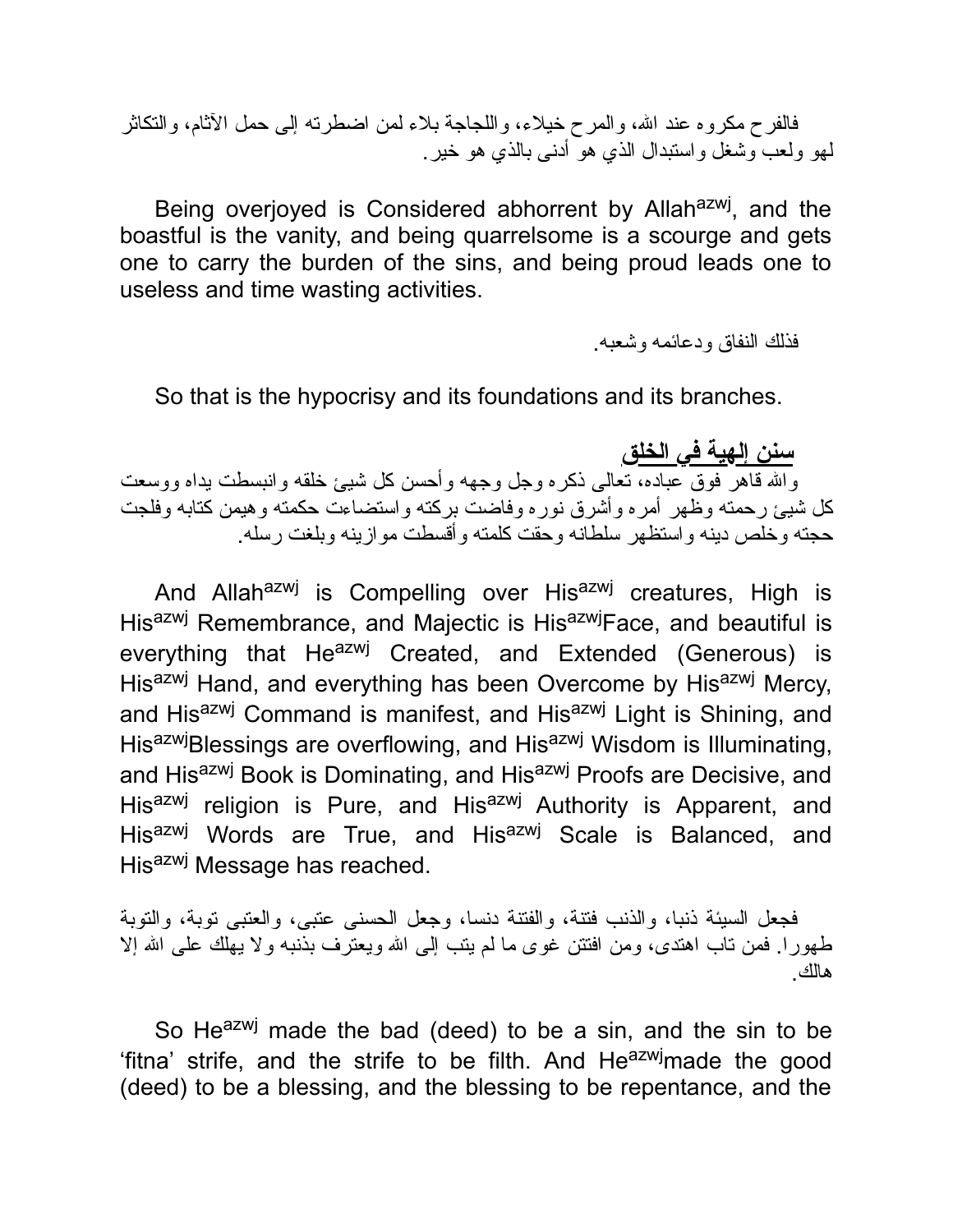repentance to be pure. So the one who is repentant will be guided, and the one who is involved in 'fitna' (strife) will go astray and will not repent to Allah<sup>azwj</sup> and will admit his quilt, and he who goes against Allah<sup>azwj</sup> will perish.

االله، االله فما أوسع ما لدیه من التوبة والرحمة والبشرى والحلم العظیم. وما أنكل ما عنده من الأنكال والجحیم والبطش الشدید.

Allah<sup>azwj</sup>, Allah<sup>azwj</sup>, how broad and near to them is the Repentance, and the Mercy, and the Good news, and the Great Forbearance. And how severe is what is with Himazwj from the Fetters, and the Hell, and the Grievous Punishment.

فمن ظفر بطاعته اجتلب كرامته، ومن دخل في معصیته ذاق وبال نقمته، وعما قلیل لیصبحن نادمین.

So the one who succeeded by being obedient to Himazwj will be the recipient of His<sup>azwj</sup> Honour, and the one entered in being disobedient to Him<sup>azwj</sup> will taste the scourge of His<sup>azwj</sup> Retribution, and so few are the ones who are repentant.'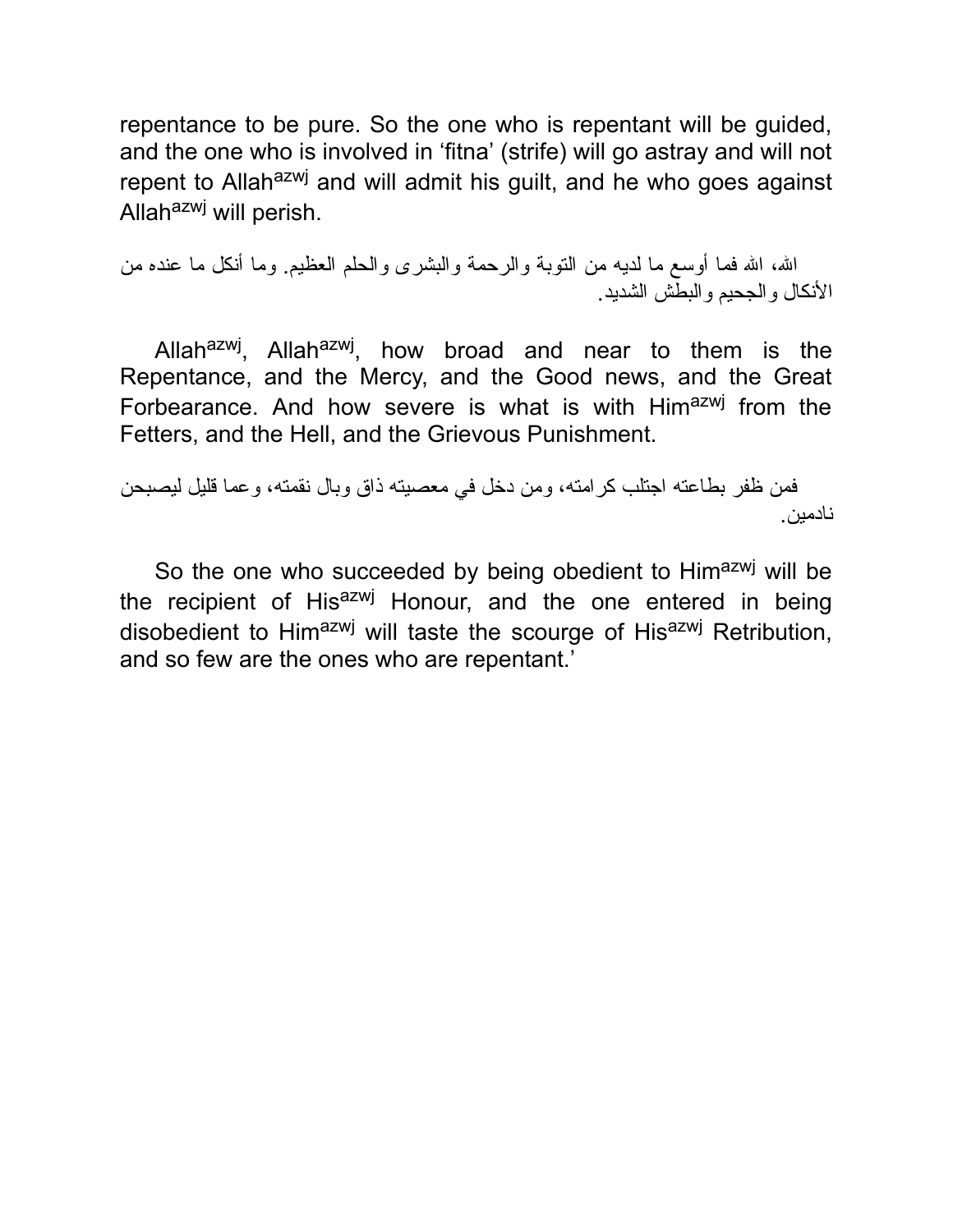**(87) العلم الواجب والعلم الأوجب**

### **THE OBLIGATORY KNOWLEDGE AND THE MOST OBIGATORY KNOWLEDGE**

الصدوق في الخصال: حدثنا محمد بن علي ماجیلویه رضي االله عنه، قال: حدثنا محمد بن یحیى العطار عن محمد بن أحمد عن أحمد بن محمد عن العباس بن معروف عن علي بن مهزیار عن حكم بن بهلول عن إسماعیل بن همام عن عمر بن أذینة عن سلیم بن قیس الهلالي، قال: سمعت علیا علیه السلام یقول لأبي الطفیل عامر بن واثلة الكناني: یا أبا الطفیل، العلم علمان: علم لا یسع الناس إلا النظر فیه وهو صبغة الإسلام، وعلم یسع الناس ترك النظر فیه وهو قدرة االله عز وجل.

Al-Sadouq in Al-KhisaAl-said, 'Narrated to us Muhammad Bin Ali Majaylawayh, may Allah<sup>azwj</sup> be Pleased with him, from Muhammad Bin Yahya Al-Ataar, from Muhammad Bin Ahmad, from Ahmad Bin Muhammad, from Al-Abbas Bin Ma'rouf, from Ali Bin Mahziyar, from Hakam Bin Bahloul, from Ismail Bin Hamaam, from Umar Bin Azina, from Sulaym Bin Qays Al-Hilaly, who said:

'I heard Amir-ul-Momineen<sup>asws</sup> saying to Abu Al-Tufayl Aamir Bin Waasalat Al-Kanany: 'O Abu Al-Tufayl, the knowledge is of two types – A knowledge which the people do not have an option but to look into it, and it is the nature of Al-Islam; and a knowledge which the people have the option of not looking into it, and it is the Power of Allah<sup>azwj</sup> Mighty and Majestic'.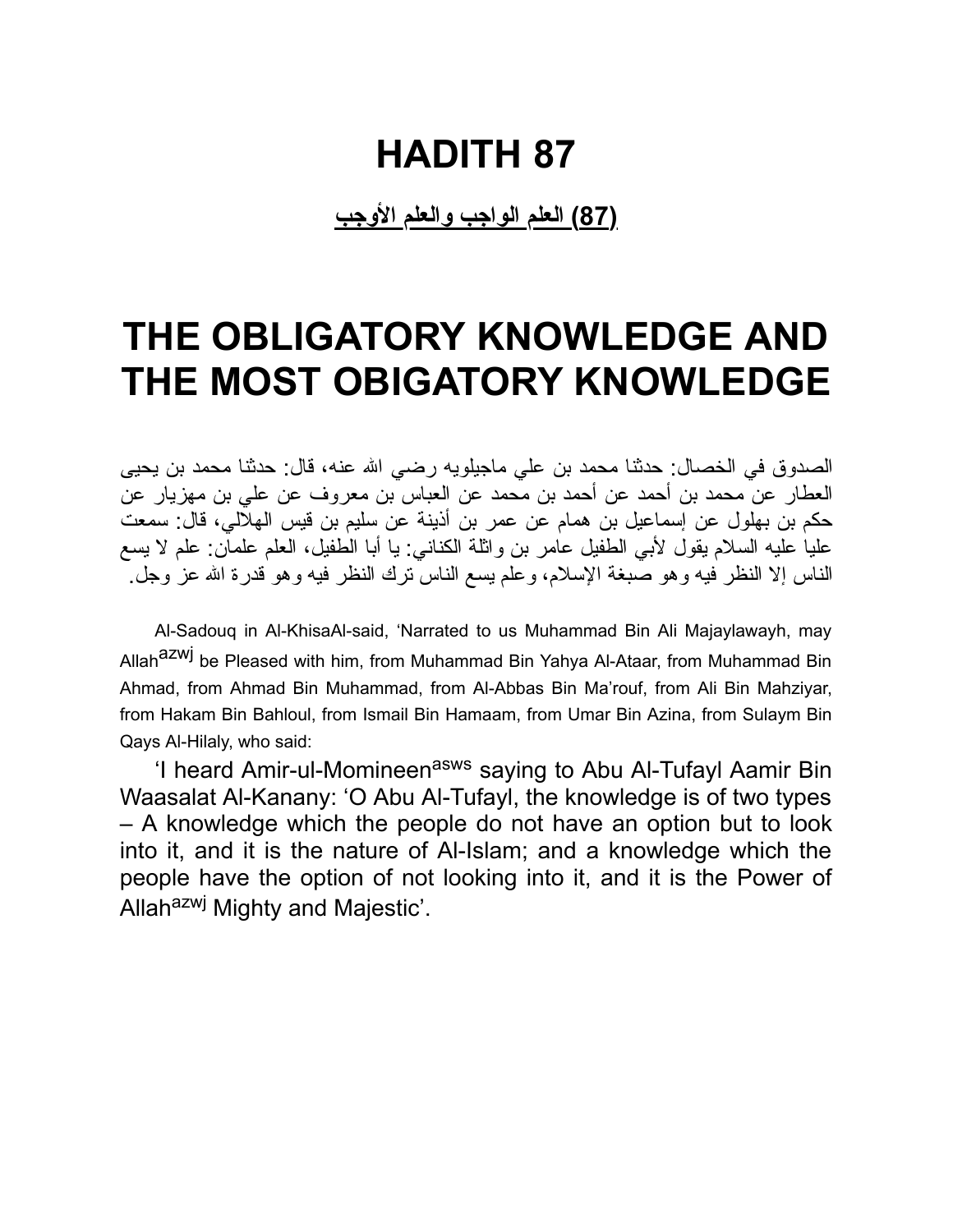**(88) دعاء لتسهیل الولادة**

### **SUPPLICATION TO FACILITATE THE BIRTH**

ابنا بسطام في طب الأئمة علیهم السلام عن الخواتیمي عن محمد بن علي الصیرفي عن محمد بن أسلم عن الحسن بن محمد الهاشمي عن أبان بن أبي عیاش عن سلیم بن قیس الهلالي عن أمیر المؤمنین علیه السلام، قال: إني لأعرف آیتین من كتاب االله المنزل تكتبان للمرأة إذا عسر علیها ولدها، تكتبان في رق ظبي ویعلقه في حقویها: (بسم االله وباالله، إن مع العسر یسرا، إن مع العسر یسرا) ، سبع مرات.

Ibn Bastaan in Tibb Al-Aimma<sup>asws</sup>, from Al-Khwataymi, from Muhammad Bin Ali Al-Sayrafi, from Muhammad Bin Aslam, from Al-Hassan Bin Muhammad Al-Hashmy, from Abaan Bin Abu Ayyash, from Sulaym Bin Qays Al-Hilaly, who has narrated:

Amir-ul-Momineen<sup>asws</sup> said: 'I<sup>asws</sup> know of two Verses from the Revealed Book of Allah<sup>azwj</sup>, to be written for the woman in order to ease her pangs of birth. Both of these are to be written on the skin of a deer, and to be attached to her waist – "In the Name of Allah<sup>azwj</sup>, the Beneficent, the Merciful, *[94:5] Surely with difficulty is ease. [94:6] With difficulty is surely ease"* **seven times**.

(یا أیها الناس اتقوا ربكم، إن زلزلة الساعة شیئ عظیم، یوم ترونها تذهل كل مرضعة عما أرضعت وتضع كل ذات حمل حملها وترى الناس سكارى وما هم بسكارى ولكن عذاب االله شدید) مرة واحدة.

*"[22:1] O people! guard against (the punishment from) your Lord; surely the violence of the hour is a grievous thing. [22:2] On the day when you shall see it, every woman giving feed shall quit in confusion what she fed, and every pregnant woman shall*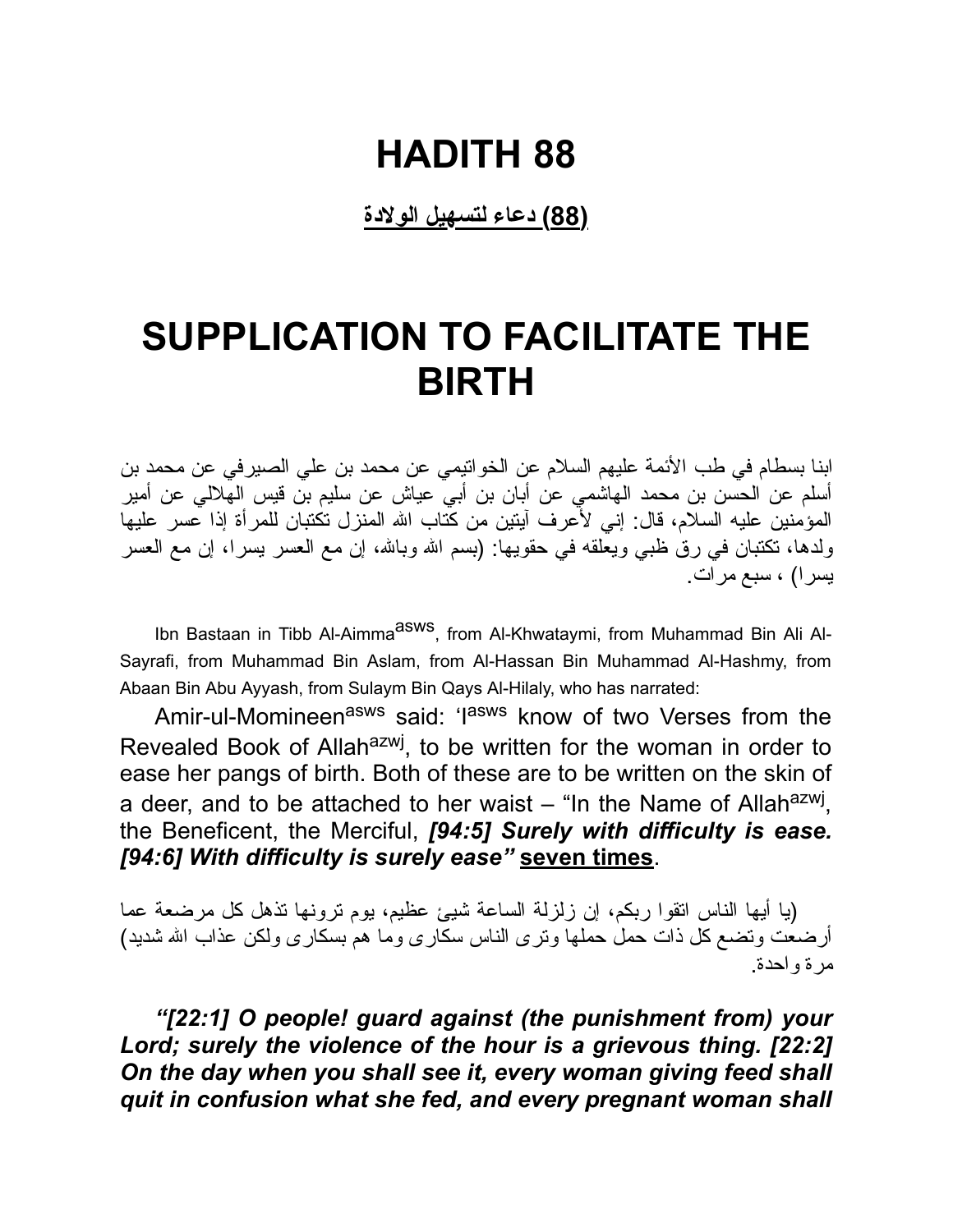#### *lay down her burden, and you shall see men intoxicated, and they shall not be intoxicated but the chastisement of Allah will be severe."* **Once.**

یكتب على ورقة وتربط بخیط من كتان غیر مفتول وتشد على فخذها الأیسر. فإذا ولدته قطعته من ساعتك ولا تتواني عنه. ویكتب: (حي ولدت مریم ومریم ولدت حي، یا حي اهبط إلى الأرض الساعة بإذن االله تعالى).

Write upon the paper, and connect it with a linen thread, not being woven, to be tied to her left thigh. So when the birth takes place, it should be untied and do not be careless from it. And write, 'The live one gave birth to Maryam<sup>as</sup>, and Maryam gave birth to a live one. O Live one, get down to the earth right now by the Permission of Allah<sup>azwj</sup>, the High'.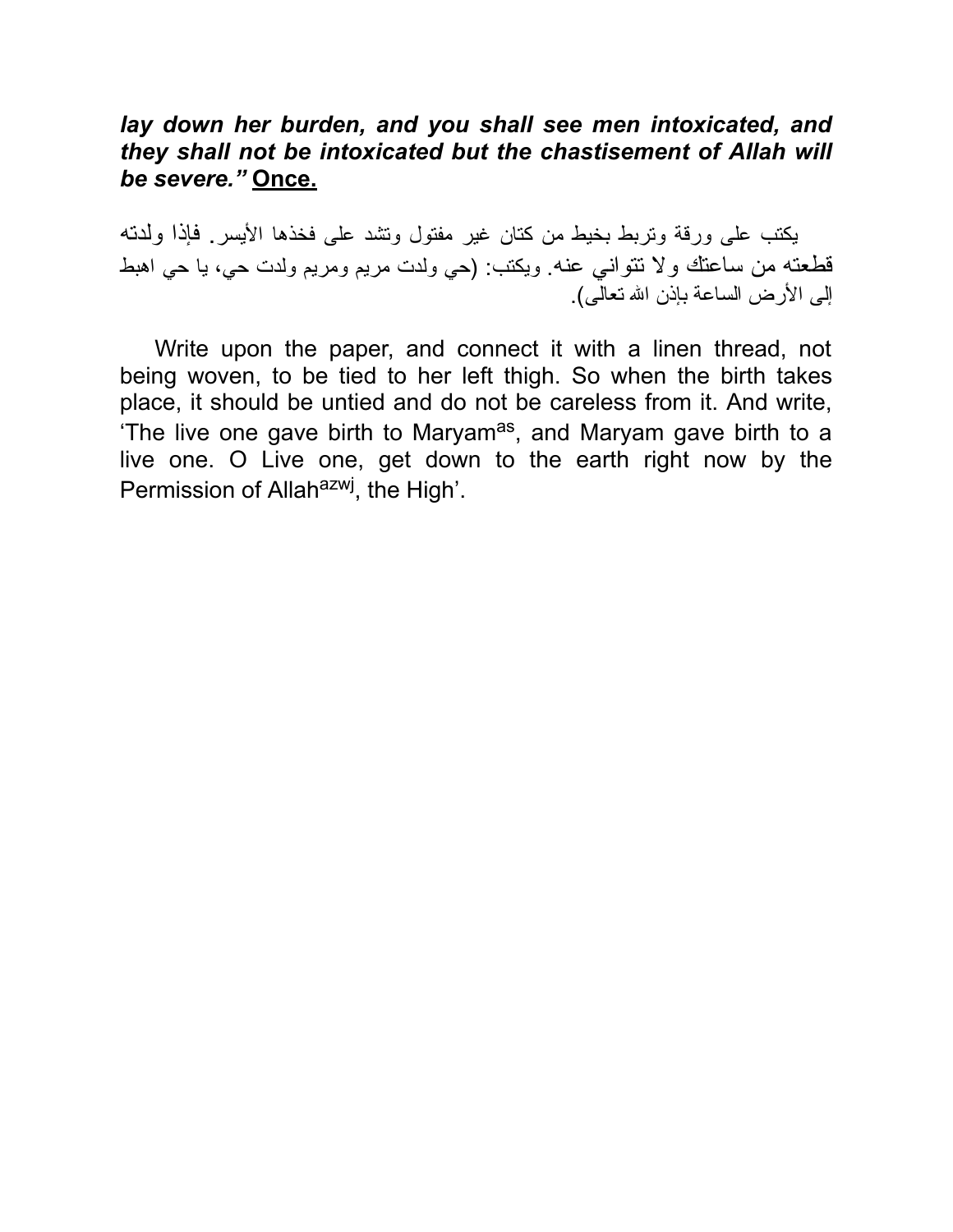**(89) حرم االله الجنة على الفحاش**

### **ALLAHazwj HAS PROHIBITED THE PARADISE TO THE IMMORAL-ONES**

الحسین بن سعید في كتاب الزهد والعیاشي في تفسیره والكلیني في الكافي عن عدة من أصحابنا عن أحمد بن محمد بن خالد عن عثمان بن عیسى عن عمر بن أذینة عن أبان بن أبي عیاش عن سلیم بن قیس عن أمیر المؤمنین علیه السلام، قال: قال رسول االله صلى االله علیه وآله: إن االله حرم الجنة على كل فحاش بذي قلیل الحیاء لا یبالي ما قال ولا ما قیل له، فإنك إن فتشته لم تجده إلا لغیة أو شرك شیطان.

Al-Husayn Bin Saeed in Kitaab Al-Zohad, and Al-Ayyashi in his Commentary (Tafseer), and Al-Kulayni from a number of our companions, from Ahmad Bin Muhammad Bin Khalid, from Usmaan Bin Isa, from Umar Bin Azina, from Abaan Bin Abu Ayyash, from Sulaym Bin Qays, who has narrated the following:

Amir-ul-Momineen<sup>asws</sup> says that the Messenger of Allah<sup>saww</sup> said: 'Allah<sup>azwj</sup> has Prohibited the Paradise to every immoral person, who has little shame, who does not care what he says and what is said about him, for if you inspect him (closely) you will not find him to be anything except that Satan<sup>la</sup> has been associated with his birth'.

فقیل: یا رسول الله، وفي الناس شرك شیطان؟ فقال رسول الله صلى الله علیه وآله: أما تقرأ قول االله عز وجل: (وشاركهم في الأموال والأولاد)؟ فقیل: وفي الناس من لا یبالي ما قال وما قیل له؟ فقال: نعم، من تعرض للناس، فقال فیهم وهو یعلم أنهم لا یتركونه فذلك الذي لا یبالي ما قال وما قیل له.

So someone said, 'O Messenger of Allah<sup>saww</sup>, and within the people is there a share of Satan<sup>la</sup>?' The Messenger of Allah<sup>saww</sup> said: 'But have you not read the Statement of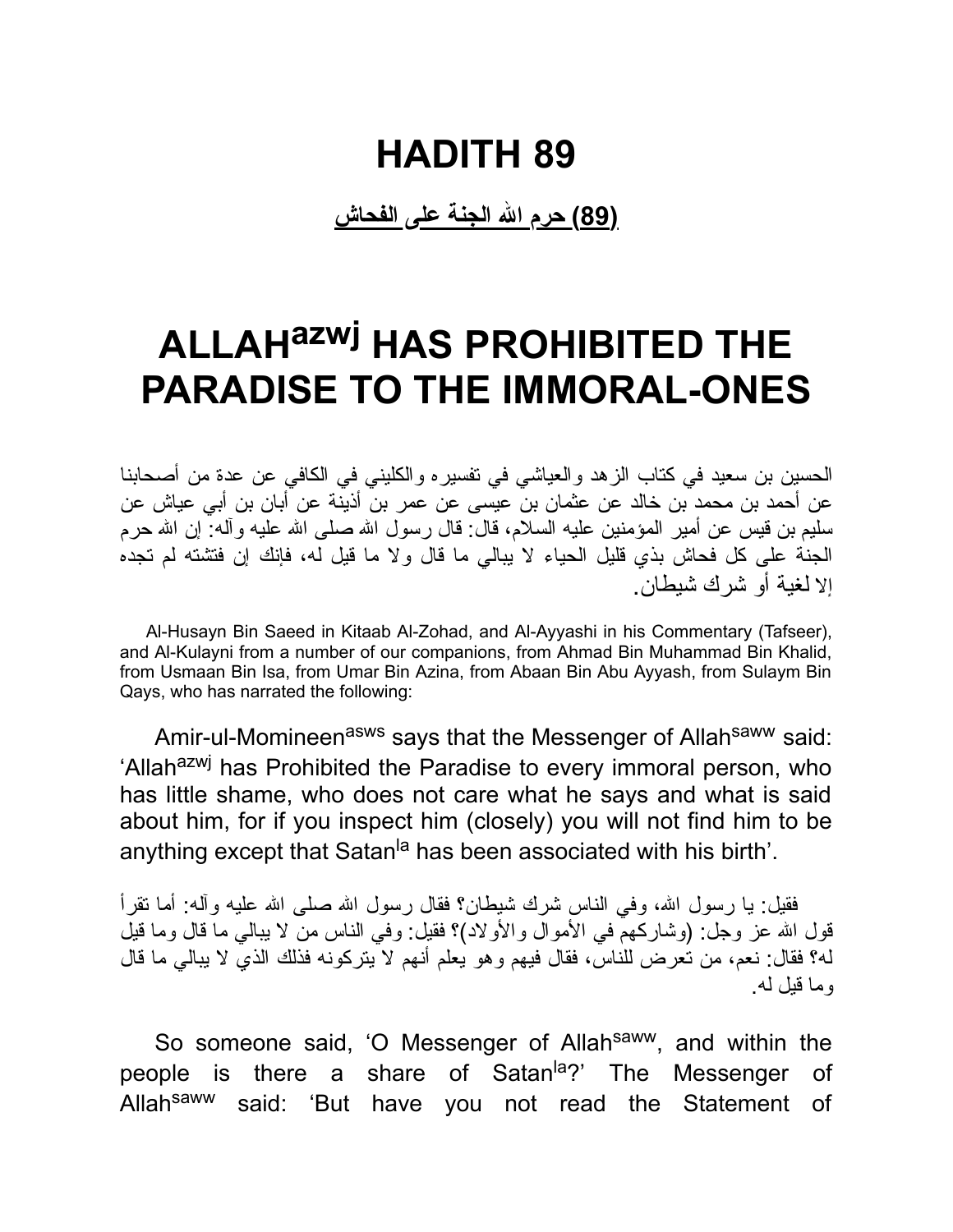Allahazwj Mighty and Majestic: *"[17:64] and share with them in wealth and children"*?' So he asked, 'And among the people who is one who does not care what he says and what is said about him?' Hesaww said: 'Yes, the one who interrupts (and forces himself to) people, so they speak about him, and he knows that they will not leave him, so that is the one does not care what he says and what is said about him'.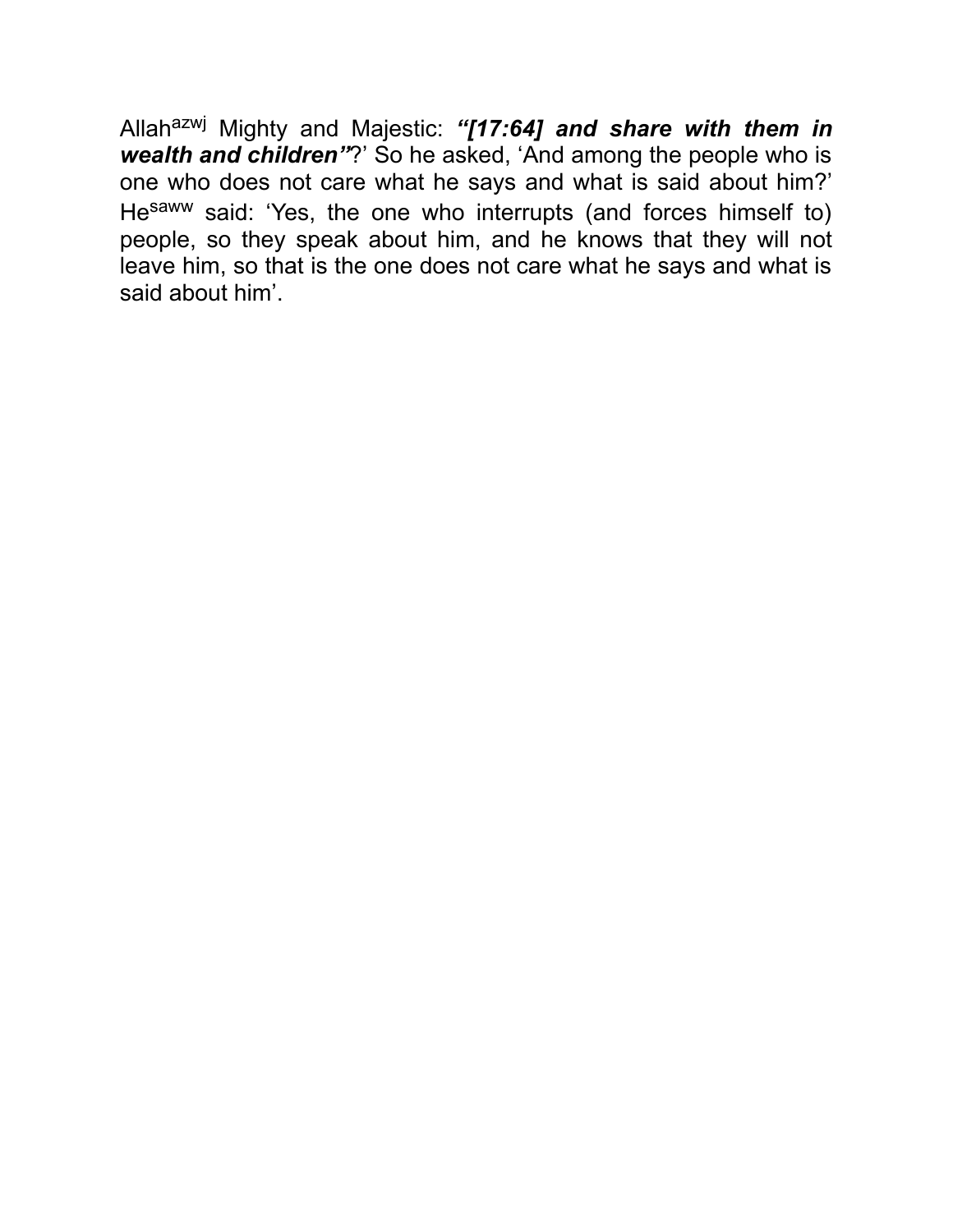**(90) قلة الكلام علامة فقه الرجل**

### **BEING OF LITTLE SPEECH IS A SIGN OF THE UNDERSTANDING OF THE MAN**

الشیخ الطوسي في أمالیه: أخبرنا جماعة عن أبي المفضل، قال: حدثني عبد الرزاق بن سلیمان بن غالب الأزدي قال: حدثنا الفضل بن المفضل بن قیس بن زمانة الأشعري، قال: حدثنا حماد بن عیسى الغریق، قال: حدثني عمر بن أذینة عن أبان بن أبي عیاش عن سلیم بن قیس عن علي بن أبي طالب علیه السلام، قال: قال رسول االله صلى االله علیه وآله: (من فقه الرجل قلة كلامه فیما لا یعنیه).

Al-Sheykh Al-Tusi in his Amaali said, 'Informed us a group, from Abu Al-Mufazzal, from Abdul Razzaq Bin Suleyman Bin Gaalab Al-Azdy, from Al-Fazl Bin Al-MufazzAl-Bin Qays Bin Zamaanat Al-Ashary, from Hamaad Bin Isa 'Al-Ghareek', from Umar Bin Azina, from Abaan Bin Abu Ayyash, from Sulaym Bin Qays, who has narrated the following:

Aliasws Bin Abu Talibasws said: 'The Messenger of Allahsaww said: 'From the (signs) of the understanding of the man is his little speech regarding matters which do not concern him'.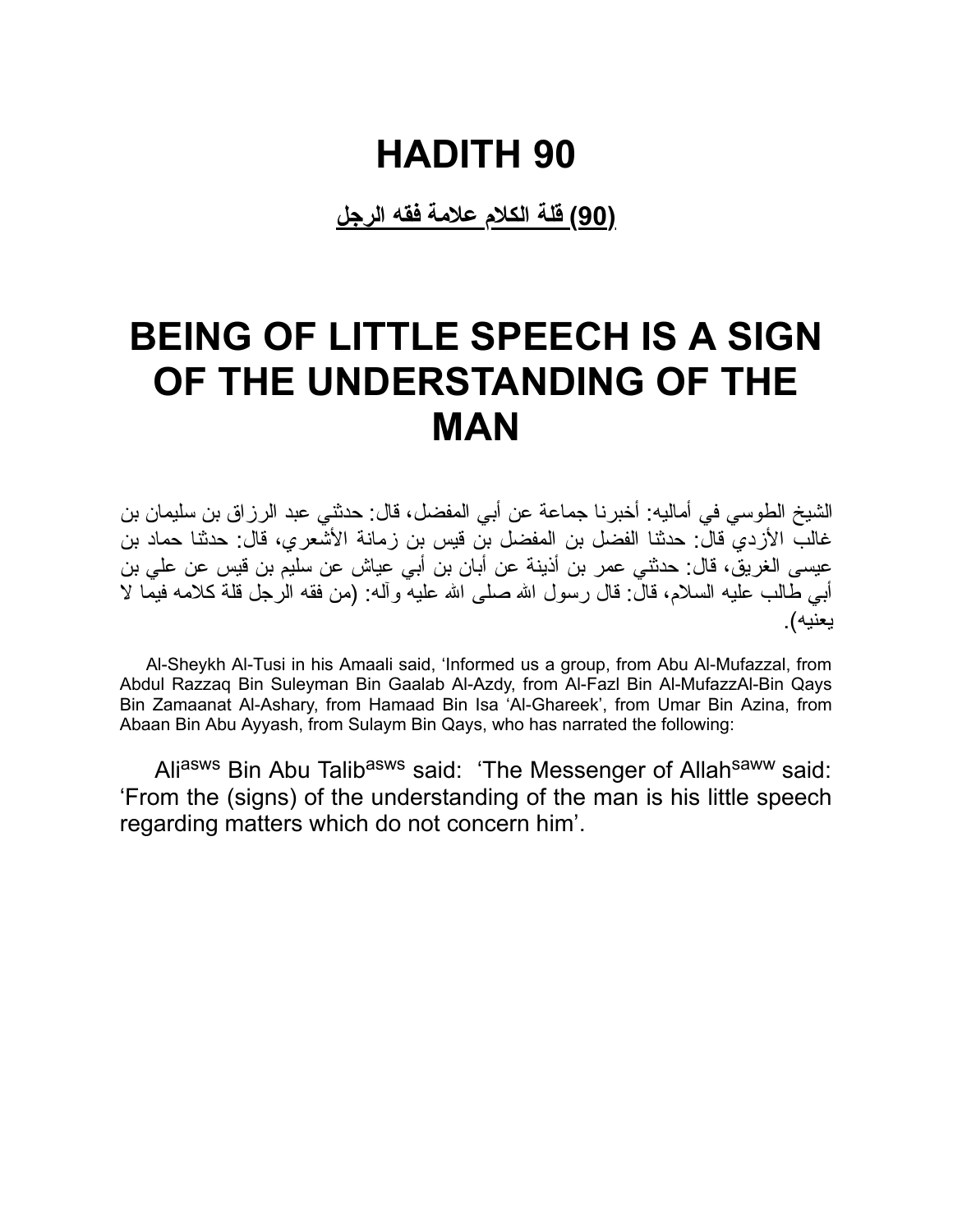**(91) بشارة رسول االله صلى االله علیه وآله بالإمام المهدي علیه السلام**

# **GLAD TIDINGS OF THE MESSENGER OF ALLAHsaww OF THE IMAM AL-MAHDI asws**

أبو محمد الفضل بن شاذان بن خلیل في إثبات الرجعة: حدثنا الحسن بن علي بن فضال وابن أبي نجران عن حماد بن عیسى عن عبد االله بن مسكان عن أبان بن تغلب عن سلیم بن قیس الهلالي عن سلمان الفارسي، قال: قال رسول الله صلى الله علیه وآله: ألا أبشركم - أیها الناس - بالمهدي؟ قالوا: بلى.

Abu Muhammad Al-FazAl-Bin Shazaan Bin Khaleel in Asaabat Al-Raj'at said, 'Narrated to us Al-Hassan Bin Ali Bin Fazal, and Ibn Abu Najran, from Hamaad Bin Isa, from Abdullah Bin Muskaan, from Aban Bin Taghlub, from Sulaym Bin Qays Al-Hilaly, from Salman Al-Farsv<sup>ar</sup>, who<sup>ar</sup> said:

'The Messenger of Allah<sup>saww</sup> said: 'Shall I<sup>saww</sup> give you the news  $-$  O you people  $-$  of the Mahdi<sup>asws</sup>?' They said, 'Yes'.

قال: فاعلموا أن الله تعالى يبعث في أمتي سلطانا عادلا وإماما قاسطا يملأ الأرض قسطا وعدلا كما ملئت جورا وظلما. وهو التاسع من ولد ولدي الحسین، اسمه اسمي وكنیته كنیتي.

Hesaww said: 'So know that Allahazwj the High will be Sending in my<sup>saww</sup> community 'سلطانا عادلا وإماما قاسطا "a just Sultan and an equitable Imam<sup>asws</sup> who<sup>asws</sup> will fill the earth with equity and justice just as it had been filled with inequity and injustice.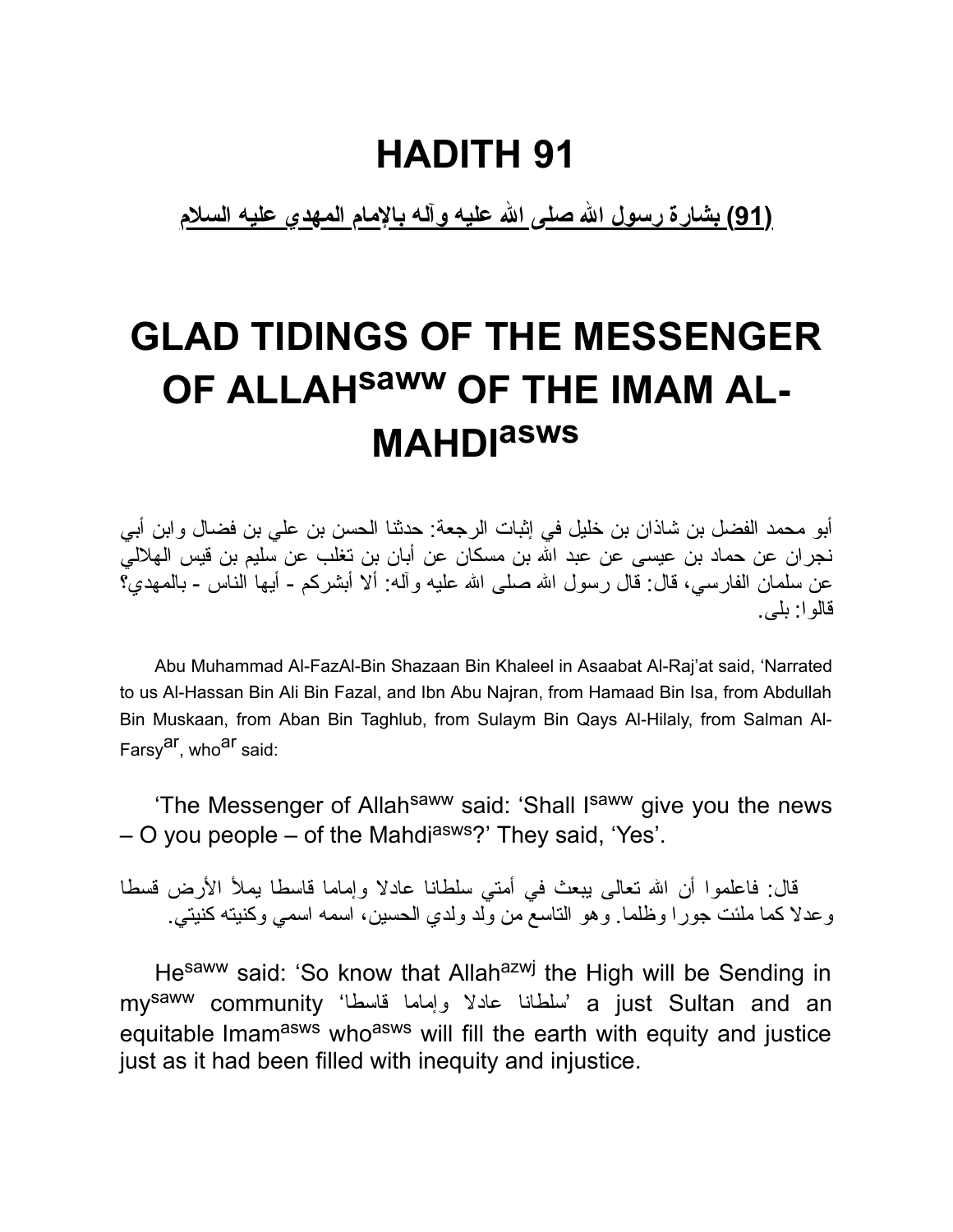And he<sup>asws</sup> is the ninth from the sons<sup>asws</sup> of my<sup>saww</sup> son Al-Husayn<sup>asws</sup>. His<sup>asws</sup> name will be (the same as) my<sup>saww</sup> name, and his<sup>azwj</sup> Kunniya (teknonym) (will be the same as) my<sup>saww</sup> Kunniya.

ألا ولا خیر في الحیاة بعده، ولا یكون انتهاء دولته إلا قبل القیامة بأربعین یوما.

Surely, there is no good in the life after him<sup>asws</sup>, nor will there be an end to his<sup>asws</sup> government except forty days before the Day of Judgement'.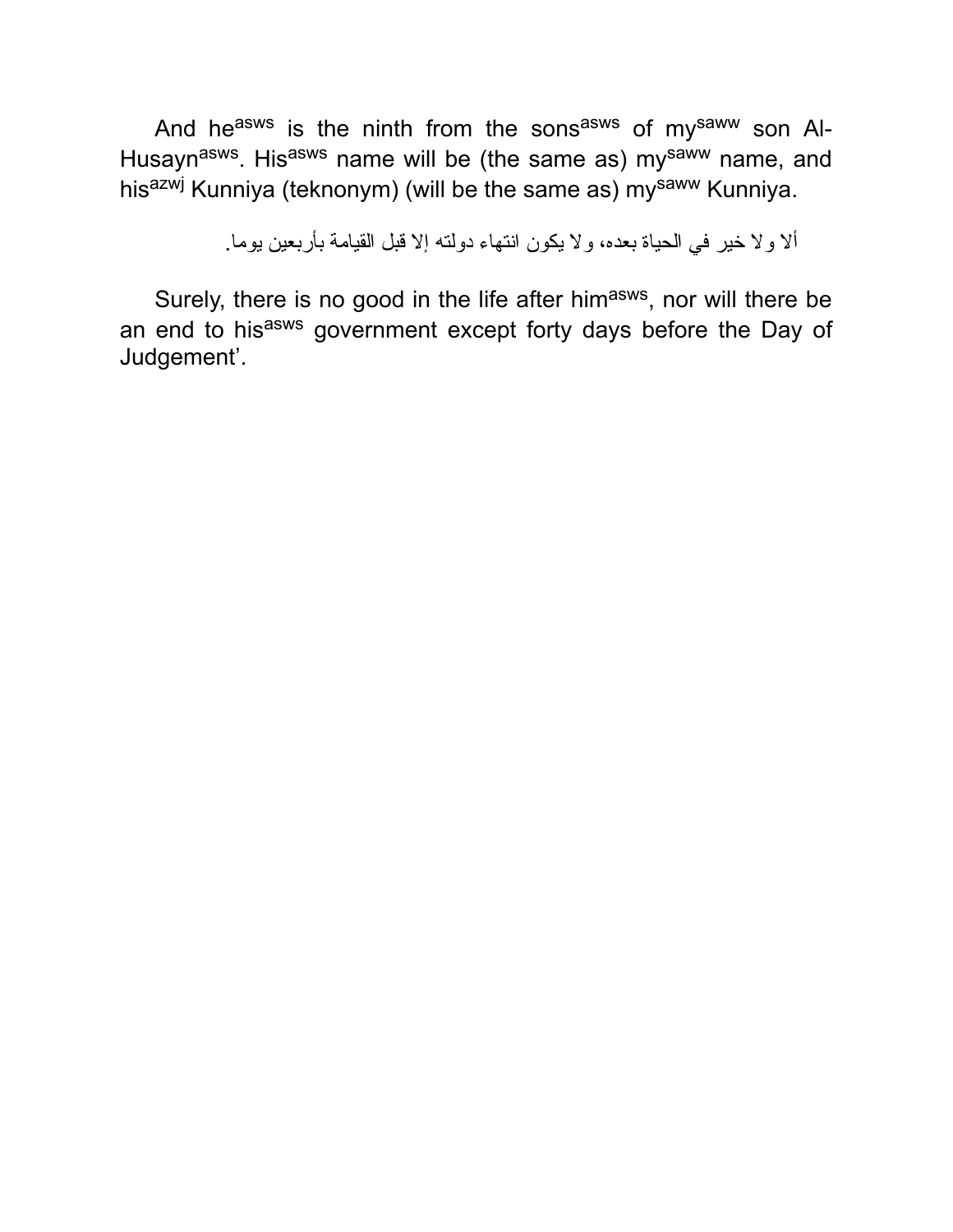**(92) عظمة علي علیه السلام في السماوات والأرض**

# **GREATNESS OF ALI asws IN THE HEAVENS AND THE EARTH**

السید نعمة االله الجزائري في الأنوار النعمانیة: روى الصدوق بإسناده إلى سلیم بن قیس، قال: قال رسول الله صلى الله عليه وأله: على في السماء السابعة كالشمس بالنهار في الأرض، وفي السماء الدنیا كالقمر باللیل في الأرض.

Al-Syed Ne'matullah Al-Jazairi in *Al-Anwaar Al-No'maniya* said, 'Al-Sadouq has reported by his chain going up to Sulaym Bin Qays, who said:

'The Messenger of Allah<sup>saww</sup> said: 'Ali<sup>asws</sup> in the seventh heaven is like the sun during the daytime in the earth, and in the sky of the world like the full moon at night in the earth.

أعطى الله تعالى عليا من الفضل جزءا لو قسم على أهل الأرض لوسعهم، وأعطاه الله من الفهم جزءا لو قسم على أهل الأرض لوسعهم.

Allahazwj the High has Given Aliasws such 'الفضل 'preferences that if a part of it is distributed upon the inhabitants of the earth it would be excessive for them (for their deliverance in the Hereafter). And Allah<sup>azwj</sup> has Given him<sup>asws</sup> such understanding that if a part of it is distributed upon the inhabitants of the earth, it would still be excessive for them.

شبهت لینه بلین لوط، وخلقه بخلق یحیى، وزهده بزهد أیوب، وسخاؤه بسخاء إبراهیم، وبهجته ببهجة سلیمان بن داود، وقوته بقوة داود.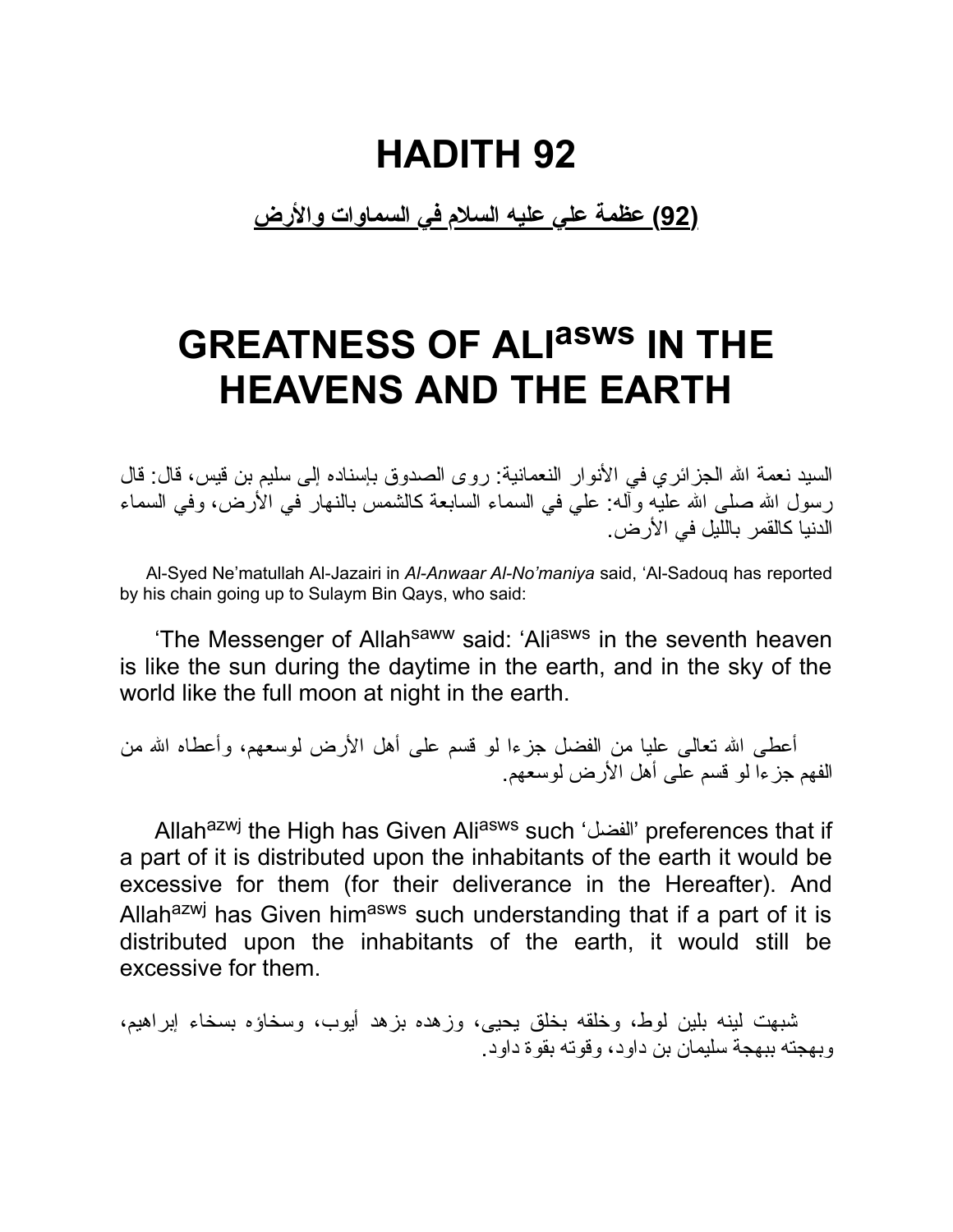His<sup>asws</sup> softness can be likened to the softness of Lut<sup>as</sup>, and his<sup>asws</sup> morals with the morals of Yahya<sup>as</sup>, and his<sup>asws</sup> ascetism with the ascetism of Ayyub<sup>as</sup>, and his<sup>as</sup> generosity with the generosity of Ibrahim<sup>as</sup>, and his<sup>asws</sup> arguments with the arguments of Suleyman Bin Dawood<sup>as</sup>, and his<sup>asws</sup> strength with the strength of Dawood<sup>as</sup>.

له اسم مكتوب على كل حجاب في الجنة، بشرني ربي... الحدیث.

For him<sup>asws</sup>, his<sup>asws</sup> name has been engraved upon every Veil in the Paradise, my<sup>saww</sup> Lord<sup>azwj</sup> Informed me<sup>saww</sup> so. . . . . The Hadith.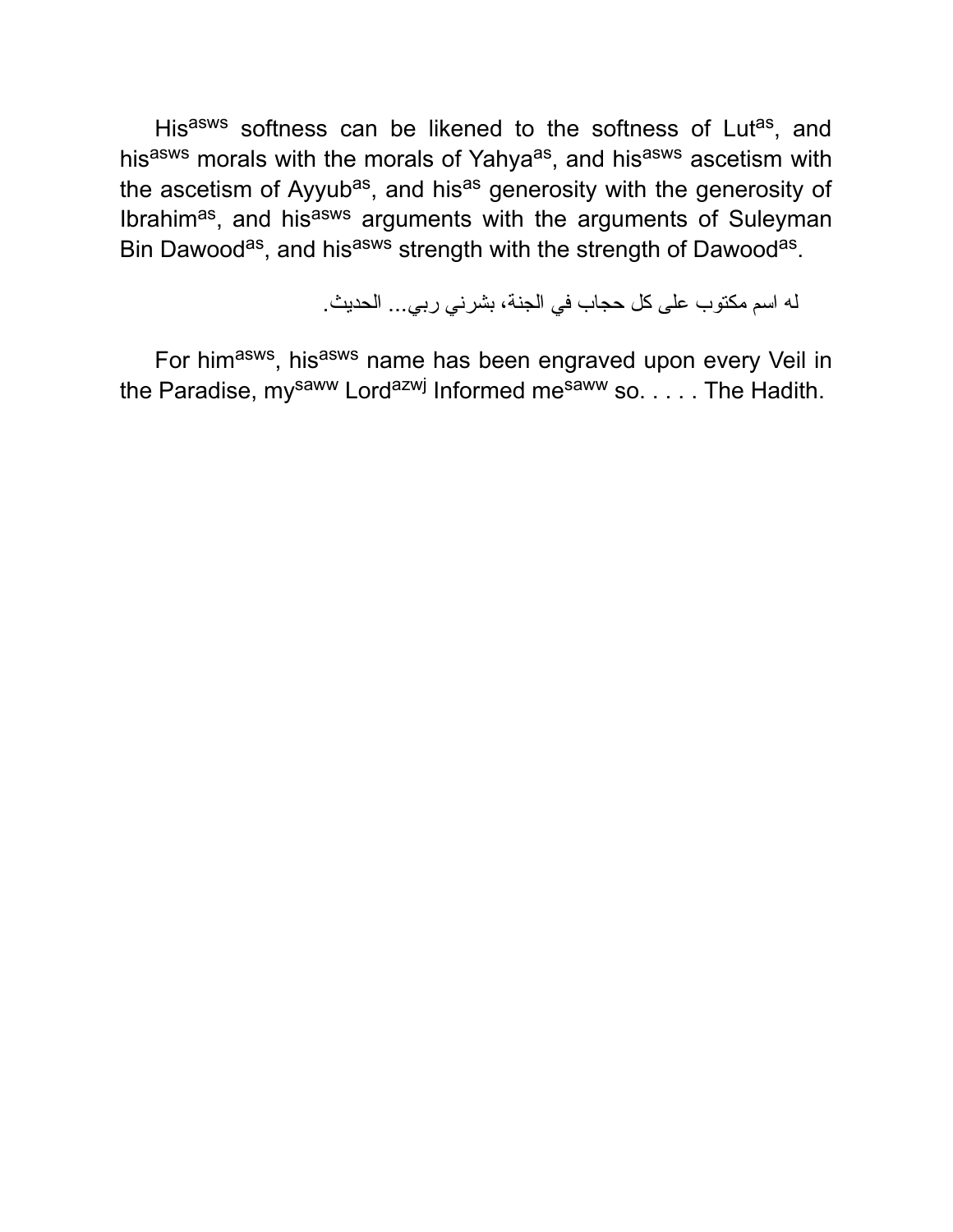#### **(93) من فضائل علي علیه السلام**

# **FROM THE VIRTUES OF ALI asws**

فرات في تفسیره والحسكاني في شواهد التنزیل: حدثني جعفر بن محمد بن هشام، عن عبادة بن زیاد، عن أبي معمر سعید بن خثیم، عن محمد بن خالد الضبي وعبد االله بن شریك العامري، عن سلیم بن قیس عن الحسن بن على علیه السلام: إنه حمد االله تعالى وأثنى علیه وقال: (السابقون الأولون من المهاجرین والأنصار والذین اتبعوهم بإحسان)، فكما أن للسابقین فضلهم على من بعدهم كذلك لأبي علي بن أبي طالب علیه السلام فضیلته على السابقین بسبقه السابقین.

Furaat in his Commentary (Tafseer), and Al-Haskaany in *Shawaahid Al-Tanzeel*, said, 'Narrated to me Ja'far Bin Muhammad Bin Hashaam, from Abaadat Bin Ziyad, from Abu Ma'mar Saeed Bin Khaseem, from Muhammad Bin Khalid Al-Zaby, and Abdullah Bin Shareek Al-Aamiry, from Sulaym Bin Qays, who has narrated the following:

Al-Hassan<sup>asws</sup> Bin Ali<sup>asws</sup> Praised Allah<sup>azwj</sup> and Extolled Him<sup>azwj</sup>, and said: *"[9:100] And (as for) the foremost, the first of the Muhajirs and the Ansars, and those who followed them in goodness,"* so if the former ones have a preference over those who came after them, similarly for Aliasws Bin Abu Talibasws there is a preference over the former ones for being before the former ones.

وقال: (أجعلتم سقایة الحاج وعمارة المسجد الحرام كمن آمن باالله والیوم الآخر وجاهد في سبیل الله) واستجاب لرسول الله صلـی الله علیه وآلـه وواساه بنفسه ً ثم عمه حمزة سید الشهداء وقد كان قتل معه كثیر، فكان حمزة سیدهم بقرابته من رسول االله صلى االله علیه وآله.

And said: *"[9:19] What! do you make (one who undertakes) the giving of drink to the pilgrims and the guarding of the Sacred Masjid like him who believes in Allah and the latter day* and strives hard in Allah's way?", and He<sup>azwj</sup> Answered the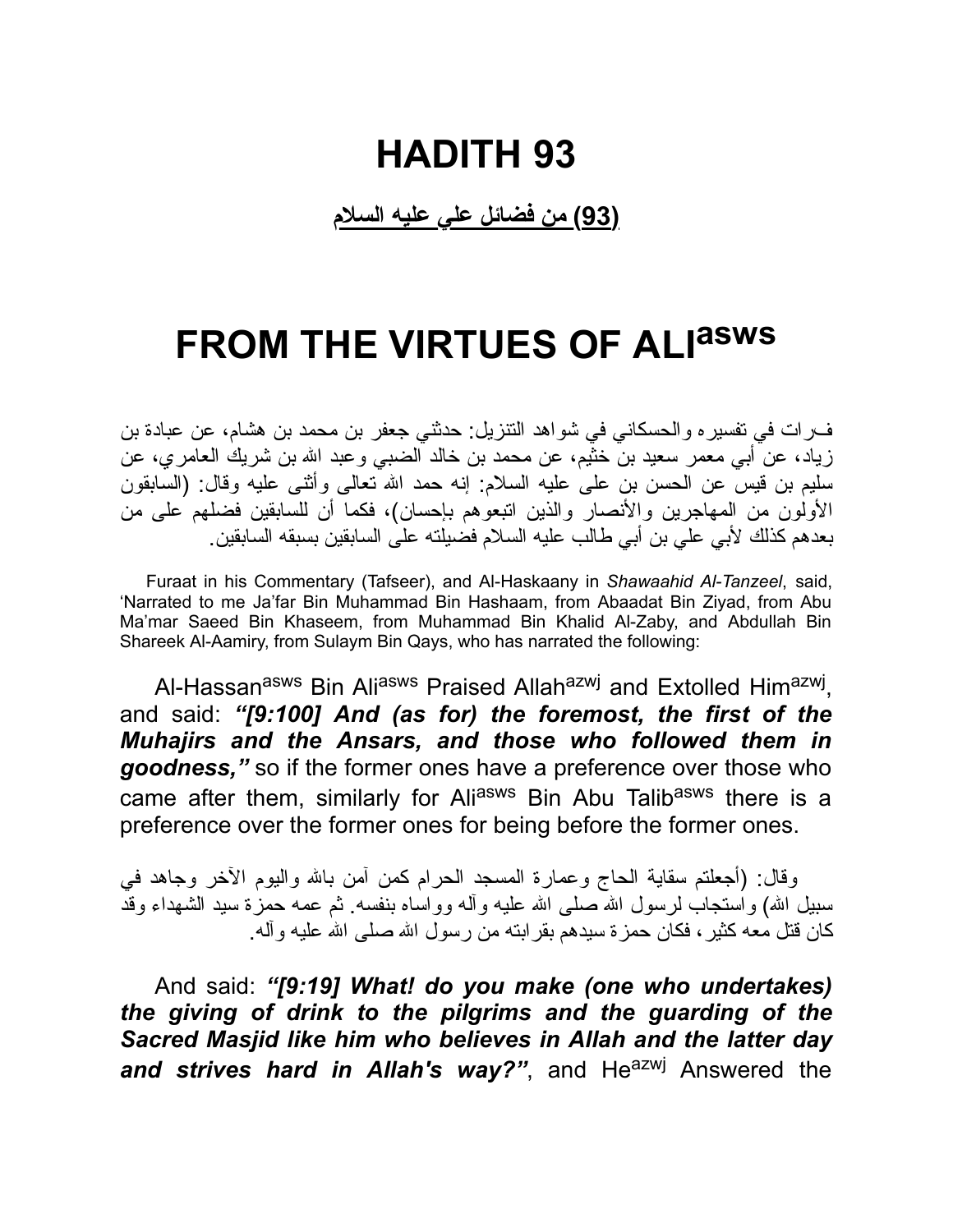Messenger of Allah<sup>azwj</sup> and made him<sup>asws</sup> (Ali<sup>asws</sup>) to be equal to none but himselfsaww.

Then his<sup>saww</sup> uncle Hamza<sup>as</sup> is the Chief of the Martyrs and a lot of people had been killed along with him<sup>as</sup>, so Hamza<sup>as</sup> was their Chief due to his<sup>as</sup> nearness to the Messenger of Allah<sup>saww</sup>.

ثم جعل االله لجعفر جناحین یطیر بهما مع الملائكة في الجنة حیث یشاء. وذلك لمكانهما وقرابتهما من رسول الله صلى الله علیه وأله ومنزلتهما منه. وصلى رسول الله صلى الله علیه وأله على حمزة سبعین صلاة من بین الشهداء الذین استشهدوا معه.

Then Allah<sup>azwj</sup> made two wings for Ja'far<sup>as</sup> for him<sup>as</sup> to fly around with the Angels in the Paradise wherever he<sup>as</sup> so desires to. And that is both their place, and their nearness to the Messenger of Allah<sup>saww</sup>, and their status from him<sup>saww</sup>. And he<sup>saww</sup> recited seventy Prayers for him<sup>as</sup>, although there were (other) martyrs that were martyred along with him<sup>as</sup>.

```
وجعل لنساء النبي صلى الله علیه وأله فضلا على غیرهن لمكانهن من رسول الله صلى الله
                                                                 علیه وآله.
```
And He<sup>azwj</sup> Made for the wives of the prophet<sup>saww</sup> to have preference over others due to their place from (connection with) the Messenger of Allah<sup>saww</sup>.

وفضل الله الصلاة في مسجد النبي صلى الله عليه وآله بألف صلاة على سائر المساجد إلا المسجد الذي ابنتاه إبراهیم علیه السلام بمكة، لمكان رسول الله صلى الله علیه وآله وفصله.

And Allah<sup>azwj</sup> Preferred the Prayer in the Masjid of the Prophet<sup>saww</sup> over a thousand Prayers in the rest of the Masjids, except for the Masjid which Ibrahim<sup>as</sup> built at Mecca, due to its place (connection) with the Messenger of Allah<sup>saww</sup> and its preference.

وعلم رسول الله صلى الله علیه وأله الناس الصلوات، فقال: قولوا: <u>(اللهم صل على محمد</u> وآل محمد كما صلیت على إبراهیم وآل إبراهیم إنك حمید مجید).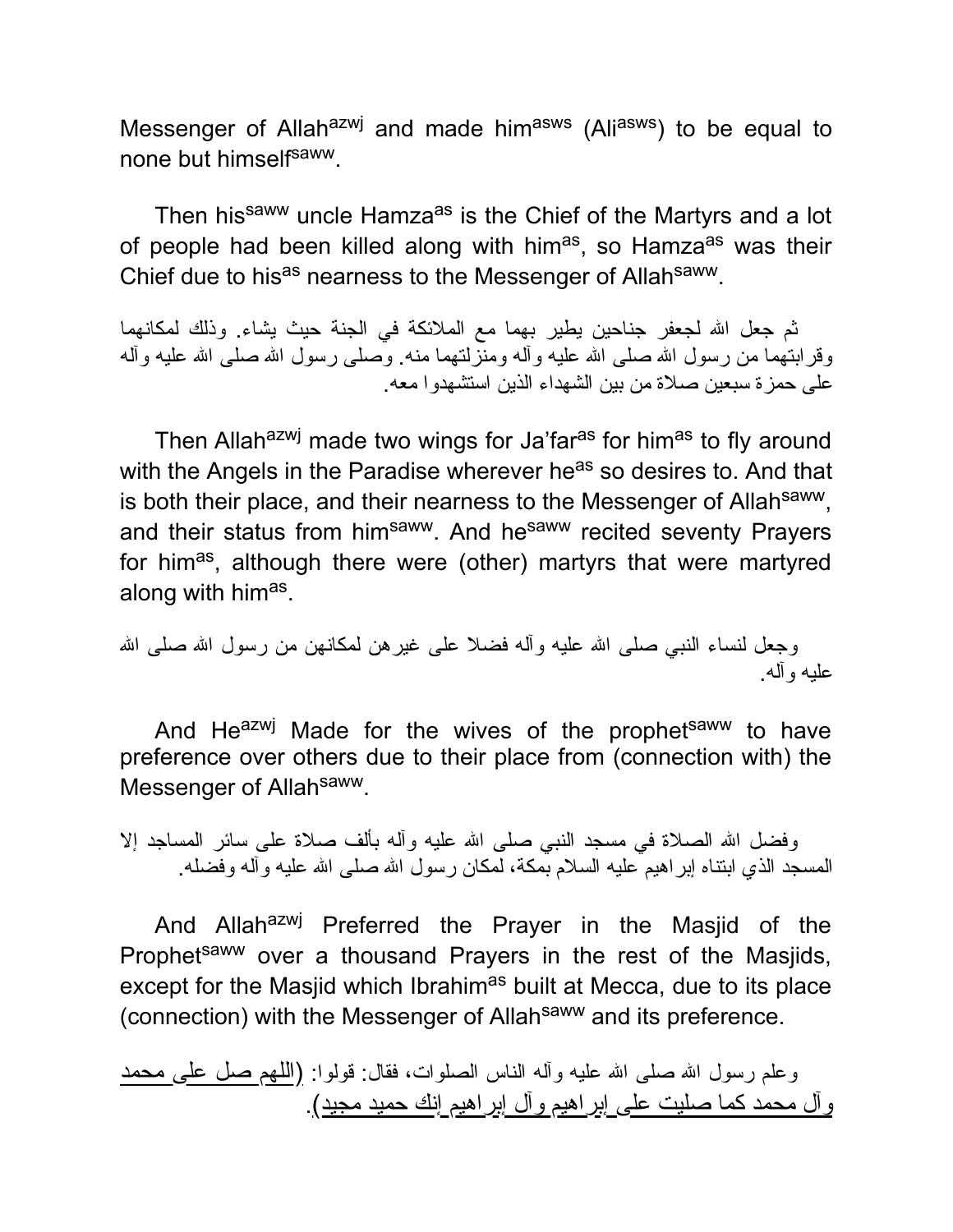And the Messenger of Allah<sup>saww</sup> taught the people, the greeting (Salawaat), so he<sup>saww</sup> said: 'You should say, <u>'Our Allah<sup>azwj</sup>, Send</u> greetings upon Muhammad<sup>saww</sup> and the Progeny<sup>asws</sup> of Muhammad<sup>saww</sup> just as You azw Sent upon Ibrahimas and the Progeny of Ibrahim<sup>as</sup>, for You azw<sup>j</sup> are the Praiseworthy, the Glorious'.

فحقنا على كل مسلم أن یصلي علینا مع الصلاة فریضة واجبة من االله.

For our<sup>asws</sup> rights upon every Muslim is that he should send greetings upon us<sup>asws</sup> along with the Prayer as a necessary Obligation from Allah<sup>azwj</sup>.

وأحل الله لرسوله الغنیمة وأحلها لنا، وحرم الصدقات علیه وحرمها علینا، كرامة أكرمنا الله وفضیلة فضلنا االله بها.

And Allahazwj Made it Permissible for Hisazwj Messenger the war booty and Made it to be Permissible for us<sup>asws</sup>, and Prohibited the charity to him<sup>saww</sup> and Made it to be Prohibited for us<sup>asws</sup>, an honour which Allah<sup>azwj</sup> has Honoured us<sup>asws</sup> with, and a 'فضيلة 'preference which Allah<sup>azwj</sup> has Preferred us<sup>asws</sup> by it.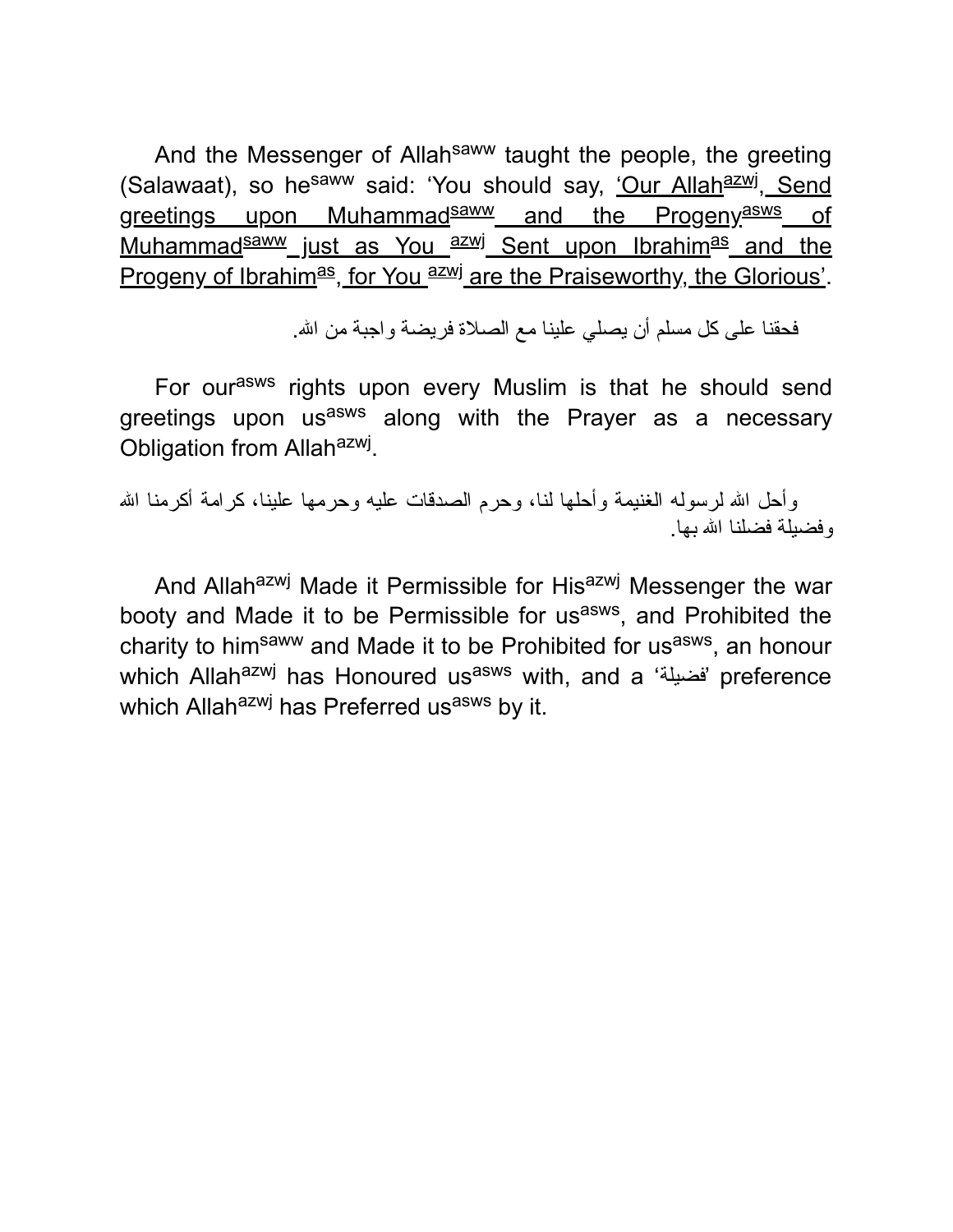**(94) شهادة أویس وعمار وخزیمة بصفین ابن عساكر في تاریخ دمشق**

### **MARTYRDOM OF OWAIS, AND AMAAR, AND KHUZAYMA AT SIFFEEN – IBN ASAAKIR IN HISTORY OF DAMASCUS**

أنبأنا أبو الغنائم محمد بن علیة بن الحسن الحسني، حدثنا القاضي محمد بن عبد االله الجعفي، حدثنا الحسین بن محمد بن الفرزدق، حدثنا الحسن بن علي بن بزیع، حدثنا محمد بن عمر، حدثنا إبراهیم بن إسحاق، حدثنا عبد االله بن أذینة البصري عن أبان بن أبي عیاش عن سلیم بن قیس العامري قال: رأیت أویسا القرني بصفین صریعا بین عمار وخزیمة بن ثابت.

Abu Al-Ganaam Muhammad Bin Aliya Bin Al-Hassan Al-Husayni, from Al-Qazy Muhammad Bin Abdullah Al-Ju'fy, from Al-Husayn Bin Muhammad Bin Al-Farazdaq, from Al-Hassan Bin Ali Bin Bazi'e, from Muhammad Bin Umar, from Ibrahim Ibrahim Bin Is'haq, from Abdullah Bin Azina Al-Basry, from Abaan Bin Abu Ayyash, from Sulaym Bin Qays Al-Aamiry who said:

'I saw Owais Al-Qarny at Siffeen standing in the row in between Amaar and Khuzayma Bin Saibt'. *This is a report and not a Hadith*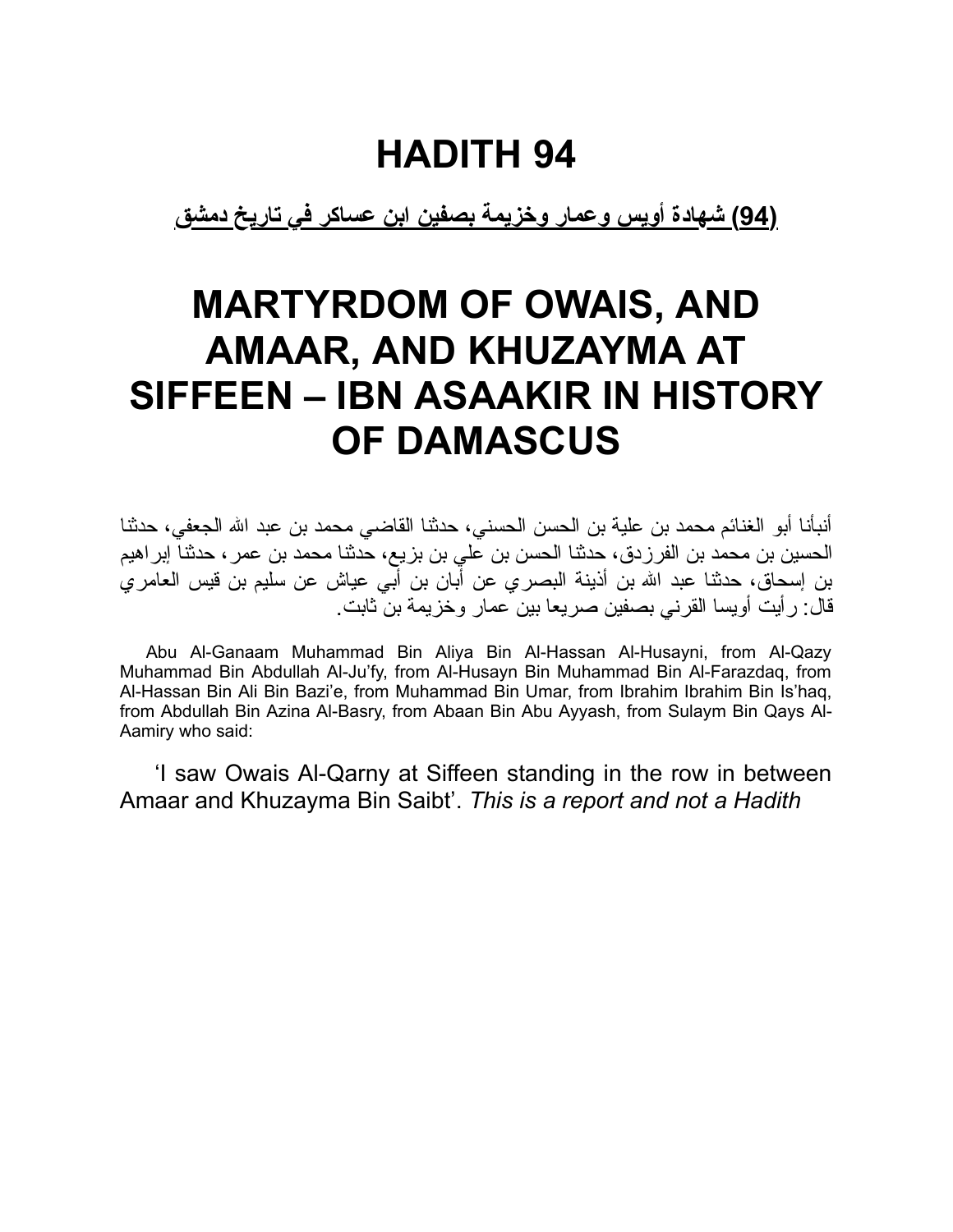**(95) أول من یرد على النبي صلى االله علیه وآله یوم القیامة**

## **THE FIRST ONE TO RETURN TO THE PROPHET saww ON THE DAY OF JUDGEMENT**

ابن شهرآشوب في المثالب عن محمد بن خشیش عن التمیمي بالأسناد عن سلیم، قال: سمعت سلمان یقول: إن أول هذه الأمة ورودا على نبیها أولها إسلاما علي بن أبي طالب، وإن خراب هذا البیت على یدي رجل من ولد فلان (ى ع ر ى ع ب ابن).

Ibn Shahr Ashobin Al-Masaalib, from Muhammad Bin Khasheysh, from Al-Tamimy by the chain from Sulaym, who said:

'I heard Salman<sup>ar</sup> saying that, 'The first one of this community to return to its Prophet<sup>saww</sup> is the one<sup>asws</sup>foremost in Islam, Ali<sup>asws</sup> Bin Abu Talib<sup>asws</sup>, and that the spoiling of this house is upon the hands of a man from the son of so and so 'ابن ب ع ى ر ع ى) 'unknown letters in this report)'. *This is a report and not a Hadith*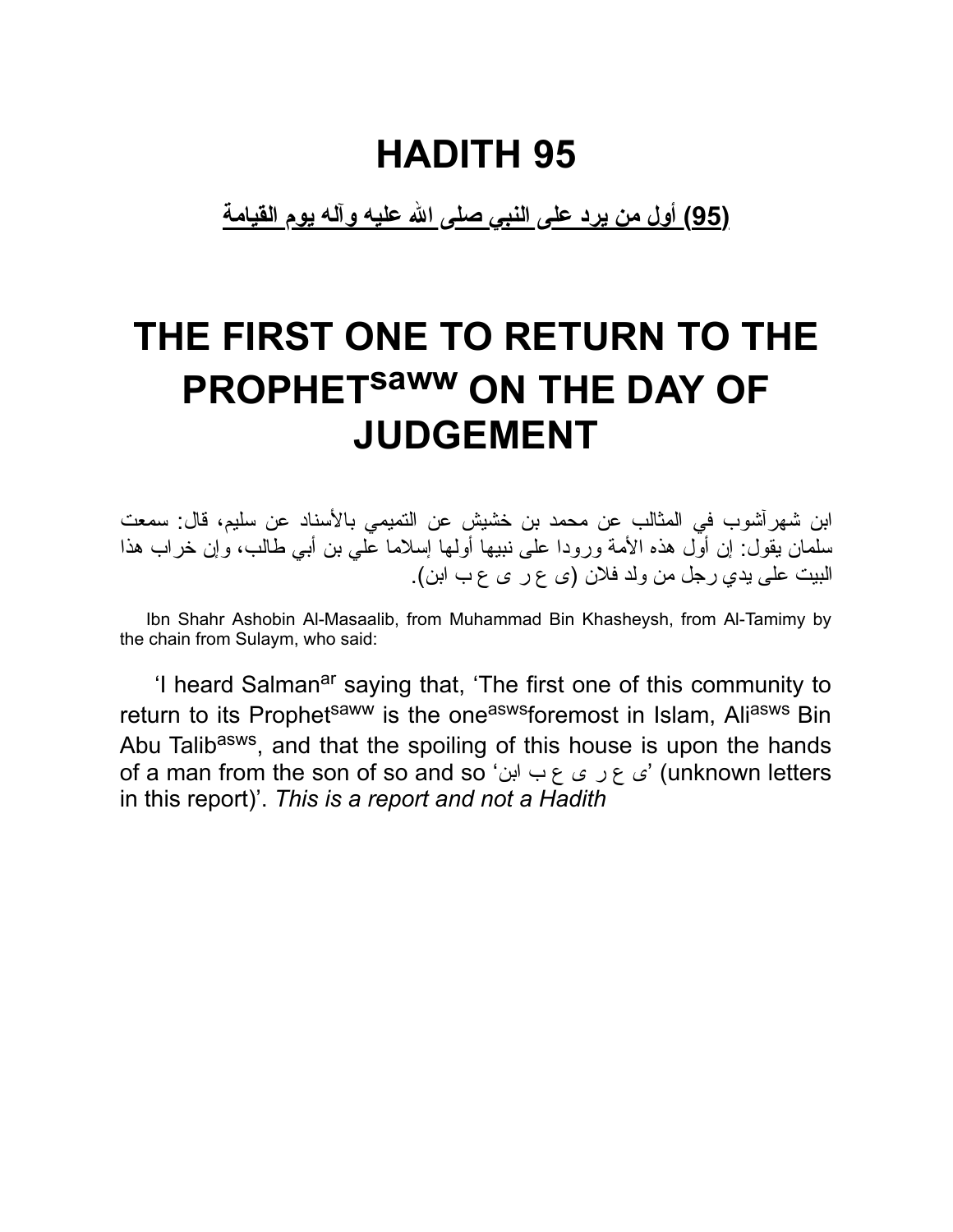**(96) السنة والبدعة، الجماعة والفرقة**

### **THE SUNNAH AND THE INNOVATION, THE GROUP AND THE SECT**

المتقي الهندي في كنز العمال بالأسناد عن سلیم بن قیس العامري قال: سأل ابن الكوا علیا علیه السلام عن السنة والبدعة وعن الجماعة والفرقة. فقال علیه السلام: یا ابن الكوا، حفظت المسألة فافهم الجواب: السنة - والله - سنة محمد صلى الله علیه و آله والبدعة ما فار قها، والجماعة - والله -مجامعة أهل الحق وإن قلوا والفرقة مجامعة أهل الباطل وإن كثروا.

Al-Mutaqi Al-Hindy in Kanz Al-A'maAl-by the chain from Sulaym Bin Qays Al-Aamiry, who said:

'Ibn Kawaa asked Ali<sup>asws</sup> about the Sunnah and the innovation, and about the group and the sect, so he<sup>asws</sup>said: 'O Ibn Kawaa, you have raised the issues, so understand the answer. By Allah<sup>azwj</sup> the Sunnah is the Sunnah of Muhammad<sup>saww</sup>, and the innovation is what is different from it, and the 'والجماعة 'group – by Allahazwj – is the gathering of the people of the truth even though they may be a few of them, and 'والفرقة 'the sect is the gathering of the people of the falsehood even though they may be numerous'.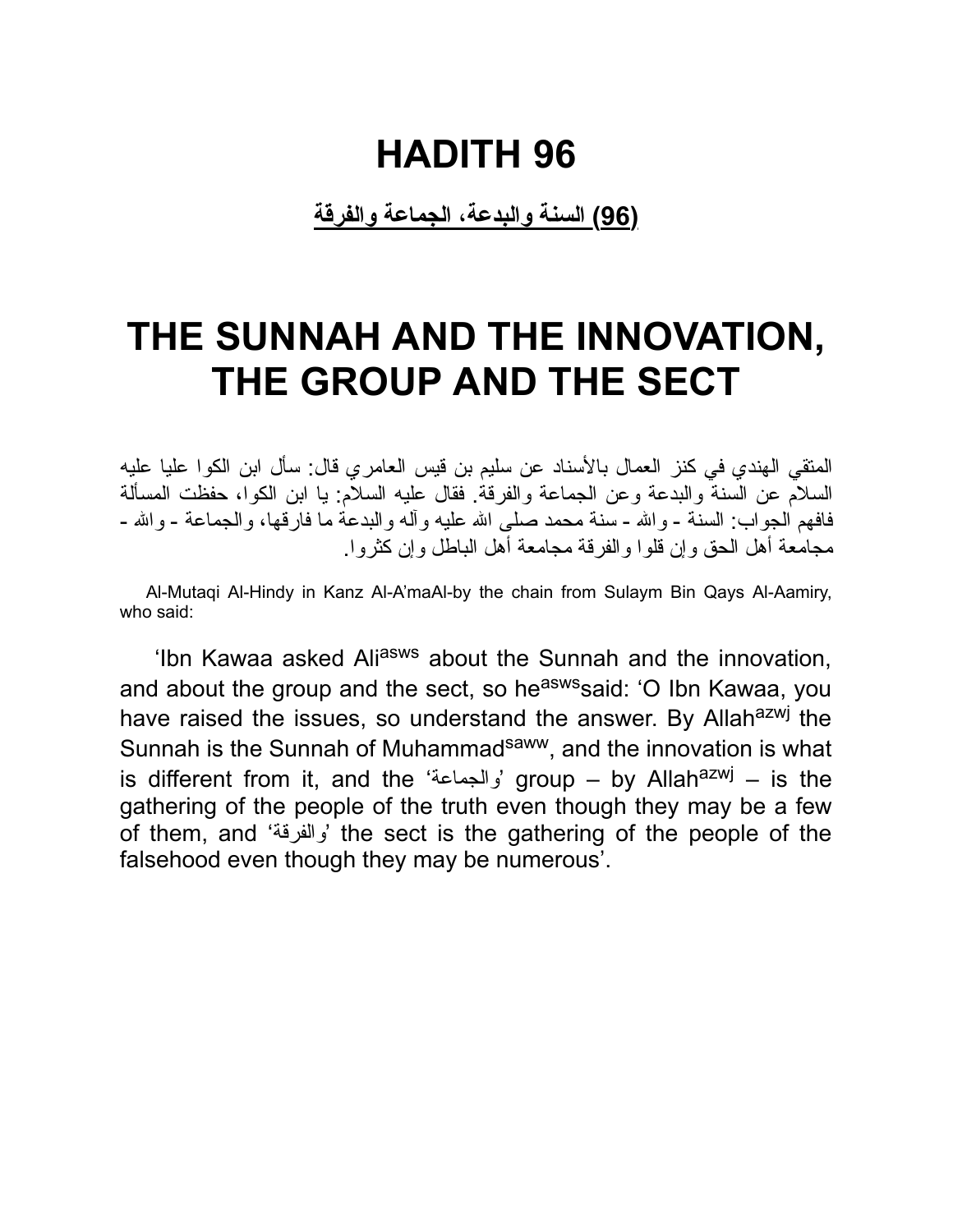**(97) إخبار رسول االله صلى االله علیه وآله عن مستقبل الأمة**

## **NEWS BY THE MESSENGER OF ALLAHsaww ABOUT THE FUTURE OF THE COMMUNITY**

محمد بن سلیمان الصنعاني في شرح الأخبار قال: حدثنا أبو أحمد، قال: حدثنا عبید، قال: حدثنا محمد بن عمر بن أبي مسلم، قال: حدثنا عبد القدوس بن إبراهیم بن مرداس، قال: أخبرنا محمد بن عبد الرحمن بن أذینة عن أبان بن أبي عیاش عن سلیم بن قیس الهلالي عن سلمان قال: لما ثقل رسول الله صلى الله علیه وآله دخلنا علیه فقال للناس: اخلوا لي عن أهل البیت. فقام الناس وقمت معهم، فقال: اقعد، یا سلمان إنك منا أهل البیت.

Muhammad Bin Suleyman Al-Sana'any in *Sharh Al-Akhbaar*, said, 'Narrated to us Abu Ahmad, from Ubeyd, from Muhammad Bin Uma Bin Abu Muslim, from Abdul Qadous Bin Ibrahim Bin Mardaas, from Muhammad Bin Abdul Rahmaan Bin Azina, from Abaan Bin Abu Ayyash, from Sulaym Bin Qays Al-Hilaly, from Salman<sup>ar</sup> who<sup>asws</sup> said:

'When the illness of Messenger of Allah<sup>saww</sup> worsened, we came up to him<sup>saww</sup>, so he<sup>saww</sup> said to the people: 'Leave me<sup>saww</sup> to be alone with the People<sup>asws</sup> of the Household'. So the people arose, and I stood up along with them. He<sup>saww</sup> said: 'Be seated, O Salman<sup>ar</sup>, you<sup>ar</sup> are from us<sup>asws</sup>, the People<sup>asws</sup> of the Household.

**الإخبار عن بني أمیة وبني العباس ودولة أهل البیت علیهم السلام** فحمد االله وأثنى علیه. ثم قال: یا بني عبد مناف، اعبدوا االله ولا تشركوا به شیئا فإنه لو قد أذن لي بالسجود لم أوثر علیكم أحدا.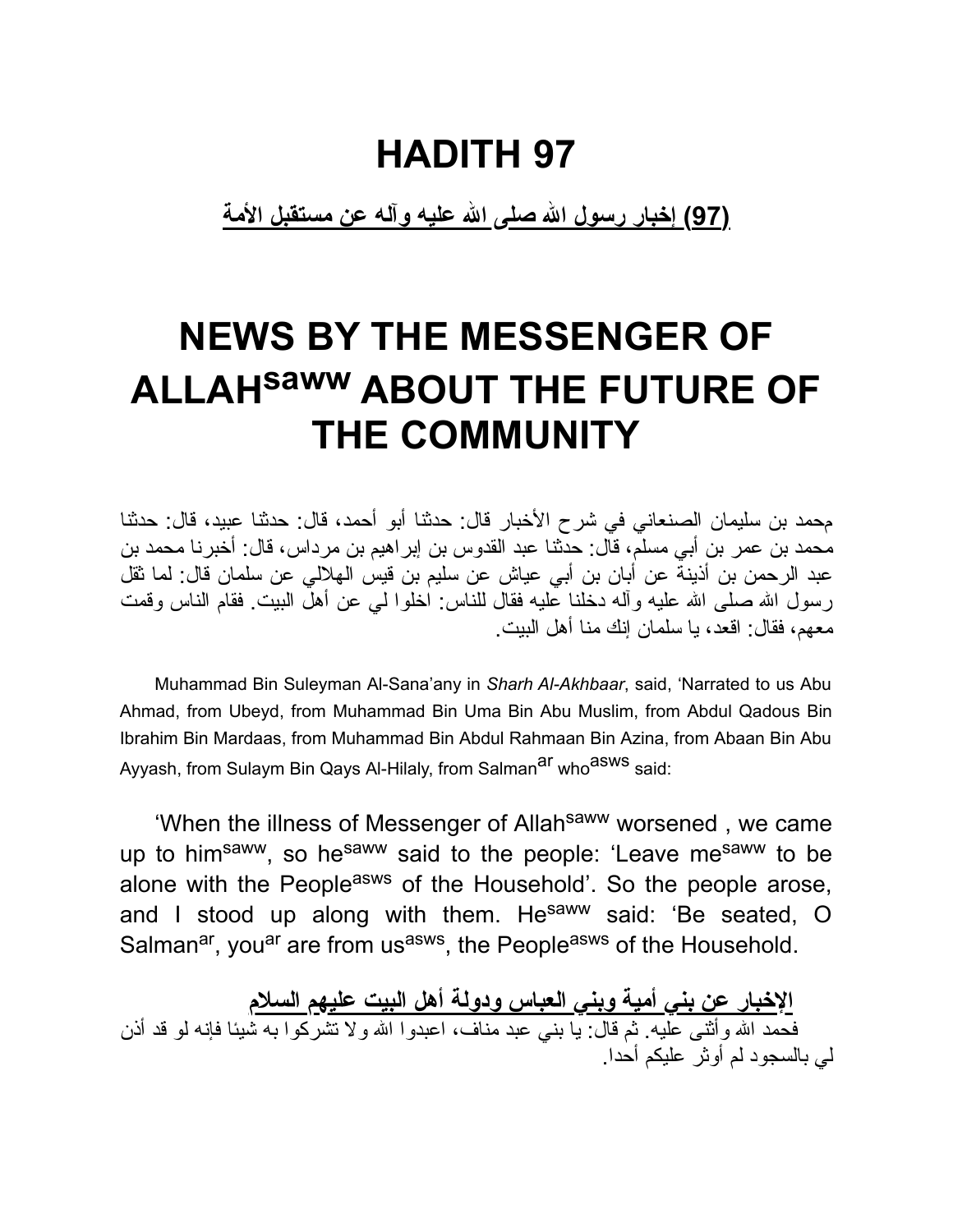## **The news about the Clan of Umayya and the Clan of Abbas and the government of the People asws of the Household**

He<sup>saww</sup> Praised Allah<sup>azwj</sup> and Extolled Him<sup>azwj</sup>, then said: 'O sons of Abd Manaaf<sup>as</sup>, worship Allah<sup>azwj</sup> and do not associate anything with Him<sup>azwj</sup>, for had He<sup>azwj</sup> Permitted prostrations to me<sup>saww</sup>, I<sup>saww</sup> would not have given anyone preference over you.

إني رأیت على منبري هذا اثني عشر كلهم من قریش، رجلین من ولد الحرب بن أمیة وعشرة من ولد العاص بن أمیة، كلهم ضال مضل، یردون أمتي عن الصراط القهقرى.

I<sup>saww</sup> saw (in a dream) upon this Pulpit of mine<sup>saww</sup>, twelve (men), all of them from Qureish. Two men from the sons of Al-Harb Bin Umayya, and ten from the sons of Al-A'as Bin Umayya, all of them leading astray and having strayed, reverting mysaww community backwards from the Path'.

ثم قال للعباس: أما إن هلكتهم على یدي ولدك. ثم قال: فاتقوا االله في عترتي أهل بیتي، فإن الدنیا لم تدم لأحد قبلنا ولا تبقى لنا ولا تدوم لأحد بعدنا.

Then he<sup>saww</sup> said to Al-Abbas: 'But, they will be destroyed by the hands of your sons'. Then he<sup>saww</sup> said: 'So fear Allahazwj with regards to mysaww Family the Peopleasws of the Household, for neither did the world last for anyone before us<sup>asws</sup>, nor will it remain for anyone after usasws'.

ثم قال لعلي علیه السلام: دولة الحق أبر الدول. أما إنكم ستملكون بعدهم بالیوم یومین وبالشهر شهرین وبالسنة سنتین.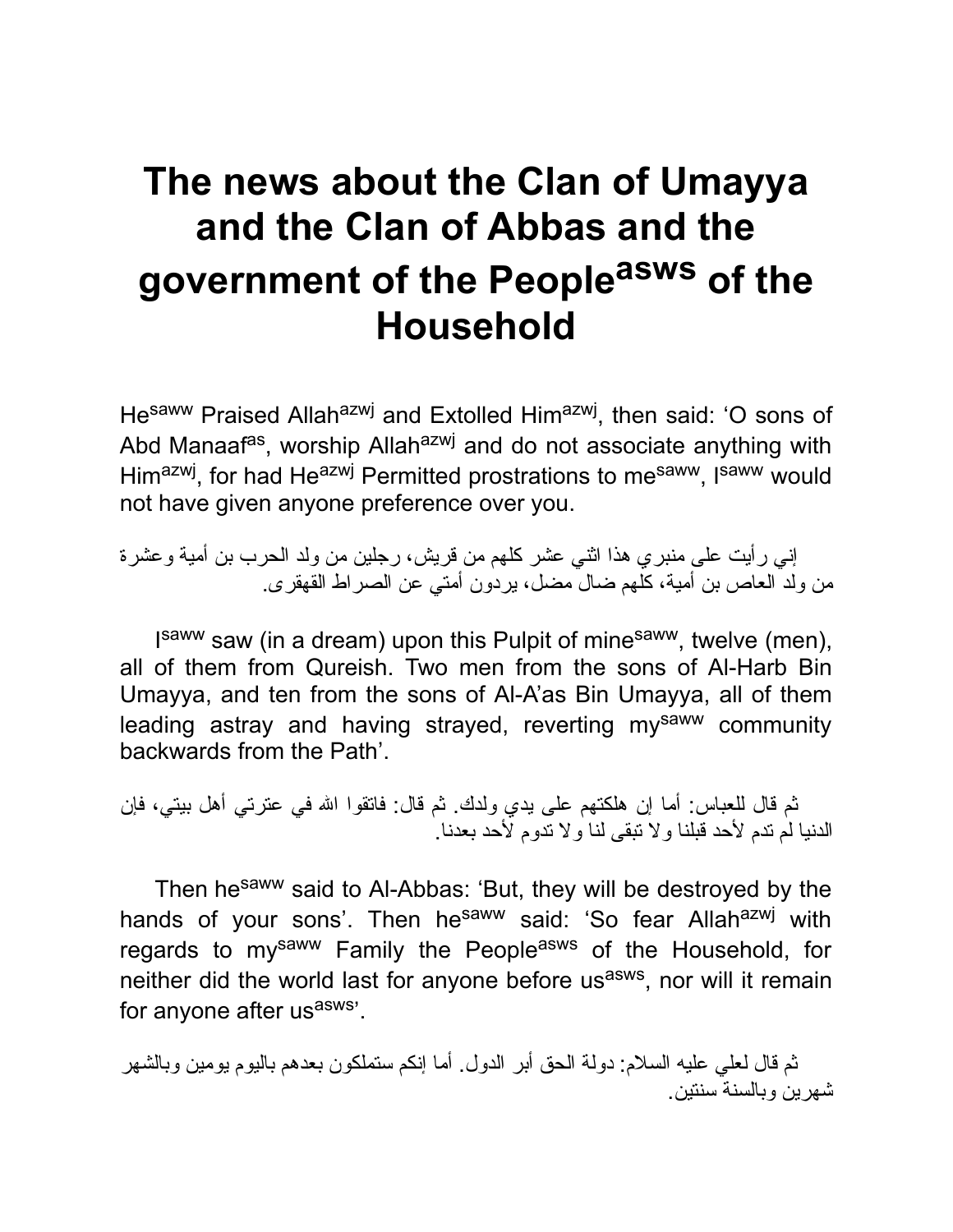Then he<sup>saww</sup> said to Aliasws: 'The government of the truth is the most righteous of the governments. As for you<sup>asws</sup> (The People<sup>asws</sup> of the Household) will be ruling after them by two days for every one day (of theirs), and two months for every month (of theirs), and for two years for every one year (of theirs)'.

**ستة لعنهم االله في كتابه** ثم قال صلى الله عليه وأله: ستة لعنهم الله في كتابه: الزائد في كتاب الله، والمكذب بقدر الله، والمستحل من عُترتي ما حرم الله، والتارك لسنتني، والمستأثر على المسلمین بفیئهم، والمتسلط بالجبروت لیذل من أعز االله ویعز من أذل االله.

# **Six have been Cursed by Allah azwj in His azwj Book**

Then he<sup>saww</sup> said: 'Six have been Cursed in His<sup>azwj</sup> Book – The one who increases in the Book of Allah<sup>azwj</sup>, and the one who denies the Power of Allah<sup>azwj</sup>, and the one who makes it to be permissible about my<sup>saww</sup> Family what Allah<sup>azwj</sup> has Prohibited, and the one who ignores my<sup>saww</sup> Sunnah, and the one who monopolises the war booty to the Muslims, and the one who, by his compulsion, disgraces the one whom Allah<sup>azwj</sup> has Honoured, and honours the one whom Allah<sup>azwj</sup> has Disgraced'.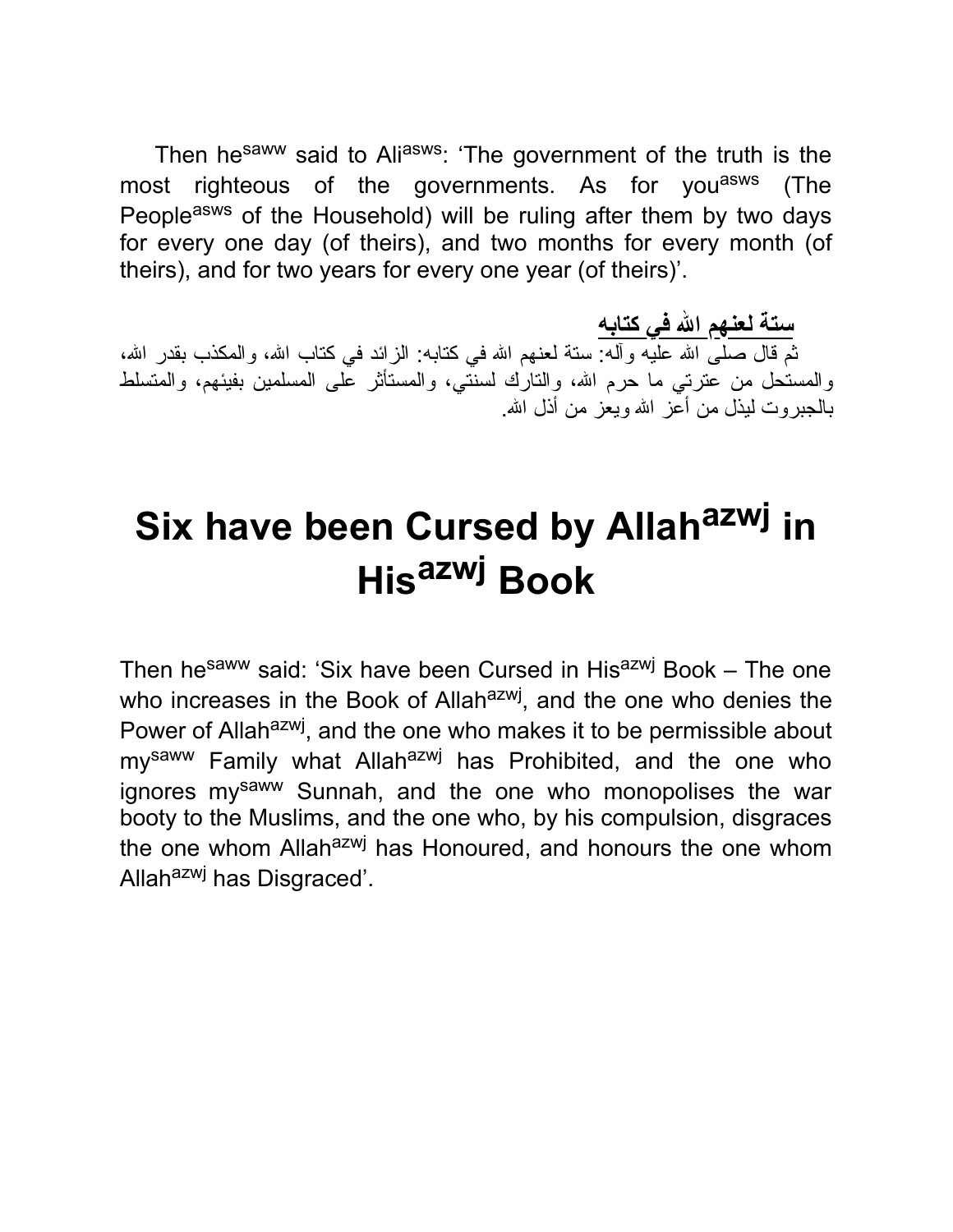**(98) موقع الشیعة في الناس**

### **POSITION OF THE SHIITES WITHIN THE PEOPLE**

النعمان بن محمد التمیمي المغربي في مناقب أمیر المؤمنین علیه السلام عن سلیم بن قیس الهلالي قال: قلت لأمیر المؤمنین علي علیه السلام: إن أهل بیتي یقطعوني وأوصلهم، ویحرموني فأعطیهم، ویكلموني وأعفو عنهم، ویشتموني ولا أشتمهم.

Al-No'man Bin Muhammad Al-Tamimy Al-Magriby in *Manaaqib Amir-ul-Momineenasws* , from Sulaym Bin Qays Al-Hilaly, who said:

'I said to Amir-ul-Momineen Aliasws that: 'The people of my household cut off (relationships) with me but I keep connections with them, and they deprive me but I give to them, and they speak (bad) about me but I excuse them, and they insult me but I do not insult them'.

فقال أمیر المؤمنین علي علیه السلام: عهدت الناس ورقا لا شوك فیه، وهم الیوم شوك لا ورق فیه.

Amir-ul-Momineen<sup>asws</sup> Ali<sup>asws</sup> said: 'The people have been assigned to be leaves with no thorns in it, and they are, today, thorns with no leaves in it'.

فقلت: فكیف أصنع، یا أمیر المؤمنین؟ قال: ولهم غرضك لیوم فقرك. شیعتنا ثلاثة أصناف: صنف یصلونا، وصنف یصلون الناس، وصنف والوا ولینا وعادوا عدونا. أولئك الأولیاء الأخیار الحكماء العلماء، وطوبى لهم وحسن مآب.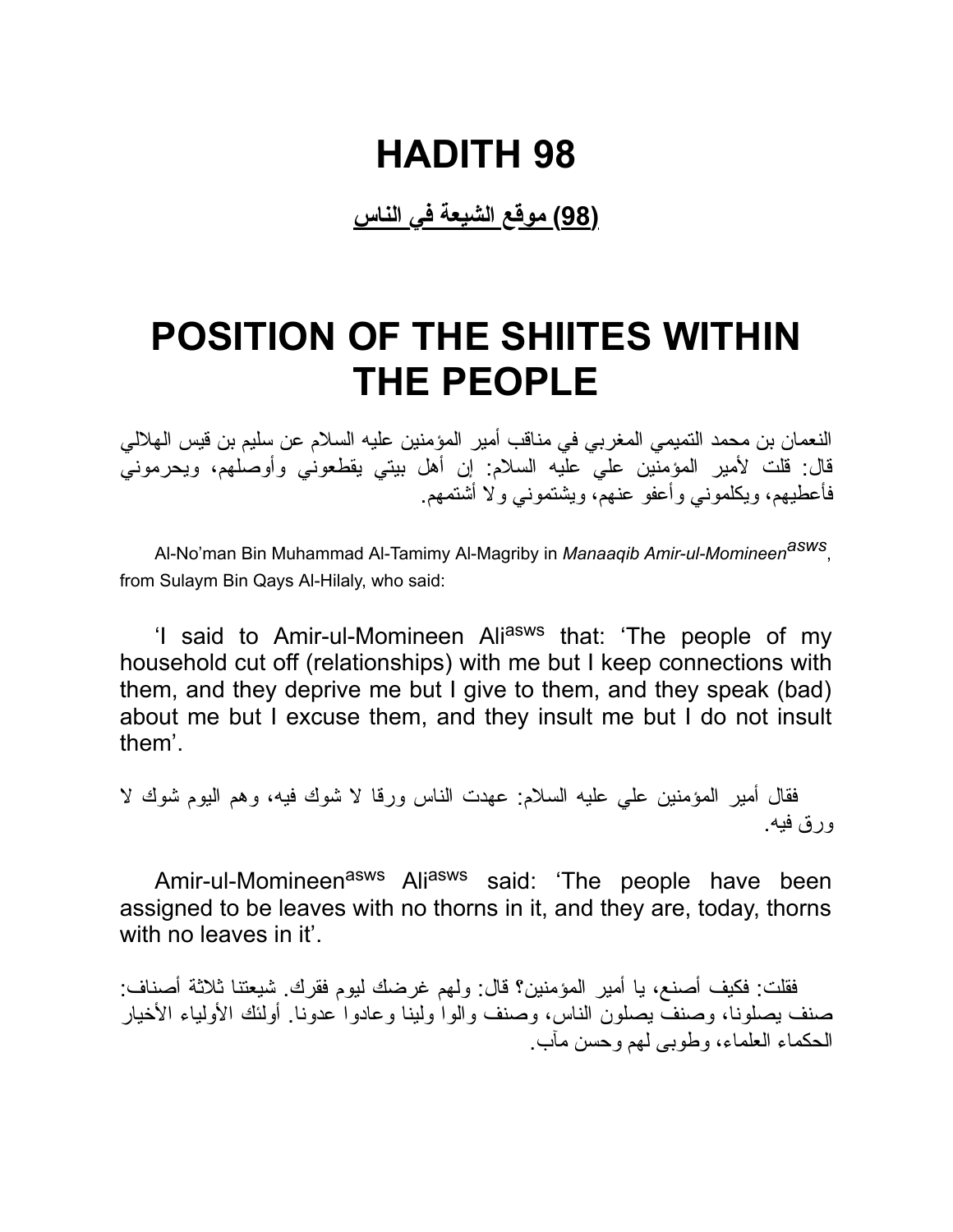I said, 'So how should I behave, O Amir-ul-Momineen<sup>asws</sup>?' Heasws said: 'And to them is your need on the day of your poverty. Ourasws Shiites are of three types  $- A$  type, who come to usasws, and a type who go to the people, and a type who befriend our<sup>asws</sup> friends and are inimical to our<sup>asws</sup> enemies. These are the friends, the best ones, the wise ones, the knowledgeable ones, and Blessings are for them and a beautiful journey'.

**[\[1\]](file:///tmp/calibre_4.23.0_tmp_tXLvAa/xZVlnk_pdf_out/OEBPS/Text/c003.xhtml#_ftnref1)** AL MUSTADRAK AL WASAAIL – H 21397

 $[2]$  Those who did not see the Holy Prophet<sup>Saww</sup> but had met with his<sup>Saww</sup> companions

[\[3\]](file:///tmp/calibre_4.23.0_tmp_tXLvAa/xZVlnk_pdf_out/OEBPS/Text/c004.xhtml#_ftnref3) After the Immigration of the Holy Prophet<sup>Saww</sup> to Medina City.

 $\left[\frac{4}{1}\right]$  Those who immigrated to Medina for the sake of embracing Islam

<sup>[\[5\]](file:///tmp/calibre_4.23.0_tmp_tXLvAa/xZVlnk_pdf_out/OEBPS/Text/c005.xhtml#_ftnref5)</sup> Who offer help and assistance to the Holy Prophet<sup>Saww</sup> of Islam in Madina

 $\left[\frac{6}{2}\right]$  Those who did not see the Holy Prophet<sup>Saww</sup> but his companions after him<sup>Saww</sup>

 $\left[\frac{7}{2}\right]$  Immigrants who came to Medina with Holy Prophet<sup>Saww</sup> mainly from Mecca

 $\frac{[8]}{[8]}$  $\frac{[8]}{[8]}$  $\frac{[8]}{[8]}$  Local residents of Medina who extended help to Holy Prophet<sup>asws</sup> during the early days of Islam

 $[9]$  Prophet<sup>as</sup> who was given the Divine Book

[\[10\]](file:///tmp/calibre_4.23.0_tmp_tXLvAa/xZVlnk_pdf_out/OEBPS/Text/c011.xhtml#_ftnref10) A believing servant

 $[11]$  Faith

 $\frac{[12]}{[12]}$  $\frac{[12]}{[12]}$  $\frac{[12]}{[12]}$  Holy Prophet<sup>Sawws</sup> refers to Imam Hassan<sup>asws</sup> and Imam Hussain<sup>asws</sup> as sons as well as grandsons

 $[13]$  The helpers, the inhabitants of Al-Medina were called 'the Al-Ansar' the helpers.

 $[14]$  The emigrants, those who took refuge in Medina after embracing Islam.

 $\left[15\right]$  He was freed by the Messenger of Allah<sup>saww</sup> after the conquest of Mecca.

[\[16\]](file:///tmp/calibre_4.23.0_tmp_tXLvAa/xZVlnk_pdf_out/OEBPS/Text/c056.xhtml#_ftnref16) The one who incited children of Israel to worship the calf which he created by his own hands

*[\[17\]](file:///tmp/calibre_4.23.0_tmp_tXLvAa/xZVlnk_pdf_out/OEBPS/Text/c088.xhtml#_ftnref17)* Mastership

[\[18\]](file:///tmp/calibre_4.23.0_tmp_tXLvAa/xZVlnk_pdf_out/OEBPS/Text/c090.xhtml#_ftnref18) Nomination

[\[19\]](file:///tmp/calibre_4.23.0_tmp_tXLvAa/xZVlnk_pdf_out/OEBPS/Text/c113.xhtml#_ftnref19) The Holy Quran which we have in our hands today contains 73 Verses in 'Al-Ahzaab (Chapter 33) as compared with Surah Al-Baqarah (Chapter 2) which has 286 Verses

<sup>[\[20\]](file:///tmp/calibre_4.23.0_tmp_tXLvAa/xZVlnk_pdf_out/OEBPS/Text/c114.xhtml#_ftnref20)</sup> As was the case with 'Man o Salava' where the nation of Prophet Musa<sup>as</sup> could easily pick food by hands without having to exert any effort.

 $[21]$  War which took place at the place of Siffeen

[\[22\]](file:///tmp/calibre_4.23.0_tmp_tXLvAa/xZVlnk_pdf_out/OEBPS/Text/c124.xhtml#_ftnref22) War at the place of Nahrwaan

[\[23\]](file:///tmp/calibre_4.23.0_tmp_tXLvAa/xZVlnk_pdf_out/OEBPS/Text/c132.xhtml#_ftnref23) Traditions of Holy Prophet Mohammed<sup>Saww</sup>.